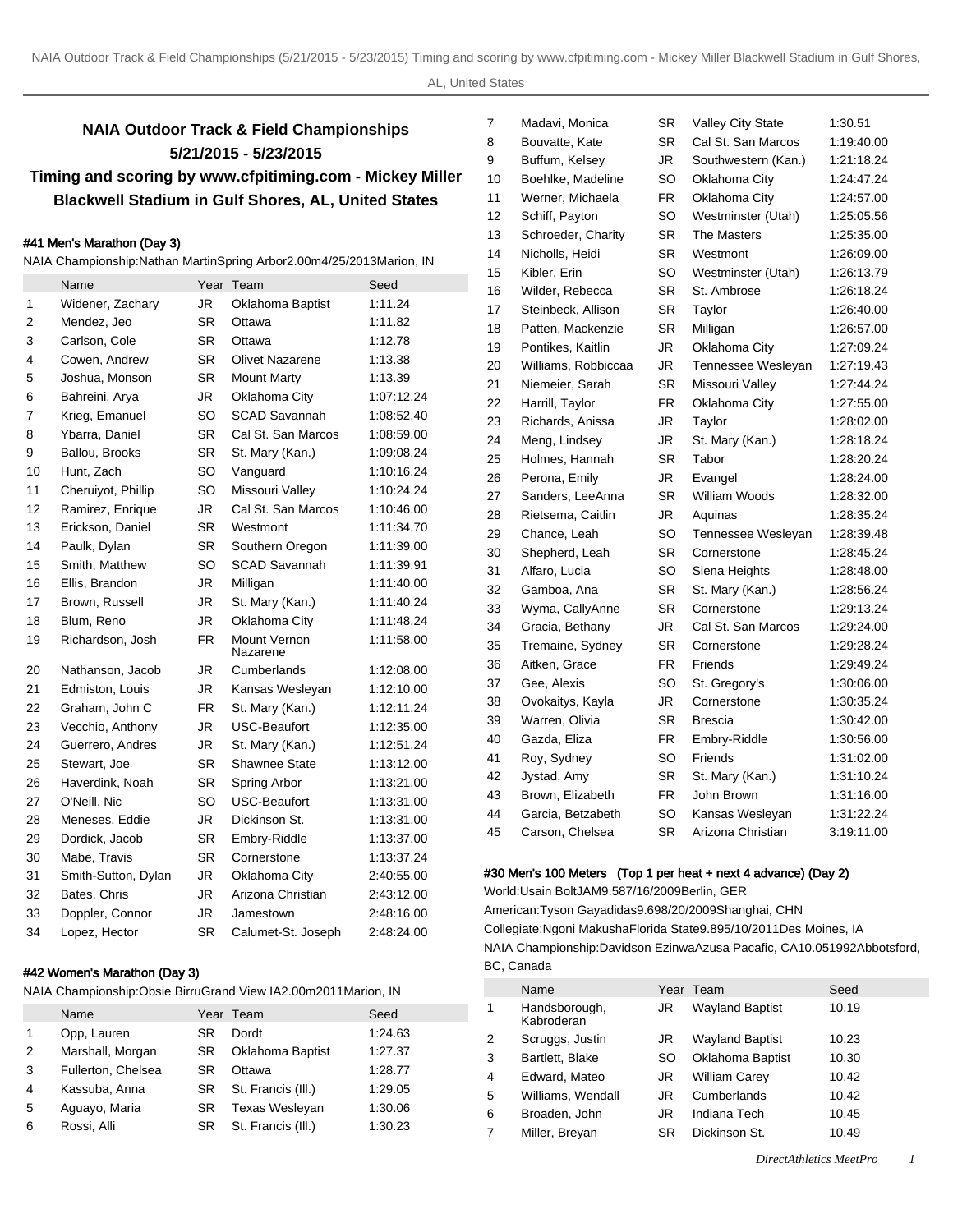AL, United States

| 8  | Hubbard, Avery      | SO  | Tennessee Wesleyan   | 10.51 |
|----|---------------------|-----|----------------------|-------|
| 9  | Boomsma, Seth       | JR  | Dakota State         | 10.51 |
| 10 | Edwards III, Harris | JR  | Indiana Tech         | 10.53 |
| 11 | Ralph, Quinn-Lee    | SO. | Wiley                | 10.54 |
| 12 | Romer, Leslie       | SO  | Taylor               | 10.61 |
| 13 | Taylor, Fred        | SR. | Cumberlands          | 10.62 |
| 14 | White, Keonte       | SR. | <b>Grand View</b>    | 10.63 |
| 15 | Vidal, Chadwayne    | FR. | Southern-NO          | 10.63 |
| 16 | Grant, Tommy        | SO  | Bethel (Ind.)        | 10.64 |
| 17 | Jones, Ricollis     | JR  | Langston             | 10.64 |
| 18 | Franklin, Caleb     | SR. | Midland              | 10.65 |
| 19 | Moses III, Joseph   | FR. | Xavier-Louisiana     | 10.65 |
| 20 | Carmichael, T.J.    | JR  | Oklahoma Baptist     | 10.67 |
| 21 | Robnett, Sean       | SO. | Hastings             | 10.69 |
| 22 | Perry, Anthony      | SR. | Ottawa               | 10.70 |
| 23 | Sepulveda, Ezequiel | FR. | Central Christian    | 10.72 |
| 24 | Barnett, Andre      | SR. | Bacone               | 10.72 |
| 25 | McGloster, Marquis  | SR. | <b>William Carey</b> | 10.72 |
| 26 | Gipson, Edra        | SO. | Tennessee Wesleyan   | 10.73 |
| 27 | Dos Santos, Gabriel | JR. | William Woods        | 10.74 |
|    |                     |     |                      |       |

## #28 Women's 100 Meters (Top 1 per heat + next 4 advance) (Day 2)

World: Florence Griffith-Joyner USA 10.49 6/16/1988 Indianapolis, IN American: Florence Griffith Joyner World Class AC 10.49 6/16/1988 Indianapolis, IN

Collegiate: Dawn Sowell LSU 10.78 5/2/1989 Provo, UT

NAIA Championship: Jura Levy Oklahoma Baptist 11.28 4/24/2014 Gulf Shores, A

|    | Name               |           | Year Team              | Seed  |
|----|--------------------|-----------|------------------------|-------|
| 1  | Smith, Rochene     | FR.       | <b>Wayland Baptist</b> | 11.21 |
| 2  | Browner, Alexis    | <b>SR</b> | <b>Wayland Baptist</b> | 11.42 |
| 3  | Higgs, Gregria     | SR.       | <b>Wayland Baptist</b> | 11.61 |
| 4  | Robinson, Leonie   | JR        | Southern-NO            | 11.74 |
| 5  | Sokunbi, Olamide   | JR        | <b>Brenau</b>          | 11.74 |
| 6  | Thomas, Jewel      | <b>SR</b> | Indiana Tech           | 11.77 |
| 7  | Cooks, Annie       | SO        | <b>William Carey</b>   | 11.78 |
| 8  | Lewis, Katleyn     | SR        | Indiana Tech           | 11.82 |
| 9  | Woods, Brianna     | SO.       | Indiana Tech           | 11.87 |
| 10 | Thompson, Patricia | SO        | Indiana Tech           | 11.89 |
| 11 | France, Shayla     | SR        | Indiana Tech           | 11.91 |
| 12 | Scott-Goss, Zoe    | FR        | Concordia (Cal.)       | 11.92 |
| 13 | Perry, Brittnee    | SO        | <b>Indiana Tech</b>    | 11.96 |
| 14 | Arthur, Kenisha    | SO.       | Wiley                  | 11.98 |
| 15 | Fortuna, Kaitlyn   | SO        | Dillard                | 11.99 |
| 16 | Ingersoll, Marissa | JR.       | Aquinas                | 12.03 |
| 17 | Jacobs, Latisha    | JR        | Langston               | 12.06 |
| 18 | Goynes, Joi        | SR.       | Vanguard               | 12.08 |
| 19 | Gonzales, Kevia    | FR        | Lindsey Wilson         | 12.09 |
| 20 | Wells, Cheyenne    | SO        | <b>Brenau</b>          | 12.10 |
| 21 | Reynolds, Yasmine  | FR.       | <b>Brenau</b>          | 12.10 |
| 22 | Samuels, Rea       | JR        | <b>McPherson</b>       | 12.11 |
| 23 | Engle, Natali      | FR        | Friends                | 12.12 |
| 24 | King, Kayla        | FR        | Viterbo                | 12.15 |
| 25 | Pennie, Chantal    | FR.       | Southern-NO            | 12.15 |
| 26 | Townsend, Joi      | SO        | Langston               | 12.16 |
| 27 | Dawkins, Artisha   | SO        | Webber                 | 12.17 |
|    |                    |           |                        |       |

| 28 | Bridges, Mia   | FR William Carey | 12.19 |
|----|----------------|------------------|-------|
| 29 | James, Chelsea | Xavier-Louisiana | 12.19 |

## #36 Men's 200 Meters (Top 1 per heat + next 4 advance) (Day 1)

World: Usain Bolt JAM 19.19 7/20/2009 Berlin, GER

American: Michael Johnson Nike 19.32 7/1/1996 Atlanta, GA

Collegiate: Walter Dix Florida State 19.69 4/25/2007 Gainesville, FL NAIA Championship: Innocent Egbunike Azusa Pacific, CA 20.57 1985Hillsdale, MI

|                | $\frac{1}{2}$ . Shample nonp. Through Eggs annual results, $\frac{1}{2}$ and $\frac{1}{2}$ . Equal results, $\frac{1}{2}$ |           |                        |       |
|----------------|---------------------------------------------------------------------------------------------------------------------------|-----------|------------------------|-------|
|                | Name                                                                                                                      |           | Year Team              | Seed  |
| 1              | Broaden, John                                                                                                             | JR.       | Indiana Tech           | 20.73 |
| $\overline{2}$ | Telesford, Dan-Neil                                                                                                       | JR.       | Wiley                  | 20.82 |
| 3              | Edwards III, Harris                                                                                                       | JR.       | Indiana Tech           | 20.90 |
| 4              | Handsborough,<br>Kabroderan                                                                                               | JR.       | <b>Wayland Baptist</b> | 20.92 |
| 5              | Gordon, Zach                                                                                                              | SO.       | <b>Olivet Nazarene</b> | 21.02 |
| 6              | Iron Shell, Robert                                                                                                        | SO.       | <b>Briar Cliff</b>     | 21.06 |
| 7              | Caffee, Xavier                                                                                                            | FR.       | Dordt                  | 21.07 |
| 8              | Scruggs, Justin                                                                                                           | JR        | <b>Wayland Baptist</b> | 21.13 |
| 9              | Williams, Wendall                                                                                                         | JR        | Cumberlands            | 21.15 |
| 10             | Miller, Breyan                                                                                                            | <b>SR</b> | Dickinson St.          | 21.20 |
| 11             | Ralph, Quinn-Lee                                                                                                          | SO.       | Wiley                  | 21.25 |
| 12             | Bartlett, Blake                                                                                                           | SO        | Oklahoma Baptist       | 21.28 |
| 13             | Edward, Mateo                                                                                                             | JR.       | William Carey          | 21.28 |
| 14             | Faison, James                                                                                                             | FR.       | Mobile                 | 21.33 |
| 15             | Hubbard, Avery                                                                                                            | <b>SO</b> | Tennessee Wesleyan     | 21.40 |
| 16             | Breaux, Justin                                                                                                            | JR.       | Bacone                 | 21.49 |
| L 17           | Sanders, Devon                                                                                                            | <b>FR</b> | <b>Wayland Baptist</b> | 21.49 |
| 18             | Draper, Jerodrick                                                                                                         | JR.       | <b>William Carey</b>   | 21.50 |
| 19             | Hargrove, Wayne                                                                                                           | SO.       | Huston-Tillotson       | 21.52 |
| 20             | Akinyosoye, Sogo                                                                                                          | SO.       | Marian (Ind.)          | 21.59 |
| 21             | White, Keonte                                                                                                             | <b>SR</b> | <b>Grand View</b>      | 21.59 |
| 22             | Moses III, Joseph                                                                                                         | FR.       | Xavier-Louisiana       | 21.60 |
| 23             | Vidal, Chadwayne                                                                                                          | FR.       | Southern-NO            | 21.60 |
| 24             | Taylor, Fred                                                                                                              | <b>SR</b> | Cumberlands            | 21.60 |
| 25             | Lewis, Nicholas                                                                                                           | JR        | <b>Wayland Baptist</b> | 21.61 |
| 26             | Ohioze, Michael                                                                                                           | SO.       | St. Ambrose            | 21.61 |
| 27             | Robnett, Sean                                                                                                             | SO.       | Hastings               | 21.62 |
| 28             | Gipson, Demytreus                                                                                                         | SO        | Campbellsville         | 21.64 |
|                |                                                                                                                           |           |                        |       |

## #19 Women's 200 Meters (Top 2 per heat + next 2 advance) (Day 1)

World: Florence Griffith-Joyner USA 21.34 8/29/1988 Seoul, KOR American: Florence Griffith Joyner World Class AC 21.34 8/29/1988 Seoul, KOR Collegiate: Dawn Sowell LSU 22.04 5/2/1989 Provo, UT

NAIA Championship: Sevethedn Fynes Southern- New Orleans 23.10

|    | Name               | Year      | Team                   | Seed  |
|----|--------------------|-----------|------------------------|-------|
| 1  | Smith, Rochene     | FR.       | <b>Wayland Baptist</b> | 23.49 |
| 2  | Browner, Alexis    | <b>SR</b> | <b>Wayland Baptist</b> | 23.58 |
| 3  | Cooperwood, Neeia  | <b>SR</b> | Morningside            | 23.85 |
| 4  | France, Shayla     | <b>SR</b> | Indiana Tech           | 24.14 |
| 5  | Higgs, Gregria     | <b>SR</b> | <b>Wayland Baptist</b> | 24.17 |
| 6  | Woods, Brianna     | SO        | Indiana Tech           | 24.23 |
| 7  | Thomas, Jewel      | <b>SR</b> | Indiana Tech           | 24.29 |
| 8  | Thompson, Patricia | SO        | Indiana Tech           | 24.35 |
| 9  | Robinson, Leonie   | JR        | Southern-NO            | 24.48 |
| 10 | Cooper, Tyra       | JR        | Indiana Tech           | 24.50 |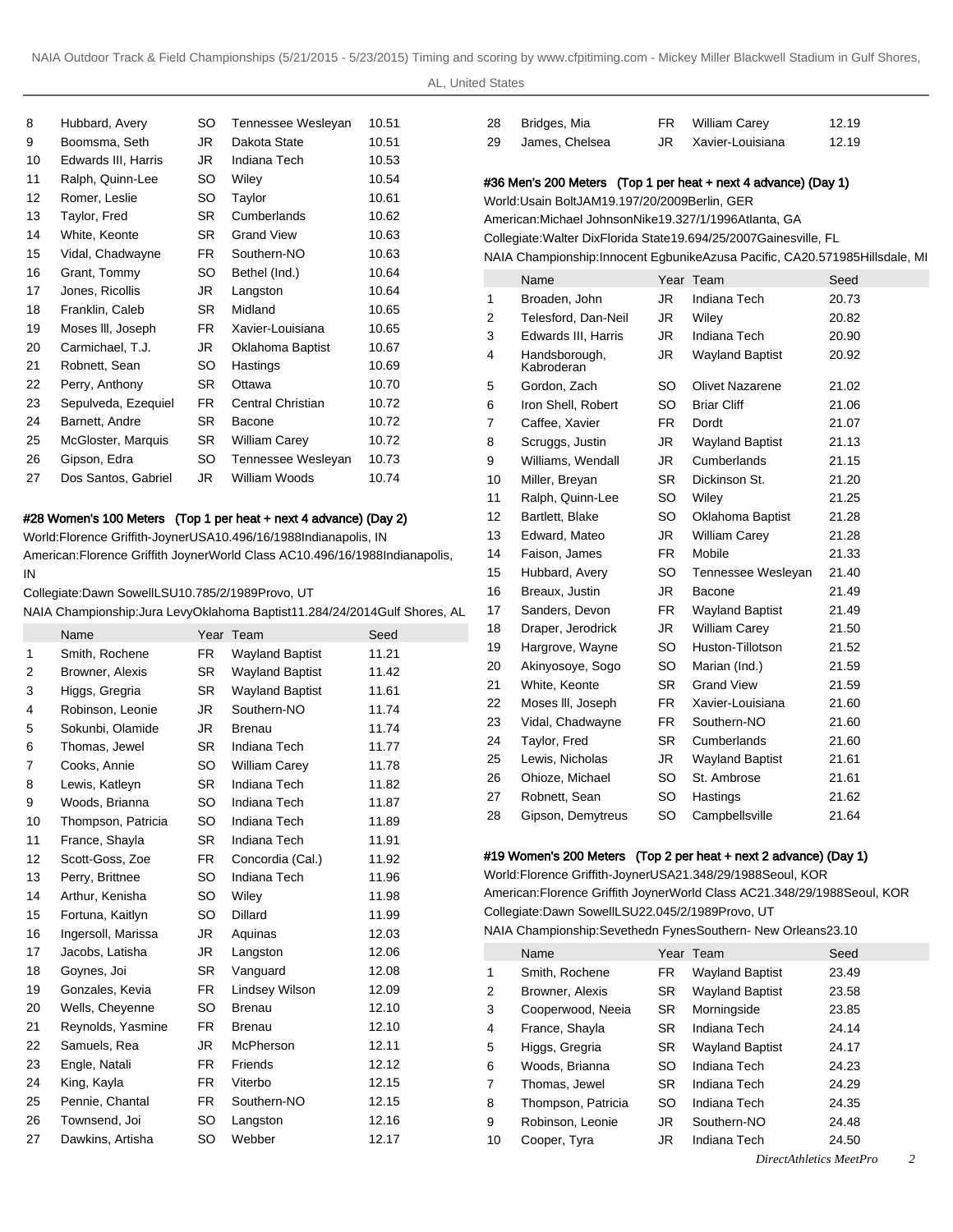AL, United States

| 11 | Smith, Molly Jo   | SO        | St. Ambrose          | 24.52 |
|----|-------------------|-----------|----------------------|-------|
| 12 | Pennie, Chantal   | FR.       | Southern-NO          | 24.61 |
| 13 | Fortuna, Kaitlyn  | SO        | Dillard              | 24.73 |
| 14 | Jacobs, Latisha   | JR.       | Langston             | 24.74 |
| 15 | Reynolds, Yasmine | FR.       | Brenau               | 24.74 |
| 16 | Ajanga, Ethel     | JR        | Wiley                | 24.83 |
| 17 | Cooks, Annie      | SO        | <b>William Carey</b> | 24.91 |
| 18 | Scott-Goss, Zoe   | FR.       | Concordia (Cal.)     | 24.94 |
| 19 | Goynes, Joi       | <b>SR</b> | Vanguard             | 24.95 |
| 20 | DeGrange, Nichole | JR        | College of Idaho     | 24.96 |
| 21 | Smiley, Kate      | JR        | Biola                | 25.03 |
| 22 | Johnson, Darion   | SO        | Langston             | 25.04 |

## #4 Men's 400 Meters (Top 2 per heat + next 2 advance) (Day 2)

World: Michael Johnson USA 43.18 7/26/1999 Seville, ESP American: Michael Johnson Nike 43.18 7/26/1999 Seville, SPA Collegiate: Quincy Watts So. California 44.00 5/6/1992 Austin, TX NAIA Championship: Devon Morris Wayland Baptist, TX 45.07 1986Russellville, AR

|    | Name                | Year      | Team                   | Seed  |
|----|---------------------|-----------|------------------------|-------|
| 1  | Hinton, Travis      | <b>SR</b> | Oklahoma Baptist       | 47.05 |
| 2  | Thermidor, Edens    | SO        | Northwood (Fla.)       | 47.28 |
| 3  | Iron Shell, Robert  | SO.       | <b>Briar Cliff</b>     | 47.37 |
| 4  | Pierre, Kelson      | FR.       | <b>Wayland Baptist</b> | 47.86 |
| 5  | Hester, John        | SO        | Indiana Tech           | 47.86 |
| 6  | Moore, Tyler        | JR        | Westmont               | 47.96 |
| 7  | Telesford, Dan-Neil | JR        | Wiley                  | 48.00 |
| 8  | Lorenzen, Kyle      | FR.       | <b>Briar Cliff</b>     | 48.02 |
| 9  | Smith, Brian        | FR.       | Southern-NO            | 48.06 |
| 10 | Wright, Matthew     | JR        | Langston               | 48.19 |
| 11 | Simpson, De'Vion    | SO        | <b>Wayland Baptist</b> | 48.20 |
| 12 | Nickol, Kyle        | FR.       | Carroll                | 48.25 |
| 13 | Cook, Rhett         | JR        | William Woods          | 48.33 |
| 14 | Swanson, Nathan     | SR.       | Corban                 | 48.34 |
| 15 | Trofimchik, Michael | SO        | Corban                 | 48.35 |
| 16 | Eckels, Josiah      | SO        | Dordt                  | 48.36 |
| 17 | Watts, CJ           | JR        | William Penn           | 48.37 |
| 18 | Reynolds, Andrew    | FR.       | <b>Wayland Baptist</b> | 48.41 |
| 19 | Powell, Quinton     | FR.       | St. Gregory's          | 48.44 |
| 20 | Muller, CJ          | SO        | Concordia (Neb.)       | 48.44 |
| 21 | Cowan, Augustus     | SR        | <b>Briar Cliff</b>     | 48.45 |
| 22 | Zink, Nick          | <b>SR</b> | William Woods          | 48.46 |

### #12 Women's 400 Meters (Top 2 per heat + next 2 advance) (Day 2)

World: Marita Koch GDR 47.60 9/6/1985 Canberra, AUS American: Sandi Richards Nike 48.70 8/17/2006 Athens, GRE Collegiate: Courtney Okolo Texas 50.03 4/18/2014 Lubbock, TX NAIA Championship: Fatimat Yusuf Azusa Pacific, CA 51.44 1996Marietta, GA

|   | Name               |    | Year Team              | Seed  |
|---|--------------------|----|------------------------|-------|
|   | Farrington, Bianca | JR | <b>Wayland Baptist</b> | 53.17 |
| 2 | Mitchell, Elysia   | SR | Westmont               | 53.93 |
| 3 | Cooperwood, Neeia  | SR | Morningside            | 54.89 |
| 4 | Bennett, Orenthia  | JR | Southern-NO            | 54.94 |
| 5 | mcpherson, monique | FR | <b>Wayland Baptist</b> | 55.23 |

| 6  | Metcalfe, Kristen   | <b>FR</b> | Embry-Riddle            | 55.45 |
|----|---------------------|-----------|-------------------------|-------|
| 7  | Barth, Kara         | SO        | Carroll                 | 55.92 |
| 8  | Ajanga, Ethel       | JR        | Wiley                   | 55.98 |
| 9  | Mayfield, Abby      | SO        | <b>Oklahoma Baptist</b> | 56.03 |
| 10 | Birks, Lateefah     | <b>FR</b> | Marian (Ind.)           | 56.22 |
| 11 | Smith, Chauntiel    | <b>SR</b> | Indiana Tech            | 56.48 |
| 12 | Wilson, April       | SO        | Indiana Tech            | 56.67 |
| 13 | Gittens, Kesley     | JR        | <b>Wayland Baptist</b>  | 56.70 |
| 14 | Goedhart, Kamaria   | <b>SR</b> | <b>Olivet Nazarene</b>  | 56.81 |
| 15 | Veneklase, Alli     | <b>SR</b> | Davenport               | 56.97 |
| 16 | Velgersdyk, Miranda | FR        | Dordt                   | 57.05 |
| 17 | Parnell, Porche     | <b>SR</b> | Hastings                | 57.32 |
| 18 | Spranger, Lauren    | JR        | Northwestern (lowa)     | 57.32 |

## #21 Men's 800 Meters (Top 2 per heat + next 2 advance) (Day 2)

World: David Rudisha KEN 1:40.91 7/9/2012 London, GBR American: Johnny Gray Santa Monica TC 1:42.60 7/28/1985 Koblenz, GER Collegiate: Julius Achon George Mason 1:44.55 4/4/1996 Fairfax, VA NAIA Championship: Kenneth Koech McKendree, IL 1:46.10 1999Palm Bch Gardens, FL

|                | Name               |     | Year Team               | Seed    |
|----------------|--------------------|-----|-------------------------|---------|
| 1              | Shepperson, Clay   | SR  | Oklahoma Baptist        | 1:48.39 |
| $\overline{2}$ | Roelle, Hans       | SR. | Eastern Oregon          | 1:50.66 |
| 3              | Boyd-Helm, Zach    | SR. | Southern Oregon         | 1:50.92 |
| 4              | Washington, Justin | SO  | Cal St. San Marcos      | 1:51.39 |
| 5              | Anderson, Kyle     | JR  | Northwestern (lowa)     | 1:51.45 |
| 6              | Jarron, Lukas      | SO  | <b>British Columbia</b> | 1:51.60 |
| 7              | Blackwell, Robert  | JR  | Concordia (Cal.)        | 1:51.60 |
| 8              | Saunders, Alex     | SO  | Southern-NO             | 1:51.63 |
| 9              | Collins, Austin    | SR  | Concordia (Ore.)        | 1:51.81 |
| 10             | Rhodes, Demetrius  | JR  | Concordia (Ore.)        | 1:52.13 |
| 11             | Daugherty, Garrett | SR  | Tabor                   | 1:52.34 |
| 12             | Runyan, Luke       | FR  | Indiana Tech            | 1:52.88 |
| 13             | Muessig, Dominic   | SO  | Siena Heights           | 1:53.03 |
| 14             | Wint, Oraine       | JR  | Texas Wesleyan          | 1:53.08 |
| 15             | Moeller, Mark      | JR  | Dakota State            | 1:53.10 |
| 16             | Peace, Aaron       | JR  | Evangel                 | 1:53.35 |
| 17             | Swink, Hunter      | JR  | Oklahoma City           | 1:53.39 |
| 18             | Marrow, Devon      | SO  | Indiana Tech            | 1:53.43 |

### #14 Women's 800 Meters (Top 1 per heat + next 4 advance) (Day 2)

World: Jarmila Kratochvilova TCH 1:53.28 6/26/1983 Munich, GER American: Jearl Miles Clark Reebok 1:56.40 7/11/1999 Zurich, SWI Collegiate: Suzy Favor Wisconsin 1:59.11 5/1/1990 Durham, NC NAIA Championship: Helen Crofts Simon Fraser, BC 2:02.12 2011Marion, IN

|                | Name              |           | Year Team               | Seed    |
|----------------|-------------------|-----------|-------------------------|---------|
| 1              | Staker, Ellie     | <b>SR</b> | Embry-Riddle            | 2:04.43 |
| 2              | Fields, Hannah    | SR.       | Oklahoma Baptist        | 2:04.90 |
| 3              | Wiebe, Devan      | SR.       | <b>British Columbia</b> | 2:06.53 |
| 4              | Segrave, Hannah   | SO        | Milligan                | 2:07.88 |
| 5              | Hermansson, Hanna | JR        | Marymount (Ca.)         | 2:08.91 |
| 6              | Wood, Kimberly    | JR        | Concordia (Neb.)        | 2:09.66 |
| $\overline{7}$ | Sughroue, Jessa   | <b>SR</b> | Doane                   | 2:10.23 |
| 8              | Harris, Tamara    | JR        | <b>British Columbia</b> | 2:10.47 |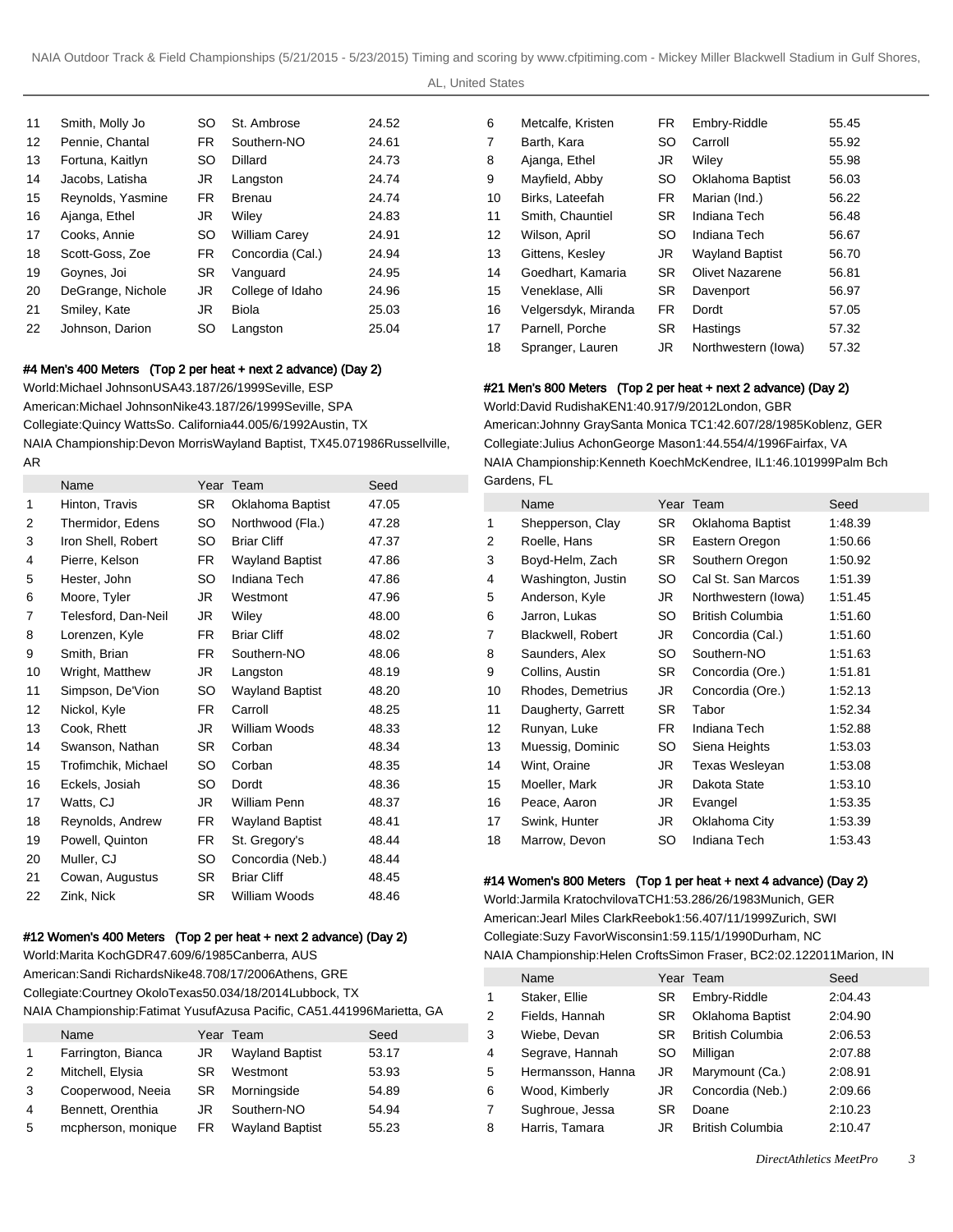AL, United States

| 9  | Abu, Agnes         | SO        | Wiley                    | 2:10.66 |
|----|--------------------|-----------|--------------------------|---------|
| 10 | Phipps, Taryn      | SO.       | Westmont                 | 2:10.83 |
| 11 | Oosterhouse, Julie | SR.       | Cornerstone              | 2:11.44 |
| 12 | Gaines, Cherie     | SR.       | Indiana Tech             | 2:11.72 |
| 13 | Estell, Marline    | SR.       | Vanguard                 | 2:12.17 |
| 14 | Sigafoose, Adri    | FR.       | Aquinas                  | 2:12.25 |
| 15 | Dacre, Stephanie   | JR        | British Columbia         | 2:12.39 |
| 16 | Jensen, Ariel      | FR.       | Lewis-Clark              | 2:12.57 |
| 17 | Pfaff, Amy         | FR.       | College of Idaho         | 2:12.72 |
| 18 | Collmer, Christa   | SR.       | Concordia (Ore.)         | 2:12.94 |
| 19 | Torres, Sandy      | JR.       | Carroll                  | 2:13.22 |
| 20 | Veneklase, Alli    | SR.       | Davenport                | 2:13.31 |
| 21 | Wondra, Hannah     | JR        | Benedictine (Kan.)       | 2:13.58 |
| 22 | Garza, Susie       | FR.       | Oregon Tech              | 2:13.92 |
| 23 | Kalous, Courtney   | SO.       | <b>Trinity Christian</b> | 2:14.57 |
| 24 | Lane, Cristen      | SO.       | Cal St. San Marcos       | 2:14.65 |
| 25 | White, Sarah       | JR        | Bryan                    | 2:15.22 |
| 26 | Douglas, Betsy     | FR.       | USC-Beaufort             | 2:15.73 |
| 27 | Godar, Tayler      | JR        | Georgetown (Ky.)         | 2:15.74 |
| 28 | Wolfe, Katie       | <b>SR</b> | Arizona Christian        | 2:15.83 |
|    |                    |           |                          |         |

## #7 Men's 1500 Meters (Top 3 per heat + next 3 advance) (Day 1)

World: Hicham El Guerrouj MAR 3:26.00 6/14/1998 Rome, ITA American: Bernard Lagat Nike 3:29.30 7/28/2005 Rieti, ITA Collegiate: Sydney Maree Villanova 3:35.30 5/6/1981 Baton Rouge, LA NAIA Championship: Silas Kisorio Oklahoma Christian 3:41.39 2012Marion, IN

|    | Name                          |           | Year Team               | Seed    |
|----|-------------------------------|-----------|-------------------------|---------|
| 1  | Clowes, Matthew               | <b>SR</b> | Concordia (Ore.)        | 3:42.24 |
| 2  | Williams, Jack                | <b>SR</b> | <b>British Columbia</b> | 3:45.25 |
| 3  | Thor, David                   | FR.       | Carroll                 | 3:48.02 |
| 4  | Jorgensen, Kevin              | <b>SR</b> | Southern Oregon         | 3:48.46 |
| 5  | Falland, Louis                | <b>SR</b> | Cornerstone             | 3:49.03 |
| 6  | Prettyman, Brad               | <b>SR</b> | Concordia (Ore.)        | 3:49.11 |
| 7  | Pocha, Lyle                   | JR.       | Carroll                 | 3:49.66 |
| 8  | Wahpepah-Harris,<br>Mackenzie | <b>FR</b> | Oklahoma City           | 3:50.26 |
| 9  | Groh, Jeff                    | FR.       | <b>British Columbia</b> | 3:50.76 |
| 10 | Wint, Oraine                  | JR.       | <b>Texas Wesleyan</b>   | 3:52.24 |
| 11 | Tafelsky, Taylor              | SO        | Milligan                | 3:52.85 |
| 12 | Vercoe-Curtis, Michael        | <b>JR</b> | Oklahoma City           | 3:52.98 |
| 13 | Brewer, Christian             | <b>SR</b> | Milligan                | 3:53.39 |
| 14 | Williamson, John-Paul         | JR        | Lindsey Wilson          | 3:53.45 |
| 15 | Broadhurst, Steven            | <b>SR</b> | Lewis-Clark             | 3:53.50 |
| 16 | Whittaker, Josh               | <b>SR</b> | St. Mary (Kan.)         | 3:53.67 |
| 17 | Liston, Brad                  | <b>SR</b> | Shawnee State           | 3:53.78 |
| 18 | Hyatt, Chance                 | FR.       | Carroll                 | 3:53.79 |
| 19 | Hernandez, Alec               | <b>SR</b> | Embry-Riddle            | 3:53.86 |
| 20 | Welp, Jay                     | <b>SR</b> | Morningside             | 3:54.01 |
| 21 | Kipkemei, Jeremiah            | SO        | Wiley                   | 3:54.06 |
| 22 | Whitehead, Chad               | SO        | Tennessee Wesleyan      | 3:54.16 |
| 23 | Ferguson, Jonathan            | JR.       | Northwest U.            | 3:54.54 |
| 24 | Mikesell, Skyler              | FR.       | The Masters             | 3:55.05 |
| 25 | Kramer, Evan                  | JR        | Westmont                | 3:55.14 |
| 26 | Larson, Cody                  | JR.       | Lewis-Clark             | 3:55.23 |
| 27 | Wardwell, Kyle                | JR.       | Oklahoma City           | 3:55.54 |

| 28 | Hartman, Joel   | SO. | Bethel (Ind.)          | 3:55.76 |
|----|-----------------|-----|------------------------|---------|
| 29 | Webb, Dakotah   |     | SO Oregon Tech         | 3:56.07 |
| 30 | Kimaiyo, Antony |     | SO Texas Wesleyan      | 3.56.11 |
| 31 | Drake, Caleb    | FR. | <b>Olivet Nazarene</b> | 3.56.21 |

#### #11 Women's 1500 Meters (Top 4 per heat + next 4 advance) (Day 1)

World: Yunxia Qu CHN 3:50.46 8/11/1993 Beijing, CHN American: Mary Slaney Athletics West 3:57.12 6/26/1983 Zurich, SWI Collegiate: Jenny Barringer Colorado 3:59.90 5/7/2009 Eugene, OR NAIA Championship: Sarah Howell Simon Fraser, BC 4:16.56 1992Abbotsford, BC, Canada

|    | Name                 |           | Year Team                | Seed    |
|----|----------------------|-----------|--------------------------|---------|
| 1  | Fields, Hannah       | <b>SR</b> | Oklahoma Baptist         | 4:13.26 |
| 2  | Esposito, Leah       | SO        | Carroll                  | 4:25.86 |
| 3  | Abu, Agnes           | SO.       | Wiley                    | 4:31.00 |
| 4  | Moore, Sarah         | SO        | Oklahoma City            | 4:31.91 |
| 5  | Bush, Sophie         | JR        | Lewis-Clark              | 4:34.79 |
| 6  | Gasner, Anika        | JR        | <b>Biola</b>             | 4:34.94 |
| 7  | Pfaff, Amy           | FR.       | College of Idaho         | 4:35.82 |
| 8  | McBeath, Sarah       | SO        | Indiana Wesleyan         | 4:35.90 |
| 9  | Rodriguez, Natalie   | FR        | Cal St. San Marcos       | 4:35.98 |
| 10 | Franks, Kaylee       | SO.       | Arizona Christian        | 4:36.42 |
| 11 | Rozario, Jessie      | SR        | Southern Oregon          | 4:36.50 |
| 12 | Douglas, Betsy       | FR        | USC-Beaufort             | 4:36.83 |
| 13 | Kuzminski, Charlotte | JR        | Cal St. San Marcos       | 4:36.95 |
| 14 | Dillard, Katherine   | SO        | Benedictine (Kan.)       | 4:37.20 |
| 15 | Garza, Susie         | FR        | Oregon Tech              | 4:37.42 |
| 16 | Jourdan, Ashley      | SO        | <b>Trinity Christian</b> | 4:38.39 |
| 17 | Wolfe, Katie         | SR        | Arizona Christian        | 4:39.33 |
| 18 | Dent, Miranda        | JR        | Oklahoma Baptist         | 4:40.27 |
| 19 | Young, Grace         | FR.       | William Woods            | 4:40.51 |
| 20 | Pedrick, Morgan      | SO        | The Masters              | 4:40.69 |
| 21 | Brown, Sierra        | SO.       | Northwest Christian      | 4:40.72 |

## #38 Men's 5000 Meters (Top 6 per heat + next 4 advance) (Day 2)

World: Kenenisa Bekele ETH 12:37.35 4/31/2004 Hengelo, BEL American: Bernard Lagat Nike 12:53.60 6/22/2011 Fontvieille, Monaco Collegiate: Henry Rono Washington Sate 13:08.4h 3/8/1978 Berkeley, CA NAIA Championship: Julius Randich Lubbock Christian, TX 13:41.81 1993Abbotsford, BC, Canada

|    | Name                          |     | Year Team          | Seed     |
|----|-------------------------------|-----|--------------------|----------|
| 1  | Atkin, Sam                    | JR  | Lewis-Clark        | 14:11.26 |
| 2  | Mountford, David              | SO. | Oklahoma City      | 14:15.59 |
| 3  | Alexander, Dylan              | JR. | Southern Oregon    | 14:17.19 |
| 4  | Updike, Isaac                 | SR. | Eastern Oregon     | 14:17.28 |
| 5  | Mullen, Joseph                | SR. | Tennessee Wesleyan | 14:24.65 |
| 6  | Aldaba, Daniel                | FR. | Midland            | 14:26.07 |
| 7  | Flores, DJ                    | SR. | Eastern Oregon     | 14:26.47 |
| 8  | Wahpepah-Harris,<br>Mackenzie | FR. | Oklahoma City      | 14:26.57 |
| 9  | Ryan, Nolan                   | FR. | Lewis-Clark        | 14:30.52 |
| 10 | Runia, Max                    | JR. | Southern Oregon    | 14:31.89 |
| 11 | Ing, Steven                   | JR. | Cal St. San Marcos | 14:32.90 |
| 12 | Ghelfi, Eric                  | SR. | Southern Oregon    | 14:33.29 |
| 13 | Corcoran, Brian               | SR. | St. Xavier         | 14:35.85 |
|    |                               |     |                    |          |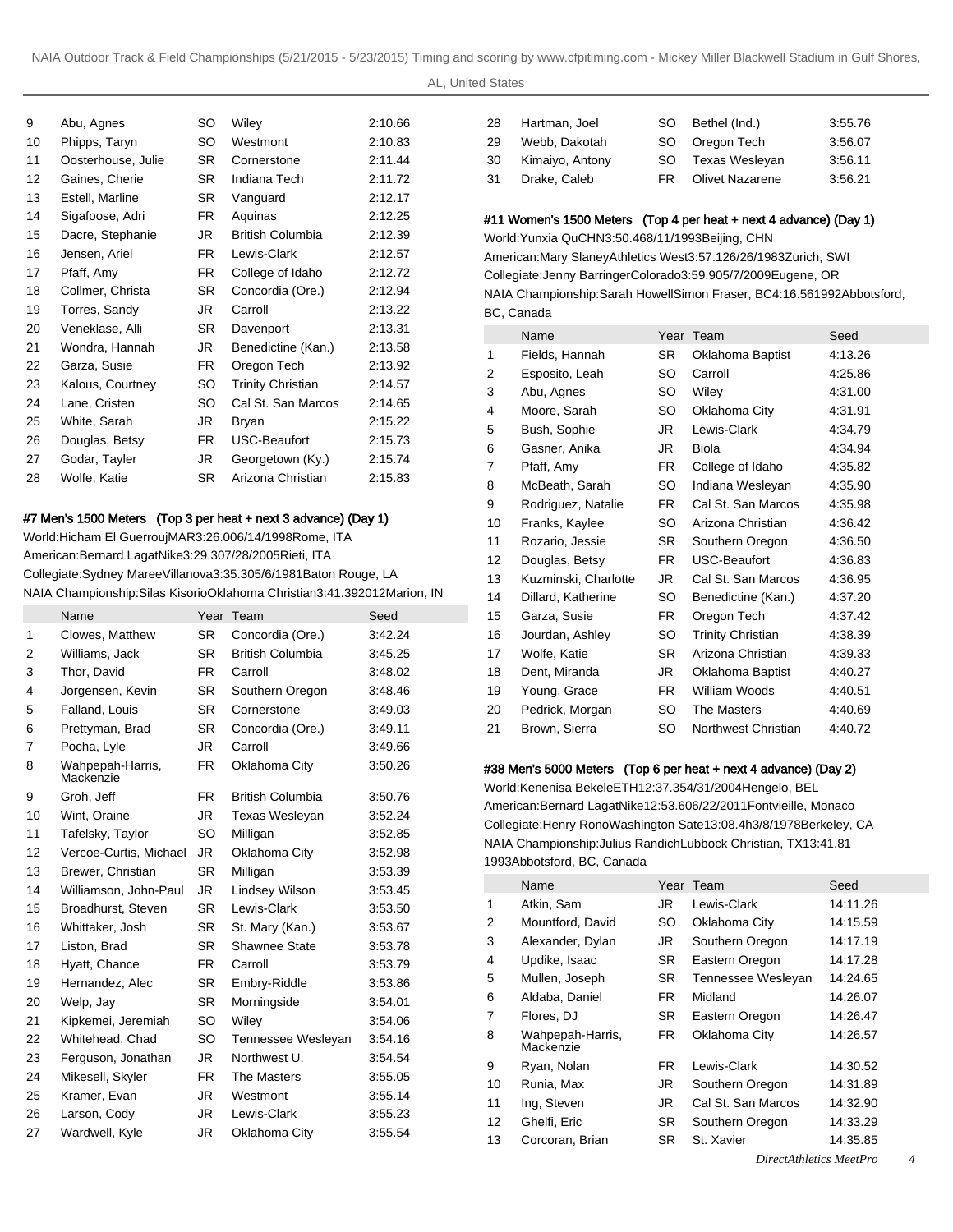| 14 | Knudsen, Cam        | SO  | St. Francis (III.)   | 14:37.02 |
|----|---------------------|-----|----------------------|----------|
| 15 | Reinking, Jacob     | SO. | Indiana Wesleyan     | 14:38.68 |
| 16 | Santillo, Joey      | SO  | St. Francis (III.)   | 14:41.02 |
| 17 | Hall, Matt          | SO  | Taylor               | 14:43.60 |
| 18 | Kipchumba, Geoffrey | FR. | <b>William Carey</b> | 14:44.00 |
| 19 | Sherfey, Joshua     | SO. | The Masters          | 14:44.61 |
| 20 | Schireman, Ray      | FR. | Southern Oregon      | 14:44.72 |
| 21 | Blaylock, Brian     | FR. | St. Francis (III.)   | 14:46.12 |
| 22 | Alex, Ntagawa       | SO. | Belhaven             | 14:46.99 |
| 23 | Wardwell, Kyle      | JR  | Oklahoma City        | 14:47.88 |
| 24 | Garcia, Francisco   | SR. | Marymount (Ca.)      | 14:52.07 |
| 25 | Beal, Sam           | SO  | Cumberlands          | 14:52.10 |
| 26 | Horchler, Kevin     | JR  | Biola                | 14:54.19 |
| 27 | Hampton, Max        | JR  | College of Idaho     | 14:55.50 |
| 28 | Crevelt, Dylan      | JR. | Lewis-Clark          | 14:55.80 |
| 29 | Orona, Andrew       | FR. | The Masters          | 14:55.88 |

### #50 Women's 5000 Meters (Top 6 per heat + next 4 advance) (Day 2)

World: Tirunesh Dibba ETH 14:11.15 5/6/2008 Oslo, NOR American: Molly Huddle Saucony 14:44.76 7/27/2010 Brussels, BEL Collegiate: Jenny Simpson Colorado 15:07.64

NAIA Championship: Alissa McKaig Indiana Tech 16:39.04 2008Edwardsville, IL

|    | Name              |     | Year Team               | Seed     |
|----|-------------------|-----|-------------------------|----------|
| 1  | Bernard, Maria    | SR. | <b>British Columbia</b> | 16:16.06 |
| 2  | Frankian, Karis   | JR  | The Masters             | 16:34.42 |
| 3  | Bell, Ashley      | JR  | Concordia (Cal.)        | 16:45.51 |
| 4  | de Fenoyl, Amelie | SR. | <b>British Columbia</b> | 16:58.01 |
| 5  | Lopez, Selene     | JR  | <b>Wayland Baptist</b>  | 17:04.43 |
| 6  | Harmon, Alyssa    | SO. | Northwest Christian     | 17:11.97 |
| 7  | Scarpone, Jessy   | JR  | <b>SCAD Savannah</b>    | 17:19.23 |
| 8  | Lee, Kirsten      | JR  | <b>British Columbia</b> | 17:22.46 |
| 9  | Collins, Kelly    | SO  | Westmont                | 17:24.42 |
| 10 | Shomaker, Lauren  | SR. | Hastings                | 17:28.89 |
| 11 | Martin, Lindsey   | JR  | Columbia (Mo.)          | 17:29.52 |
| 12 | Chelangat, Iryine | JR  | Wiley                   | 17:29.89 |
| 13 | Jerotich, Sarah   | JR  | <b>Wayland Baptist</b>  | 17:32.47 |
| 14 | Hunt, Kellian     | JR. | <b>Biola</b>            | 17:35.46 |
| 15 | Biehl, Sarah      | JR  | <b>Shawnee State</b>    | 17:39.56 |
| 16 | Matchett, Mary    | SR  | Oregon Tech             | 17:40.76 |
| 17 | Hart, Rachael     | SR. | Rocky Mountain          | 17:47.78 |
| 18 | Cundy, Rachel     | JR  | Lewis-Clark             | 17:47.81 |
| 19 | Glover, Chrissy   | SO  | <b>SCAD Savannah</b>    | 17:49.29 |

#### #25 Men's 10000 Meters (Day 1)

World: Kenenisa Bekele Ethiopia 26:17.53 7/26/2005 Brussels, BEL American: Galen Rupp Nike 26:44.36 4/30/2014 Eugene, OR NAIA Championship: Julius Randich Lubbock Christian, TX 28:16.95 1993Abbotsford, BC, Canada

|   | Name             |     | Year Team              | Seed     |
|---|------------------|-----|------------------------|----------|
|   | Keter, Benard    | SO  | <b>Wayland Baptist</b> | 29:34.75 |
| 2 | Mountford, David | SO. | Oklahoma City          | 30:18.22 |
| 3 | Ghelfi, Eric     | SR. | Southern Oregon        | 30:24.90 |
| 4 | Mabe, Travis     | SR  | Cornerstone            | 30:28.95 |
| 5 | Flores, DJ       | SR. | Eastern Oregon         | 30:37.25 |

| Kipchumba, Geoffrey | FR.       | <b>William Carey</b>    | 30:45.04 |
|---------------------|-----------|-------------------------|----------|
| Mullen, Joseph      | <b>SR</b> | Tennessee Wesleyan      | 30:45.49 |
| Krieg, Emanuel      | SO        | <b>SCAD Savannah</b>    | 30:49.87 |
| Bellinotti, Neno    | JR        | Indiana Wesleyan        | 30:53.84 |
| Cliff. Will         | <b>SR</b> | <b>British Columbia</b> | 30:57.52 |
| Bowman, Roderick    | SO        | Tennessee Wesleyan      | 31:06.17 |
| Hernandez, Abel     | SO        | St. Xavier              | 31:06.49 |
| Hooton, Jesse       | SO        | <b>British Columbia</b> | 31:13.15 |
| Hobbs, Marcus       | JR.       | Indiana Tech            | 31:13.38 |
| Renteria, Cristobal | JR        | Columbia (Mo.)          | 31:17.40 |
| Cape, Brennan       | SO        | Columbia (Mo.)          | 31:24.97 |
| Smith, Ryan         | SO        | Goshen                  | 31:25.33 |
|                     |           |                         |          |

## #26 Women's 10000 Meters (Day 1)

World: Junxia Wang China 29:31.78 8/8/1993 Beijing, China American: Shalane Flanagan Nike 30:22.22 7/15/2008 Beijing, CHN NAIA Championship: Alissa McKaig Indiana Tech 34:22.95 2008Edwardsville, IL

|    | Name              |     | Year Team                | Seed     |
|----|-------------------|-----|--------------------------|----------|
| 1  | Bouvatte, Kate    | SR  | Cal St. San Marcos       | 34:41.07 |
| 2  | de Fenoyl, Amelie | SR. | <b>British Columbia</b>  | 35:12.98 |
| 3  | Martin, Lindsey   | JR  | Columbia (Mo.)           | 35:18.52 |
| 4  | Scarpone, Jessy   | JR  | <b>SCAD Savannah</b>     | 35:48.36 |
| 5  | Zeiler, Charlotta | FR. | <b>SCAD Savannah</b>     | 35:54.93 |
| 6  | Vallaire, Shea    | SO  | Northwest Christian      | 36:11.67 |
| 7  | Frankian, Karis   | JR  | The Masters              | 36:27.57 |
| 8  | Lopez, Selene     | JR  | <b>Wayland Baptist</b>   | 36:29.50 |
| 9  | Jerotich, Sarah   | JR  | <b>Wayland Baptist</b>   | 36:42.11 |
| 10 | Cundy, Rachel     | JR  | Lewis-Clark              | 36:45.34 |
| 11 | Garwood, Kristen  | JR  | Hannibal-LaGrange        | 36:47.49 |
| 12 | Biehl, Sarah      | JR  | Shawnee State            | 37:06.33 |
| 13 | Shomaker, Lauren  | SR  | Hastings                 | 37:06.86 |
| 14 | Lupescu, Rebecca  | JR  | Southern Oregon          | 37:14.74 |
| 15 | Schmidt, Rosa     | FR. | Northwest Christian      | 37:17.80 |
| 16 | Ray, Sarah        | SO. | <b>Olivet Nazarene</b>   | 37:18.37 |
| 17 | Havranek, Anna    | FR  | Shawnee State            | 37:20.25 |
| 18 | Bos, Anna         | SR  | <b>Trinity Christian</b> | 37:40.55 |
| 19 | McGinnis, Terra   | SO  | Cal St. San Marcos       | 37:57.82 |
| 20 | Woolcott, Carley  | SO  | Aquinas                  | 37:57.99 |

#### #37 Women's 100m Hurdle (Top 1 per heat + next 3 advance) (Day 2)

World: Yordanka Donkova BUL 12.21 7/20/1988 Stara Zagora, BUL American: Brianna Rollins Clemson 12.26 5/22/2013 Des Moines, IA Collegiate: Brianna Rollins Clemson 12.39 5/8/2013 Eugene, OR NAIA Championship: Crystal Bardge Embry-Riddle FL 13.28 2012Marion, IN

|   | Name                  |           | Year Team           | Seed  |
|---|-----------------------|-----------|---------------------|-------|
| 1 | France, Shayla        | SR.       | Indiana Tech        | 13.60 |
| 2 | Ford, Andrea          | SR.       | Indiana Tech        | 13.84 |
| 3 | Dadzie, Elizabeth     | JR        | Oklahoma Baptist    | 13.95 |
| 4 | DeSira, Tori          | FR.       | Aquinas             | 13.99 |
| 5 | Ettleman, Karen       | SR        | Northwestern (lowa) | 14.08 |
| 6 | Johnson, Mariah       | SR        | Northwood (Fla.)    | 14.11 |
| 7 | Hollie, Brittany      | <b>SR</b> | Cal St. San Marcos  | 14.28 |
| 8 | Green-Anderson, Halle | JR        | Embry-Riddle        | 14.30 |
| 9 | Taylor, Jaquel        | FR        | Indiana Tech        | 14.31 |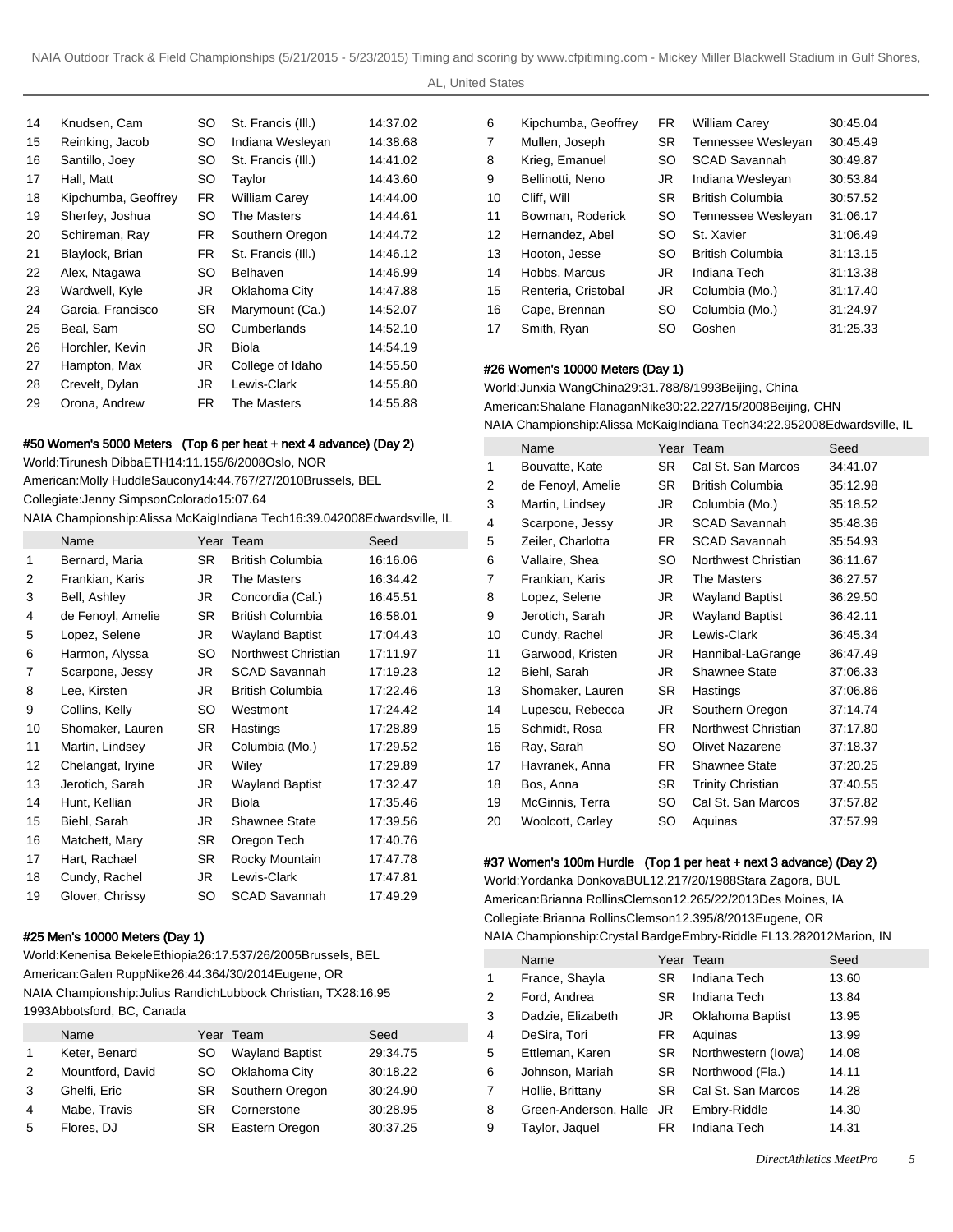AL, United States

| 10 | Higgins, DeMichia   | SO        | <b>Brenau</b>       | 14.31 |
|----|---------------------|-----------|---------------------|-------|
| 11 | Bramhall, Rachel    | SO        | Doane               | 14.32 |
| 12 | Heston, Erika       | <b>SR</b> | Aquinas             | 14.35 |
| 13 | Sloan, Tyler        | JR        | Baker               | 14.37 |
| 14 | Souza, Anita        | <b>SR</b> | Cornerstone         | 14.38 |
| 15 | Marical, Aspen      | <b>SR</b> | Oklahoma Baptist    | 14.41 |
| 16 | Hart, Emily         | FR.       | Oklahoma Baptist    | 14.43 |
| 17 | Maguin, Amelia      | <b>SR</b> | Southern Oregon     | 14.46 |
| 18 | Keck, Kaitlyn       | JR        | Friends             | 14.56 |
| 19 | Thomas, Tiana       | JR.       | College of Idaho    | 14.58 |
| 20 | Marquart, Stephanie | JR        | Siena Heights       | 14.62 |
| 21 | McClendon, Alliah   | FR.       | William Woods       | 14.66 |
| 22 | Waheed, Mariama     | SR.       | <b>Indiana Tech</b> | 14.67 |
| 23 | Honeyman, Abby      | FR.       | Dickinson St.       | 14.69 |
| 24 | Stolze, Shelby      | JR.       | Concordia (Neb.)    | 14.70 |
| 25 | Behny, Maddie       | <b>SR</b> | Friends             | 14.71 |
| 26 | Emme, Madeline      | SR.       | William Woods       | 14.79 |
| 27 | Bonnell, JaLeea     | FR.       | Belhaven            | 14.81 |
| 28 | Williams, Kaylyn    | JR        | St. Mary (Kan.)     | 14.82 |
| 29 | Garrett, Kimberly   | <b>SR</b> | Sterling            | 14.88 |
| 30 | Bushkofsky, Krista  | SO        | Clarke              | 14.89 |
| 31 | Zeilenga, Kristen   | SR.       | Bethel (Ind.)       | 14.94 |
| 32 | Nichols, Myra       | <b>SR</b> | Clarke              | 14.96 |
| 33 | Ballard, Eriona     | FR.       | Indiana Tech        | 14.97 |
| 34 | Hodge, Ashanna      | JR        | Eastern Oregon      | 14.98 |
| 35 | Robinson, Ashley    | <b>JR</b> | Huston-Tillotson    | 15.03 |

## #33 Men's 110m Hurdle (Top 1 per heat + next 4 advance) (Day 2)

World: Aries Merritt USA 12.80 8/7/2012 Brussels, BEL American: Aries Merritt Reebok 12.80 8/7/2012 Brussels, BEL Collegiate: Renaldo Nehemiah Maryland 13.00 4/6/1979 Westwood, CA NAIA Championship: Dominique DeGrammont Azusa Pacific, AZ 13.74 2003Olathe, KS

|    | Name                   | Year      | Team                     | Seed  |
|----|------------------------|-----------|--------------------------|-------|
| 1  | Shingles, Nickola      | <b>SR</b> | <b>Central Methodist</b> | 14.13 |
| 2  | McCord, Theodore       | SR.       | Park U.                  | 14.28 |
| 3  | Combs, Kenneth         | JR        | Oklahoma Baptist         | 14.29 |
| 4  | Smith, Jake            | SR        | Indiana Wesleyan         | 14.37 |
| 5  | Moore, Logan           | SR.       | Siena Heights            | 14.43 |
| 6  | Chorro, Jose           | SO        | Dickinson St.            | 14.44 |
| 7  | Rose, Robert           | SR        | Indiana Tech             | 14.45 |
| 8  | Wilchcombe, Brandan    | SO        | Taylor                   | 14.47 |
| 9  | Singleton, Demetriyone | SR.       | Clarke                   | 14.50 |
| 10 | Miller, Tyravian       | FR.       | <b>William Carey</b>     | 14.63 |
| 11 | McClintic, Cassius     | JR        | Doane                    | 14.65 |
| 12 | Xavier, Alex           | SR.       | Xavier-Louisiana         | 14.65 |
| 13 | Boyd, Frederick        | FR.       | Siena Heights            | 14.68 |
| 14 | Woods, Deshawn         | SO        | Indiana Tech             | 14.69 |
| 15 | Hawkins, Chaz          | FR.       | Tennessee Wesleyan       | 14.73 |
| 16 | Watkins, Anthony       | SO        | St. Gregory's            | 14.76 |
| 17 | Randles, P.J.          | SR        | Campbellsville           | 14.77 |
| 18 | Herring, Christian     | SO        | Lindenwood-Belleville    | 14.78 |
| 19 | Kinlaw, Devante        | FR.       | Allen                    | 14.78 |
| 20 | Gourdine, Brandon      | JR        | USC-Beaufort             | 14.78 |
| 21 | Hickman, DJ            | FR.       | Rio Grande               | 14.79 |
|    |                        |           |                          |       |

| 22 | Kosnich, Nate          | SO  | Rio Grande            | 14.83 |
|----|------------------------|-----|-----------------------|-------|
|    |                        |     |                       |       |
| 23 | Hodge, Matt            | FR. | Rio Grande            | 14.85 |
| 24 | <b>Britton, Garett</b> | FR. | Southwestern (Kan.)   | 14.90 |
| 25 | Embry, Clayton         | SO  | Campbellsville        | 14.91 |
| 26 | Johnson, Dante         | FR. | <b>Lindsey Wilson</b> | 14.93 |
| 27 | Strickland, Markell    | SO  | Missouri Valley       | 14.95 |
| 28 | Brooks, Tirrell        | JR  | Graceland             | 14.98 |
| 29 | Robke, Tyson           | SO  | <b>Baker</b>          | 14.98 |
|    |                        |     |                       |       |

#### #8 Men's 400m Hurdle (Top 1 per heat + next 4 advance) (Day 1)

World: Kevin Young USA 46.78 7/6/1992 Barcelona, ESP American: Kevin Young Foot Locker AC 46.78 7/6/1992 Barcelona, ESP Collegiate: Kerron Clement Florida 47.56 5/11/2005 Sacramento, CA NAIA Championship: Pat Brown Oklahoma Baptist 49.51 2005Louisville, KY

|    | Name                   | Year      | Team                     | Seed  |
|----|------------------------|-----------|--------------------------|-------|
| 1  | Wilson, Alex           | SO.       | Oklahoma Baptist         | 51.80 |
| 2  | Delaney, Stephen       | SO        | Carroll                  | 52.12 |
| 3  | McCord, Theodore       | SR.       | Park U.                  | 52.40 |
| 4  | Seifert, Peter         | FR.       | Concordia (Ore.)         | 52.42 |
| 5  | Woods, Deshawn         | SO        | Indiana Tech             | 52.44 |
| 6  | Rose, Robert           | <b>SR</b> | Indiana Tech             | 52.49 |
| 7  | Kinlaw, Devante        | FR.       | Allen                    | 52.54 |
| 8  | Reeher, Jordan         | <b>SR</b> | Concordia (Ore.)         | 52.62 |
| 9  | Johnson, Dante         | FR.       | Lindsey Wilson           | 52.83 |
| 10 | Wallace, Will          | JR        | Benedictine (Kan.)       | 52.92 |
| 11 | Moore, Logan           | <b>SR</b> | Siena Heights            | 53.03 |
| 12 | Shingles, Nickola      | <b>SR</b> | <b>Central Methodist</b> | 53.42 |
| 13 | Ruth, D'Quan           | <b>SR</b> | Indiana Tech             | 53.50 |
| 14 | Baker, Malcolm         | <b>SR</b> | Oklahoma Baptist         | 53.51 |
| 15 | Thomas, Chad           | JR        | Southern-NO              | 53.64 |
| 16 | Raecke, Kyle           | JR        | Oregon Tech              | 53.70 |
| 17 | Pleasant, Taiheem      | <b>SR</b> | Concordia (Neb.)         | 53.70 |
| 18 | Stanford, Jordan       | FR.       | Davenport                | 53.71 |
| 19 | Murphy, Cameron        | FR        | Lindsey Wilson           | 53.83 |
| 20 | Warren, Jim            | JR        | St. Ambrose              | 53.94 |
| 21 | Lawson, Anthony        | JR        | Graceland                | 54.03 |
| 22 | Combs, Kenneth         | JR        | Oklahoma Baptist         | 54.21 |
| 23 | Howard, Marcus         | JR        | Arizona Christian        | 54.34 |
| 24 | <b>Britton, Garett</b> | FR        | Southwestern (Kan.)      | 54.37 |
| 25 | Moore, Damon           | <b>SR</b> | Cal St. San Marcos       | 54.37 |
| 26 | Bandong, Jason         | JR        | Cal St. San Marcos       | 54.48 |
| 27 | Cave, Paul             | <b>SR</b> | Clarke                   | 54.49 |
|    |                        |           |                          |       |

### #5 Women's 400m Hurdle (Top 1 per heat + next 4 advance) (Day 1)

World: Yuliya Pechenkina RUS 52.34 7/8/2003 Tula, RUS American: Lashinda Demus Nike 52.47 8/1/2011 Daegu, KOR Collegiate: Kori Carter Stanford 53.21 5/7/2013 Eugene, OR NAIA Championship: Deon Hemmings Central State, OH 55.14 1993Abbotsford, BC, Canada

|              | Name                |     | Year Team               | Seed    |
|--------------|---------------------|-----|-------------------------|---------|
| $\mathbf{1}$ | Maguin, Amelia      | SR. | Southern Oregon         | 59.07   |
| 2            | Smith, Molly Jo     | SO. | St. Ambrose             | 1:00.08 |
| 3            | Tourigny, Katherine | SO. | <b>British Columbia</b> | 1:00.86 |
| 4            | Hodge, Ashanna      | JR  | Eastern Oregon          | 1:01.02 |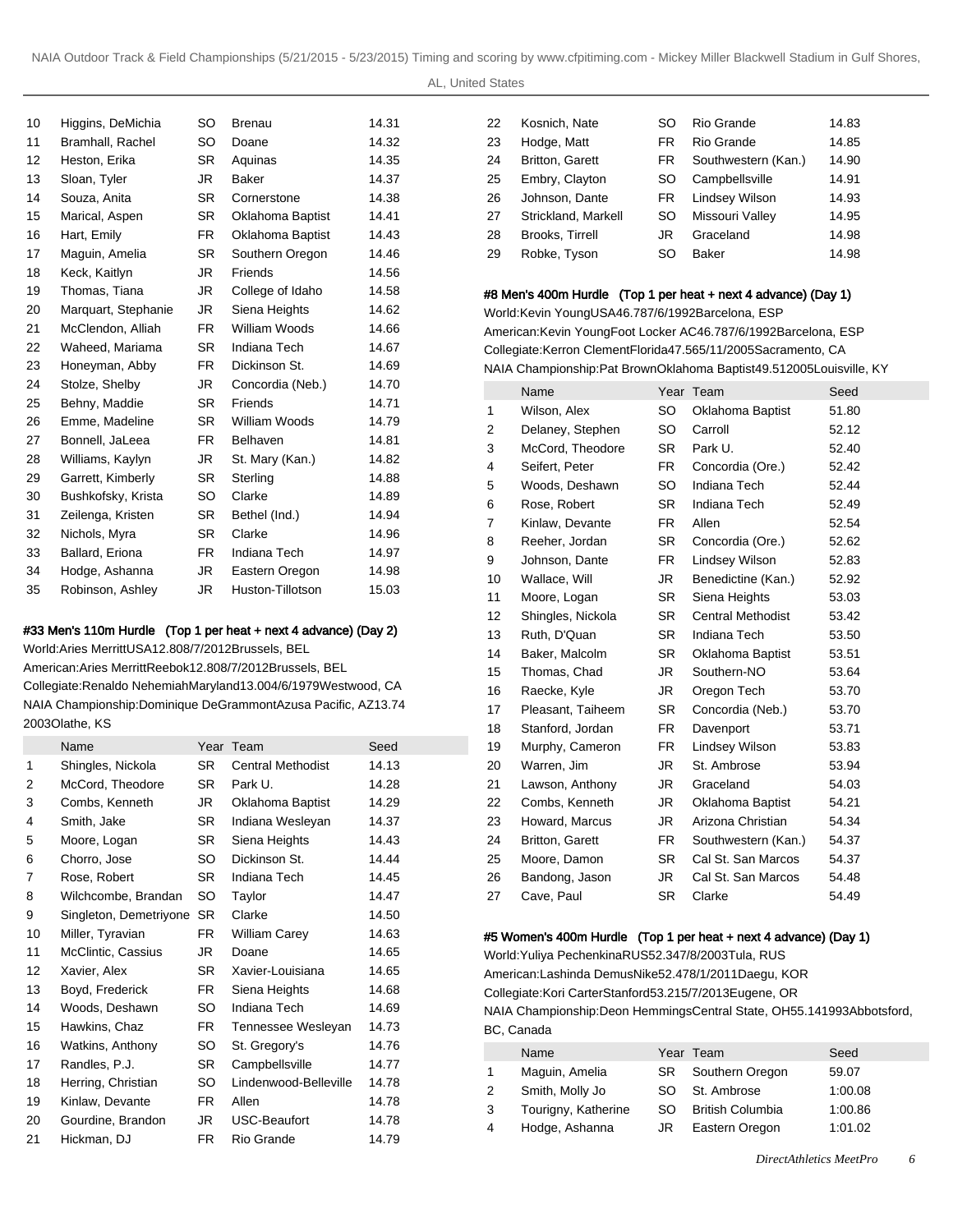AL, United States

| 5  | Needham, Taylor           | FR.       | Southwestern (Kan.)      | 1:01.10 |
|----|---------------------------|-----------|--------------------------|---------|
| 6  | Bramhall, Rachel          | SO        | Doane                    | 1:01.39 |
| 7  | Knoll, Mallery            | SR.       | Carroll                  | 1:01.97 |
| 8  | DeSira, Tori              | FR.       | Aquinas                  | 1:02.09 |
| 9  | Holtmeier, Sydney         | JR        | Doane                    | 1:02.20 |
| 10 | KELLY, Derika             | SR.       | Huston-Tillotson         | 1:02.35 |
| 11 | Sloan, Tyler              | JR        | <b>Baker</b>             | 1:02.49 |
| 12 | Barnett, Brenda           | JR        | <b>Oklahoma Baptist</b>  | 1:02.64 |
| 13 | Tafoya, Martina           | SO        | Embry-Riddle             | 1:02.64 |
| 14 | Rodriguez, Daryll         | JR        | St. Francis (III.)       | 1:02.88 |
| 15 | Garbarino-Herman,<br>Alex | SO        | <b>Baker</b>             | 1:02.94 |
| 16 | Honeycutt, Deishane       | JR        | <b>Brenau</b>            | 1:03.10 |
| 17 | Korpach, Sarah            | SO        | British Columbia         | 1:03.29 |
| 18 | Emig, Kaitlyn             | JR        | <b>Central Methodist</b> | 1:03.43 |
| 19 | Adams, Ashton             | <b>SR</b> | Oklahoma Baptist         | 1:03.44 |
| 20 | Reifschneider, Chelsea    | JR.       | Corban                   | 1:03.53 |
| 21 | Nebel, Mollie             | <b>SR</b> | Goshen                   | 1:03.61 |
| 22 | Russell, Cecilee          | JR        | Corban                   | 1:03.83 |
| 23 | Scoles, Molly             | JR        | Concordia (Ore.)         | 1:03.87 |
| 24 | Ruhde, Alyxandrah         | SR.       | Oklahoma Baptist         | 1:03.96 |
| 25 | Williams, Hannah          | SO        | Indiana Wesleyan         | 1:04.28 |
| 26 | Alvarez, Geneva           | SR.       | Concordia (Ore.)         | 1:04.37 |
| 27 | Homfeld, Tara             | JR        | Davenport                | 1:04.54 |
| 28 | Johnson, Jalesia          | JR        | Siena Heights            | 1:04.63 |

#### #22 Men's 3000m Steeple (Day 3)

World: Saïf Shaheen QAT 7:53.63 8/3/2004 Brussels, BEL American: Evan Jager Oregon TC 8:04.71 7/5/2014 Brussels, BEL Collegiate: Henry Rono Washington State 8:05.4h 4/13/1978 Seattle, WA NAIA Championship: David Cheromei Virginia Int 8:40.03

| Name               |           |                      | Seed      |
|--------------------|-----------|----------------------|-----------|
| Keter, Benard      | SO        | Wayland Baptist      | 8:47.60   |
| Kent, Justin       | SR.       | British Columbia     | 8:48.19   |
| Updike, Isaac      | SR.       | Eastern Oregon       | 8:54.74   |
| Espinoza, Josh     | SR.       | Vanguard             | 8:59.50   |
| Updike, Lucas      | <b>SR</b> | Eastern Oregon       | 9:00.25   |
| Maize, Ryan        | JR        | Cal St. San Marcos   | 9:01.38   |
| Randall, Hayden    | SR.       | Lewis-Clark          | 9:10.67   |
| Bett, Vincent      | SR.       | Embry-Riddle         | 9:11.73   |
| Gay, John          | FR.       | British Columbia     | 9:19.71   |
| Zoltek, Brenden    | JR.       | Indiana Tech         | 9:21.61   |
| Sciarra, Michael   | SO.       | The Masters          | 9:25.32   |
| Brown, Aesop       | SO.       | <b>SCAD Savannah</b> | 9:25.73   |
| Osladil, Steven    | JR.       | Indiana Wesleyan     | 9.26.30   |
| Bourgeois, Michael | <b>SR</b> | British Columbia     | 9:27.31   |
| Berz, Brandon      | SO        | Biola                | 9:27.59   |
|                    |           |                      | Year Team |

#### #9 Women's 3000m Steeple (Top 3 per heat + next 5 advance) (Day 1)

World: Gulnara Galkina RUS 8:58.81 7/17/2008 Beijing, CHN American: Emma Coburn New Balance 9:11.42 6/12/2014 Glasgow, Scottland Collegiate: Jenny Barringer Colorado 9:25.54 5/12/2009 Fayetteville, AR NAIA Championship: Justyna Mudy Shorter, GA 10:12.31 2009Edwardsville, IL

| Name           | Year Team                  | Seed    |
|----------------|----------------------------|---------|
| Bernard, Maria | <b>SR</b> British Columbia | 9:53.71 |

| 2  | Nolan, Katrina       | JR        | Lewis-Clark              | 10:29.84 |
|----|----------------------|-----------|--------------------------|----------|
| 3  | DeWispelare, Marissa | <b>SO</b> | Doane                    | 10:45.36 |
| 4  | Berends, Alexandra   | FR.       | Taylor                   | 10:54.38 |
| 5  | Grossman, Rhianna    | <b>SR</b> | Carroll                  | 10:56.51 |
| 6  | Condron, Laura       | <b>SR</b> | Indiana Tech             | 10:59.17 |
| 7  | Hoop, Danielle       | <b>SR</b> | Cumberlands              | 11:02.51 |
| 8  | Rauch, Tiffany       | JR.       | Indiana Tech             | 11:05.07 |
| 9  | Paton, Kea           | SO        | Lewis-Clark              | 11:06.47 |
| 10 | Brunt, Madelyn       | FR.       | <b>British Columbia</b>  | 11:06.99 |
| 11 | Riley, Kerigan       | <b>SO</b> | Indiana Tech             | 11:07.36 |
| 12 | Ashton, Megan        | <b>SO</b> | Shawnee State            | 11:09.06 |
| 13 | Bold, Regan          | JR.       | Carroll                  | 11:09.49 |
| 14 | Estell, Marline      | <b>SR</b> | Vanguard                 | 11:09.62 |
| 15 | Fletcher, Michelle   | <b>SO</b> | Northwest Christian      | 11:10.68 |
| 16 | Schmeltz, Elaine     | <b>SR</b> | Taylor                   | 11:11.94 |
| 17 | Hoover, Abby         | <b>SO</b> | Oklahoma Baptist         | 11:17.09 |
| 18 | Disselkoen, Jessica  | JR.       | <b>Trinity Christian</b> | 11:17.29 |
| 19 | Stoltz, Elissa       | JR        | Oregon Tech              | 11:17.72 |
| 20 | Miller, Sarah        | <b>SR</b> | Judson                   | 11:18.20 |
| 21 | Goff, Samantha       | JR.       | Jamestown                | 11:19.23 |
| 22 | Guinnane, Dominique  | <b>SR</b> | St. Ambrose              | 11:19.54 |
| 23 | Faulks, Alyssa       | JR.       | <b>Olivet Nazarene</b>   | 11:20.02 |
| 24 | Frankian, Abigail    | FR.       | The Masters              | 11:20.05 |
| 25 | Baker, Terri         | <b>SO</b> | Westmont                 | 11:22.65 |
| 26 | Cairns, Brianna      | FR.       | <b>British Columbia</b>  | 11:23.14 |
| 27 | Howard, Sara         | <b>SR</b> | Oregon Tech              | 11:24.92 |
| 28 | Lacis, Nicole        | FR.       | <b>British Columbia</b>  | 11:27.36 |
| 29 | Rhodes, Hannah       | FR.       | Tennessee Wesleyan       | 11:27.49 |
| 30 | Williams, Emily      | <b>SO</b> | Westmont                 | 11:29.53 |
| 31 | Ball, Gracie         | <b>SO</b> | St. Francis (III.)       | 11:29.77 |
|    |                      |           |                          |          |

## #23 Men's 5000m Walk (Day 2)

NAIA Championship: Al Heppner Wisconsin- Parkside 20:07.38 2011Marion, IN

|   | Name               |           | Year Team                | Seed     |
|---|--------------------|-----------|--------------------------|----------|
| 1 | Thorne, Ben        | SO        | <b>British Columbia</b>  | 19:59.34 |
| 2 | Chavez, Alejandro  | <b>SR</b> | Missouri Baptist         | 22:20.03 |
| 3 | Peters, Anthony    | FR        | St. Ambrose              | 22:20.24 |
| 4 | Hutcherson, Doug   | SO        | <b>Central Methodist</b> | 23:20.17 |
| 5 | Brickson, Mitchell | SR        | Goshen                   | 24:21.31 |
| 6 | Dunn, Brent        | FR        | Cornerstone              | 24:45.94 |
|   | Wood, Austin       | JR        | Westmont                 | 24:48.24 |

## #32 Women's 5000m Walk (Day 2)

NAIA Championship: Nicola Evangelista British Columbia 25:11.56 2010Marion, IN

|                | Name               |           | Year Team        | Seed     |
|----------------|--------------------|-----------|------------------|----------|
| 1              | Alfonzo, Natalia   | SO        | Missouri Baptist | 24:47.68 |
| 2              | Zalba, Mereth      | JR        | Missouri Baptist | 24:58.54 |
| 3              | Dunn, Abby         | JR        | Goshen           | 25:11.55 |
| 4              | Ovokaitys, Kayla   | JR        | Cornerstone      | 25:35.14 |
| 5              | Josephs, Molly     | JR        | Missouri Baptist | 25:59.44 |
| 6              | Griffiths, Brianna | <b>SR</b> | Cornerstone      | 26:09.79 |
| $\overline{7}$ | Lopez, Jenny       | FR.       | St. Ambrose      | 26:14.25 |
| 8              | Manlan, Melissa    | SO        | Cornerstone      | 26:14.79 |
| 9              | Moscoso, Maite     | SO        | Embry-Riddle     | 26:15.74 |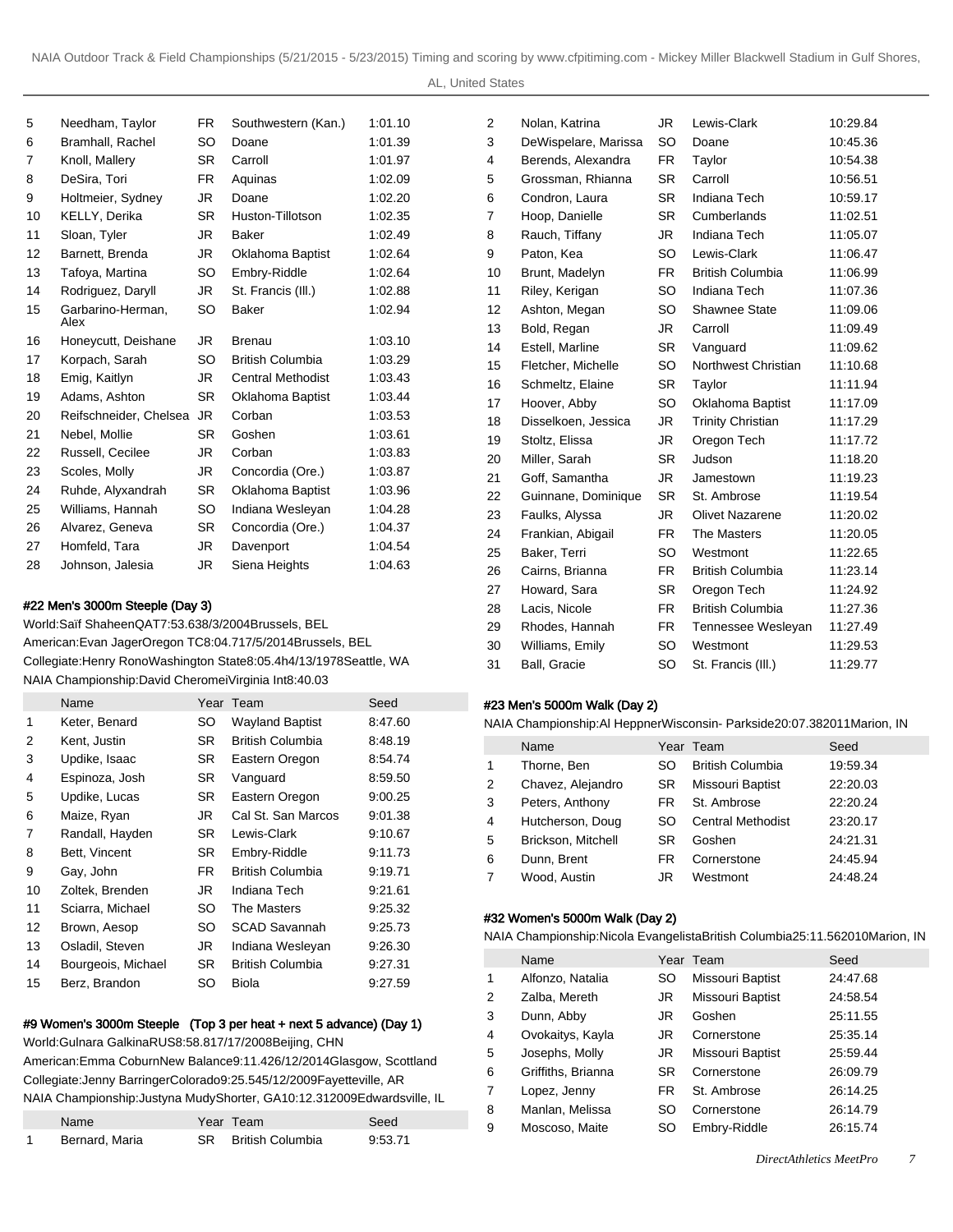| AL, United States |  |
|-------------------|--|
|-------------------|--|

| 10            | Gray, Kayla                         |         |           | SO                        | Goshen                                                                                                                                   |                                | 26:30.15                                                                       |                     |                                                                                                                                                  |        |              | Giesemann, Torres,<br>Ryan | Joseph                | Ferris, Matt           |                                                                                 |
|---------------|-------------------------------------|---------|-----------|---------------------------|------------------------------------------------------------------------------------------------------------------------------------------|--------------------------------|--------------------------------------------------------------------------------|---------------------|--------------------------------------------------------------------------------------------------------------------------------------------------|--------|--------------|----------------------------|-----------------------|------------------------|---------------------------------------------------------------------------------|
| 11<br>12      | McCollum, Brenda<br>Court-Menendez, |         |           | FR.<br>JR                 | Baker<br>Dakota Wesleyan                                                                                                                 | 26:32.47<br>26:38.18           |                                                                                | 1                   | Aguinas                                                                                                                                          | A      | 41.4         | Tran, Jason Bordeaux,      |                       | Eggenberg              | Freeman,                                                                        |
| 13            | Nicole<br>Barakou, Ioulia           |         |           | SO                        | Missouri Baptist                                                                                                                         | 27:40.65                       |                                                                                | 3                   |                                                                                                                                                  |        | $\mathbf{I}$ | Makinen,                   | Ray                   | er, Chris              | Sam                                                                             |
|               | Loeffler, Kaitlyn                   |         |           | SR                        | <b>Central Methodist</b>                                                                                                                 | 27:53.79                       |                                                                                |                     |                                                                                                                                                  |        |              | Ryan                       |                       |                        |                                                                                 |
| 14<br>15      | Farris, Amanda                      |         |           | SR                        | <b>Lindsey Wilson</b>                                                                                                                    | 27:54.35                       |                                                                                | 1<br>4              | Hastings                                                                                                                                         | Α      | 41.4         | Duncan,<br>Antonio         | Robnett,<br>Sean      | Lewis,<br>Adrian       | Ali, Roger                                                                      |
|               |                                     |         |           |                           |                                                                                                                                          |                                |                                                                                |                     |                                                                                                                                                  |        |              | Bailey,<br>Rickardo        | Giudice,<br>Matthew   |                        |                                                                                 |
|               |                                     |         |           |                           | #46 Men's 4 x 100m Relay (Top 2 per heat + next 2 advance) (Day 1)<br>World: Carter, Frater, Blake, Bolt JAM 36.84 7/11/2012 London, GBR |                                |                                                                                | 1                   | Corban                                                                                                                                           | Α      | 41.4         | Johnson,                   | Ybarra.               | Martin.                | Trofimchik,                                                                     |
|               |                                     |         |           |                           | American: Demps, Patton, Kimmons, Gatlin USA national team 37.38 7/10/2012                                                               |                                |                                                                                | 5                   |                                                                                                                                                  |        | 3            | <b>Brett</b><br>Swanson,   | Jacob<br>Amaitsa,     | Nathan                 | Michael                                                                         |
|               | London, GBR                         |         |           |                           |                                                                                                                                          |                                |                                                                                |                     |                                                                                                                                                  |        |              | Nathan                     | Amadi                 |                        |                                                                                 |
| ΝY            |                                     |         |           |                           |                                                                                                                                          |                                | Collegiate: Howard, Holloway, Williams, Spencer T.C.U. 38.04 5/5/1998 Amherst, | 1<br>6              | Marian<br>(Ind.)                                                                                                                                 | Α      | 41.5<br>2    | Purham,<br>Tyree           | Clark, Jaron Gardner, | Marcellion             | Akinyosoye,<br>Sogo                                                             |
|               |                                     |         |           |                           | NAIA Championship: Walker, Rodgers, Johnson, Triggs Lindenwood, MO 39.40                                                                 |                                |                                                                                |                     |                                                                                                                                                  |        |              | Goodin,<br>Bryan           | Bryant,<br>James      | Sneiderwin<br>e, Zach  |                                                                                 |
|               | 2005Louisville, KY<br>Team          | Sq      |           | Seed Athlete 1            | Athlete <sub>2</sub>                                                                                                                     | Athlete 3                      | Athlete 4                                                                      | $7^{\circ}$         | Northwester A<br>n (Iowa)                                                                                                                        |        | 41.5<br>3    | Strofaci,<br>Jordan        | Strand,<br>Scott      | Van<br>Roekel,<br>Alex | Te Brink,<br>Levi                                                               |
|               |                                     | ua<br>d |           |                           |                                                                                                                                          |                                |                                                                                |                     |                                                                                                                                                  |        |              | Akers,<br>Derrick          |                       |                        |                                                                                 |
| 1             | Wayland<br><b>Baptist</b>           | Α       | 40.2<br>2 | Lewis,<br><b>Nicholas</b> | Handsboro<br>ugh,<br>Kabroderan                                                                                                          | Scruggs,<br>Justin             | Sanders,<br>Devon                                                              | 1<br>8              | Embry-<br>Riddle                                                                                                                                 | Α      | 41.5<br>5    | Carew.<br>Abdullah         | Prasad,<br>Harish     | Dunbar,<br>Ricardo     | Marts,<br>Lonnie                                                                |
| 2             | Indiana<br>Tech                     | A       | 40.4<br>0 | Broaden,<br>John          | Edwards III,<br>Harris                                                                                                                   | Morris,<br>Colby               | Fuller,<br>Khalid                                                              |                     |                                                                                                                                                  |        |              | Tyler,<br>Emerson          |                       |                        |                                                                                 |
|               |                                     |         |           | Sharbahn,<br>Wayne        | Stanley,<br>Trevor                                                                                                                       |                                |                                                                                | 1<br>9              | Indiana<br>Wesleyan                                                                                                                              | Α      | 41.6<br>9    | Dias.<br>Malcolm           | Sleigh,<br>Desmond    | Stratton,<br>Noah      | Smith, Jake                                                                     |
| 3             | Oklahoma<br>Baptist                 | Α       | 40.6<br>0 | Carmichael,<br>T.J.       | Combs.<br>Kenneth                                                                                                                        | Blalock,<br>Jordan             | Bartlett,<br><b>Blake</b>                                                      | 2<br>0              | Huston-<br>Tillotson                                                                                                                             | A      | 41.7<br>9    | Brown,<br>Rodney           | Hargrove,<br>Wayne    | Petties,<br>Abram      | Richmond,<br>Oquasmon                                                           |
|               |                                     |         |           | Sharpton,<br>Mark         | Moore-<br>Smith,                                                                                                                         |                                |                                                                                |                     |                                                                                                                                                  |        |              | Mack,<br>Joshua            |                       |                        |                                                                                 |
| 4             | William                             | Α       | 40.9<br>1 | Smith,<br>Antone          | Jalon<br>Edward,<br>Mateo                                                                                                                | McGloster,                     | Boone,<br>Nate                                                                 | 2<br>1              | Concordia<br>(Ore.)                                                                                                                              | Α      | 41.8         | Felix, Glen                | Seifert,<br>Peter     | Reeher,<br>Jordan      | Phillips,<br>James                                                              |
|               | Carey                               |         |           | Dixon,<br>Lucas           | Draper,<br>Jerodrick                                                                                                                     | Marquis<br>Miller,<br>Tyravian |                                                                                | 2<br>$\overline{2}$ | Dickinson<br>St.                                                                                                                                 | Α      | 41.8<br>8    | Chorro,<br>Jose            | Clarke,<br>Edison     | Kerr,<br>Garreth       | Miller,<br>Breyan                                                               |
|               | 5 Bacone                            | A       | 40.9<br>3 | Barnett,<br>Andre         | Breaux,<br>Justin                                                                                                                        | Cooper,<br>Xavier              | McGill, Carl                                                                   |                     |                                                                                                                                                  |        |              | Frank,<br>Mason            | Sease.<br>Tommy       |                        |                                                                                 |
|               |                                     |         |           | Porter,<br>Adonis         |                                                                                                                                          |                                |                                                                                | 2<br>3              | Northwood<br>(Fla.)                                                                                                                              | Α      | 41.9<br>0    | Calloway,<br>Ladarold      | Sommers,<br>Chris     | Hollimon,<br>Tyler     | Pleban,<br>Kyle                                                                 |
| 6             | Wiley                               | A       | 40.9<br>8 | Ralph,<br>Quinn-Lee       | Telesford<br>Dan-Neil                                                                                                                    | Mark,<br>Machael               | Maloney,<br>Justin                                                             |                     |                                                                                                                                                  |        |              | Thermidor.<br>Edens        |                       |                        |                                                                                 |
|               |                                     |         |           | Perouza,<br>Kendell       |                                                                                                                                          |                                |                                                                                | 2<br>4              | Calumet-St. A 41.9<br>Joseph                                                                                                                     |        | ŏ            | Wallace.<br>ыаке           | Curtis.<br>Josepn     | Murray,<br>Aaron       | Dickson.<br>שe wayne                                                            |
|               | 7 Tennessee A<br>Wesleyan           |         | 41.0<br>5 | Harris,<br>Cadarius       | Dodd,<br>Steven                                                                                                                          | Morgenster Hubbard,<br>n, Jake | Avery                                                                          |                     |                                                                                                                                                  |        |              | Chavez,<br>Martin          |                       |                        |                                                                                 |
|               |                                     |         |           | Gipson,<br>Edra           | Parsons,<br>Josh                                                                                                                         |                                |                                                                                |                     | #49 Women's 4 x 100m Relay (Top 1 per heat + next 4 advance) (Day 1)                                                                             |        |              |                            |                       |                        |                                                                                 |
|               | 8 Briar Cliff                       | Α       | 41.1<br>5 | Muncy,<br>Rusty           | Wallace,<br>Frank                                                                                                                        | Iron Shell,<br>Robert          | Cowan,<br>Augustus                                                             |                     | World: Madison, Felix, Knight, Jeter USA 40.82 7/6/2012 London, GBR<br>American: Madison, Felix, Knight, Jeter USA national team 40.82 7/11/2012 |        |              |                            |                       |                        |                                                                                 |
|               |                                     |         |           | Gerdes,<br>Alan           |                                                                                                                                          |                                |                                                                                |                     | London, GBR                                                                                                                                      |        |              |                            |                       |                        |                                                                                 |
| 9             | Bethel<br>(Ind.)                    | A       | 41.1<br>7 | Evans,<br>Ahmad           | Sowders,<br>Connor                                                                                                                       | Baumgartn<br>er, Brett         | Grant,<br>Tommy                                                                | AR                  |                                                                                                                                                  |        |              |                            |                       |                        | Collegiate: Carter, Lucas, Duncan, Mayo Texas A&M 42.36 5/12/2009 Fayetteville, |
|               |                                     |         |           | Jones,<br>Ryan            | Foust,<br>Tanner                                                                                                                         |                                |                                                                                |                     | 1994Azusa, CA                                                                                                                                    |        |              |                            |                       |                        | NAIA Championship: Edwards, Grant, Sterling, Pomales Central State, OH 44.32    |
| 1<br>$\Omega$ | Carroll                             | A       | 41.2<br>2 | Ustick,<br>Brian          | Delaney,<br>Stephen                                                                                                                      | Nickol, Kyle Cutler,           | Benjamin                                                                       |                     | Team                                                                                                                                             | ua     |              | Sq Seed Athlete 1          | Athlete 2             | Athlete 3              | Athlete 4                                                                       |
| 1             | Olivet<br>Nazarene                  | A       | 41.2<br>7 | Zidek,<br>Thomas          | Gordon,<br>Zach                                                                                                                          | Hutchison,<br>Jonathan         | Carl, Jared                                                                    | 1                   | Wayland                                                                                                                                          | d<br>Α | 44.7         | Gittens,                   | Browner,              | Higgs,                 | Smith,                                                                          |
|               |                                     |         |           | Baker,<br><b>Brandon</b>  |                                                                                                                                          |                                |                                                                                | $\overline{2}$      | Baptist<br>Indiana                                                                                                                               | Α      | 8<br>45.9    | Kesley<br>France,          | Alexis<br>Thompson,   | Gregria<br>Thomas,     | Rochene<br>Woods,                                                               |
| 1             | St.<br>2 Ambrose                    | A       | 41.3<br>0 | Mosher,<br>Isaiah         | Ohioze,<br>Michael                                                                                                                       | Frazier,<br>Evan               | Warren, Jim                                                                    |                     | Tech                                                                                                                                             |        | 7            | Shayla                     | Patricia              | Jewel                  | <b>Brianna</b>                                                                  |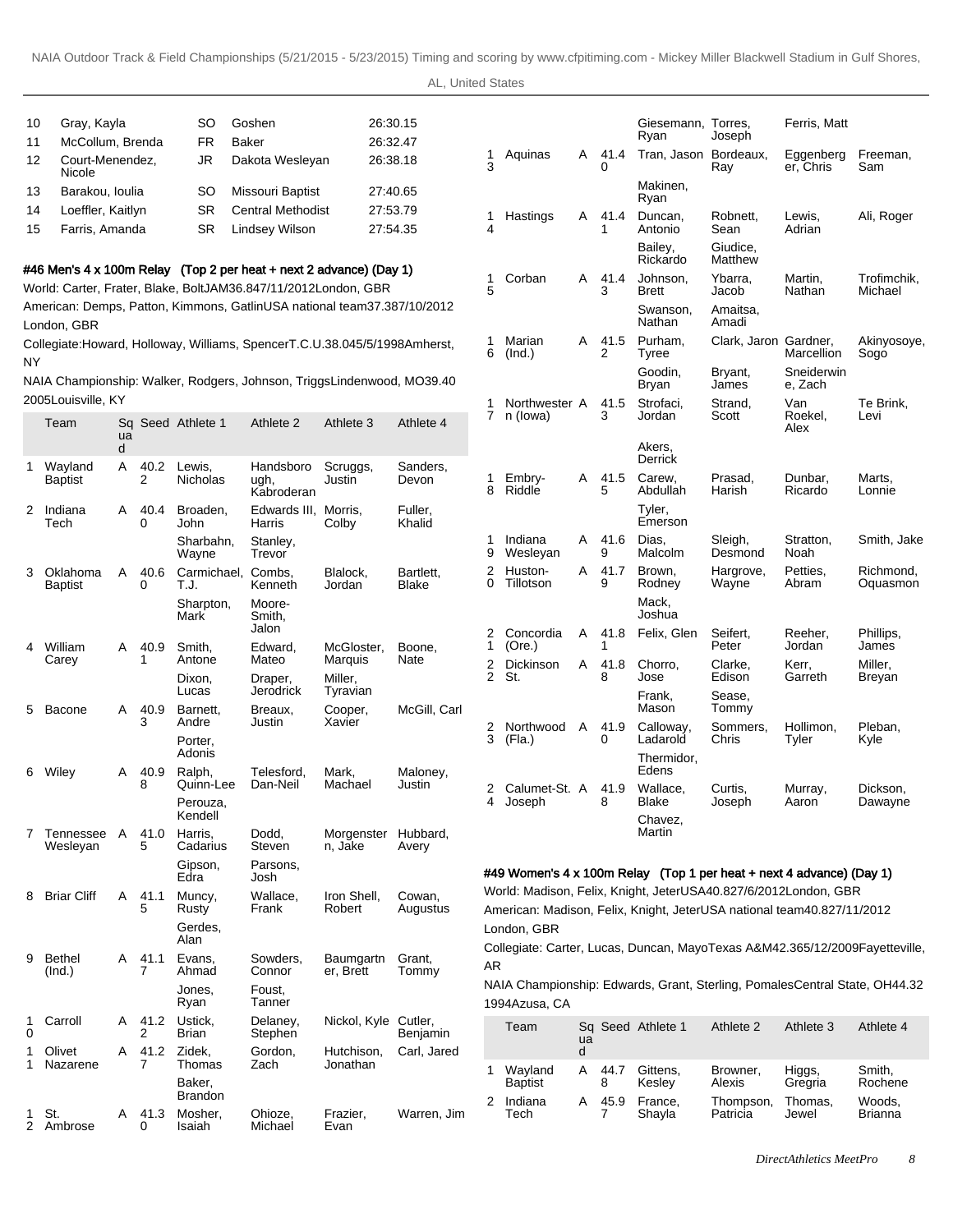|             |                           |   |             | Lewis,                        |                               |                       |                                |        |                                                                                                                                            |         |             | Clark,                          | Wright,                |                           |                                                                                  |
|-------------|---------------------------|---|-------------|-------------------------------|-------------------------------|-----------------------|--------------------------------|--------|--------------------------------------------------------------------------------------------------------------------------------------------|---------|-------------|---------------------------------|------------------------|---------------------------|----------------------------------------------------------------------------------|
| 3           | William                   | Α | 46.5        | Katleyn<br>Langham,           | Cooks.                        |                       |                                |        | Cornerston A                                                                                                                               |         | 47.9        | Christina                       | Teddi                  |                           |                                                                                  |
|             | Carey                     |   | 0           | Roidrekia                     | Annie                         | Bridges,<br>Mia       | Evans, Asa                     | 2<br>1 | e                                                                                                                                          |         | 2           | Adams, Mia Hampton,             | Larissa                | Hofmann,<br>Elyssa        | Skinner,<br>Rachel                                                               |
|             |                           |   |             | Shook,<br>Olivia              | Ducre,<br>Jasmine             |                       |                                |        |                                                                                                                                            |         |             | Souza,<br>Anita                 |                        |                           |                                                                                  |
|             | Southern-<br>ΝO           | A | 46.8<br>1   | Stokes.<br>Marquita           | Robinson,<br>Leonie           | Pennie,<br>Chantal    | Hylton,<br>Shadae              | 2<br>2 | Doane                                                                                                                                      | A       | 48.0<br>4   | Peterson,<br>Caitlin            | Holtmeier,<br>Sydney   | Wietzki,<br>Jordan        | Bramhall,<br>Rachel                                                              |
|             |                           |   |             | Brooks-<br>Gillings,<br>Oshin | Bennett,<br>Orenthia          | Mylrea,<br>Ashley     |                                | 2      | Tennessee                                                                                                                                  | A       | 48.1        | Harsin,<br>Emily<br>Jones,      |                        | Froedden,                 | Sexton,                                                                          |
|             | 5 Langston                | Α | 46.9<br>0   | Butler,<br>Te'Anna            | Johnson,<br>Darion            | Townsend,<br>Joi      | Jacobs,<br>Latisha             | 3      | Wesleyan                                                                                                                                   |         | 0           | Justina                         | Lyons,<br>Alexus       | Kiana                     | <b>Beth</b>                                                                      |
|             |                           |   |             | Young.                        |                               |                       |                                |        |                                                                                                                                            |         |             | Mcbee,<br>Ceantra               |                        |                           |                                                                                  |
|             | 6 Xavier-                 | A | 47.2        | Cameisha<br>James,            | Row, Tylor                    | Allen,                | Rolland,                       | 2<br>4 | Webber                                                                                                                                     | A       | 48.1<br>6   | Smith,<br><b>Breann</b>         | Dawkins,<br>Artisha    | Joseph,<br>Marly          | Dennard,<br>Charrie                                                              |
|             | Louisiana                 |   | 2           | Chelsea<br>Thomas.<br>Destini | McMorris,                     | Clarke                | Devinn                         | 2<br>5 | <b>Bethel</b><br>(Ind.)                                                                                                                    | A       | 48.1<br>6   | Martinez<br>Graber,             | Grace,<br>Whitney      | Wakes,<br>Chelsey         | Newsome-<br>Gunn,<br>Avante                                                      |
|             | 7 Brenau                  | A | 47.2<br>5   | Reynolds,<br>Yasmine          | Katelyn<br>Wells,<br>Cheyenne | Occeus.<br>Ismaelle   | Sokunbi,<br>Olamide            |        |                                                                                                                                            |         |             | Betty<br>Byl, Arielle           | Roth,<br>Hannah        |                           |                                                                                  |
|             |                           |   |             | Higgins,<br>DeMichia          |                               |                       |                                | 2<br>6 | Baker                                                                                                                                      | A       | 48.3<br>0   | Griffith,<br>Diamond            | Sloan, Tyler Mullins,  | Sarah                     | Pipes, Billi                                                                     |
| 8           | Aquinas                   | A | 47.3<br>0   | Truss,<br>Courtney            | Kolnitys,<br>Dana             | Ingersoll,<br>Marissa | Rice,<br>Micaila               |        |                                                                                                                                            |         |             |                                 |                        |                           |                                                                                  |
| 9           | Embry-<br>Riddle          | A | 47.4        | Green-<br>Anderson,<br>Halle  | Miller,<br>Shonte             | Brown,<br>Daisha      | Bell, Alana                    |        | #45 Men's 4 x 400m Relay (Top 2 per heat + next 2 advance) (Day 2)<br>American: Watts, Valmon, Reynolds, Johnson USA national team 2:54.29 |         |             |                                 |                        |                           | World: Watts, Valmon, Reynolds, Johnson USA 2:54.29 7/22/1993 Stuttgart, GER     |
|             |                           |   |             | Metcalfe,<br>Kristen          |                               |                       |                                |        | 7/22/1993 Stuttgart, GER                                                                                                                   |         |             |                                 |                        |                           |                                                                                  |
| 0           | Oklahoma<br>Baptist       | A | 47.6<br>1   | Dadzie.<br>Elizabeth          | Barnett,<br><b>Brenda</b>     | Hart, Emily           | Abinah,<br>Chelsea             |        | NAIA Championship: eSloan, Sanders, Dixon, White Mississippi Valley State                                                                  |         |             |                                 |                        |                           | Collegiate: Dardar, Willie, Brazell, Carter LSU 2:59.59 5/11/2005 Sacramento, CA |
|             |                           |   |             | Jones,<br>Mykia               | Hart, Erin                    |                       |                                |        | 3:05.40 1981 Houston, TX                                                                                                                   |         |             |                                 |                        |                           |                                                                                  |
|             | Dillard                   | Α | 47.6<br>5   | Fortuna,<br>Kaitlyn           | newman,<br>sasha              | reed,<br>meagan       | Ware, India                    |        | Team                                                                                                                                       | ua<br>d |             | Sq Seed Athlete 1               | Athlete 2              | Athlete 3                 | Athlete 4                                                                        |
| 2           | Friends                   | A | 47.7<br>3   | Simon,<br>Abby                | Engle,<br>Natali              | Reh,<br>Connor        | Behny,<br>Maddie               | 1      | Indiana<br>Tech                                                                                                                            | A       | 3:09.<br>33 | Broaden,<br>John                | Edwards III,<br>Harris | Ruth,<br>D'Quan           | Rose,<br>Robert                                                                  |
|             |                           |   |             | Alexander,<br>Jamie           | Keck,<br>Kaitlyn              | Baker,<br>Chelsea     |                                |        |                                                                                                                                            |         |             | Hester,<br>John                 | Marrow,<br>Devon       |                           |                                                                                  |
| 3           | College of<br>Idaho       | Α | 47.8<br>4   | Beame,<br><b>Brittany</b>     | DeGrange,<br>Nichole          | Thomas,<br>Tiana      | Lentz,<br>Hannah               |        | 2 Oklahoma<br>Baptist                                                                                                                      | A       | 44          | 3:11. Allen,<br>Jywayne         | Hinton,<br>Travis      | Bartlett,<br><b>Blake</b> | Shepperson<br>, Clay                                                             |
| 1.          | Huston-                   |   | A 47.8      | Pfaff, Amy<br>Mackey,         | Robinson,                     | KELLY,                | Green,                         |        |                                                                                                                                            |         |             | Akil, Ayoub                     | Combs.<br>Kenneth      | Baker,<br>Malcolm         | Wilson,<br>Alex                                                                  |
|             | <b>Tillotson</b>          |   |             | Sara<br>Bethea,               | Ashley                        | Derika                | Jenelda                        | 3      | Wayland<br><b>Baptist</b>                                                                                                                  | Α       | 3:12.<br>33 | Handsboro<br>ugh,<br>Kabroderan | Pierre,<br>Kelson      | Reynolds,<br>Andrew       | Simpson,<br>De'Vion                                                              |
|             | Siena                     |   | A 47.8      | Leslie<br>Marquart,           | Taylor,                       | Peckel,               | Johnson,                       |        |                                                                                                                                            |         |             | Sanders.<br>Devon               |                        |                           |                                                                                  |
| 5           | Heights                   |   | 7           | Stephanie<br>Ridal,<br>Mariah | Dominique                     | Brianna               | Jalesia                        | 4      | <b>Briar Cliff</b>                                                                                                                         | A       | 3:12.<br>54 | Muncy,<br>Rusty                 | Gerdes,<br>Alan        | Iron Shell,<br>Robert     | Cowan,<br>Augustus                                                               |
| 1<br>6      | Taylor                    | A | 47.8<br>7   | Monfredi,<br>Tara             | Bluhm,<br>Alyssa              | Thompson,<br>Courtney | Liefeld,<br>Kayla              |        |                                                                                                                                            |         |             | Lorenzen.<br>Kyle               | Roden, Joe             |                           |                                                                                  |
| $7^{\circ}$ | Marian<br>(Ind.)          |   | A 47.8<br>9 | Font,<br>Natalia              | Patterson,<br>Destiney        | Kirsch,<br>Kristen    | Birks,<br>Lateefah             | 5      | Wiley                                                                                                                                      | A       | 3:12.<br>76 | Woods,<br>Jordan                | Ralph,<br>Quinn-Lee    | Maloney,<br>Justin        | Telesford,<br>Dan-Neil                                                           |
|             |                           |   |             | Nichols,<br>Lindsay           |                               |                       |                                |        |                                                                                                                                            |         |             | Mark,<br>Machael                | Perouza,<br>Kendell    |                           |                                                                                  |
| 8           | Southweste A<br>rn (Kan.) |   | 47.8<br>9   | Wenrick,<br>Ashlee            | Wilson,<br>Kayla              | Meyer,<br>Christina   | Needham,<br>Taylor             |        | 6 Hastings                                                                                                                                 | A       | 46          | 3:13. Duncan,<br>Antonio        | Robnett,<br>Sean       | Bailey,<br>Rickardo       | Giudice,<br>Matthew                                                              |
| 1<br>9      | Dordt                     |   | A 47.8<br>9 | Velgersdyk,<br>Miranda        | Broersma,<br>Marisa           | Blount,<br>Robyn      | Wolterstorff,<br><b>Brooke</b> |        |                                                                                                                                            |         |             | Lewis,<br>Adrian                | Ali, Roger             |                           |                                                                                  |
|             |                           |   |             | Wubben,<br>Danielle           |                               |                       |                                |        | 7 Marian<br>(Ind.)                                                                                                                         | A       | 3:14.<br>14 | Sneiderwin<br>e, Zach           | Taylor,<br>Douglas     | Clark, Jaron Purham,      | Tyree                                                                            |
| 2<br>0      | Biola                     | A | 47.9        | Heisinger,<br>Emily           | Holcomb,<br>Taylor            | Dworak,<br>Morgan     | Smiley,<br>Kate                |        |                                                                                                                                            |         |             | Akinyosoye, Bryant,<br>Sogo     | James                  | Martin,<br>Presley        | Gardner,<br>Marcellion                                                           |
|             |                           |   |             |                               |                               |                       |                                | 8      | Southern-<br>NO                                                                                                                            | A       | 3:14.<br>15 | Saunders,<br>Alex               | Smith,<br><b>Brian</b> | Powell,<br>Sanj           | Thomas,<br>Chad                                                                  |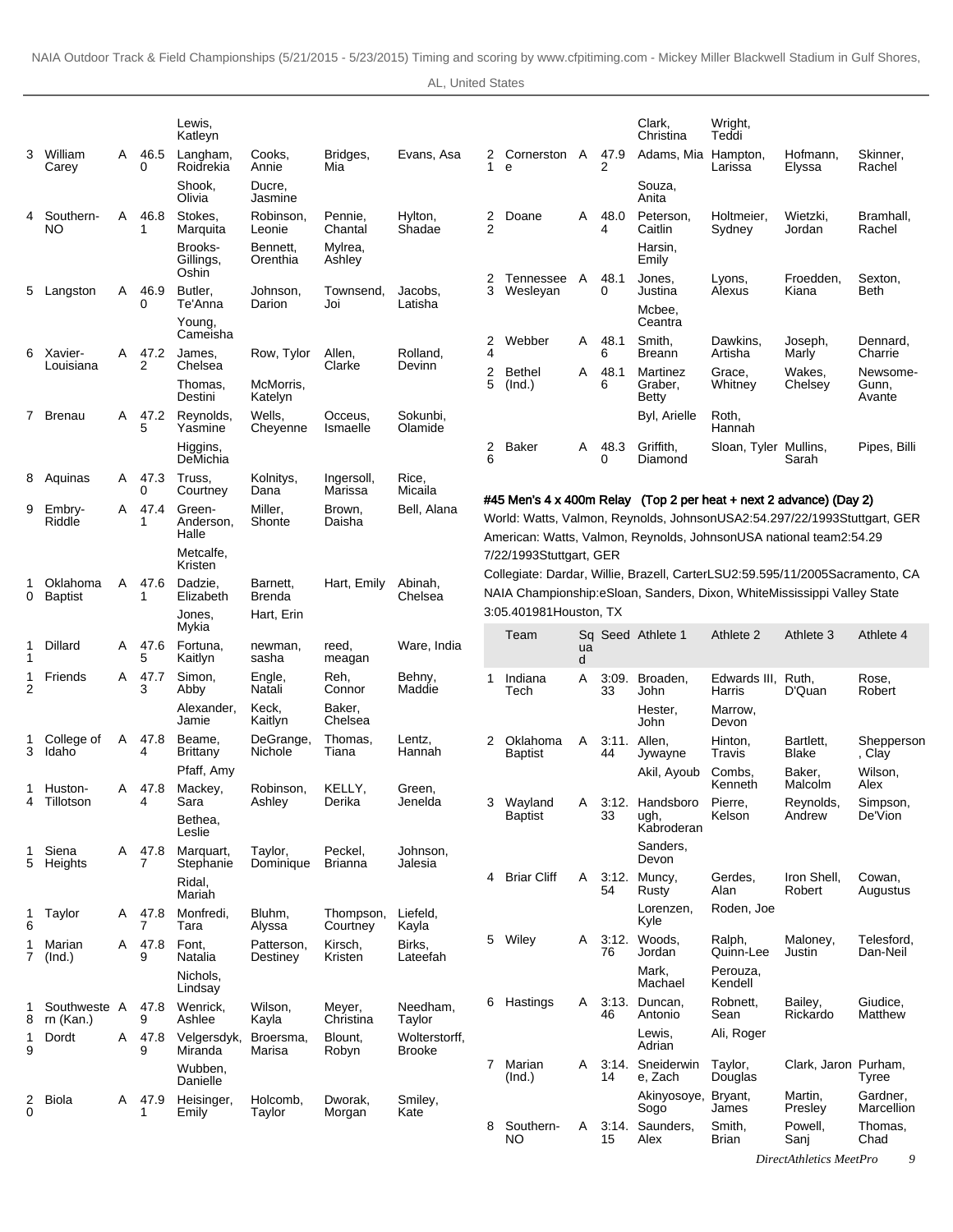|                |                       |        |             | Vidal,<br>Chadwayne Rodrick                                                                                                                         | Owens,                  | Cunningha<br>m, Rasheed  |                                                                                                                                                               | 4      | Indiana<br>Tech           | A | 09          | 3:46. Yepez, Ellie Wilson,              | April                        | Smith,<br>Chauntiel    | France,<br>Shayla         |
|----------------|-----------------------|--------|-------------|-----------------------------------------------------------------------------------------------------------------------------------------------------|-------------------------|--------------------------|---------------------------------------------------------------------------------------------------------------------------------------------------------------|--------|---------------------------|---|-------------|-----------------------------------------|------------------------------|------------------------|---------------------------|
| 9              | Corban                | A      | 59          | 3:15. Amaitsa,<br>Amadi                                                                                                                             | Swanson,<br>Nathan      | Johnson.<br><b>Brett</b> | Trofimchik,<br>Michael                                                                                                                                        |        |                           |   |             | Gaines,<br>Cherie                       | Perry,<br><b>Brittnee</b>    | Woods,<br>Brianna      |                           |
|                |                       |        |             | Ybarra,<br>Jacob                                                                                                                                    | Martin,<br>Nathan       |                          |                                                                                                                                                               | 5      | Embry-<br>Riddle          | A | 3:46.<br>82 | Tafoya,<br>Martina                      | Staker, Ellie Metcalfe,      | Kristen                | Levine.<br>Marina         |
| 1<br>0         | St.<br>Ambrose        | A      | 3:15.<br>59 | Ohioze.<br>Michael                                                                                                                                  | Torres,<br>Joseph       | Ryan                     | Giesemann, Warren, Jim                                                                                                                                        |        |                           |   |             | Green-<br>Anderson,<br>Halle            |                              |                        |                           |
|                |                       |        |             | Ferris, Matt Frazier,                                                                                                                               | Evan                    | Mosher,<br>Isaiah        |                                                                                                                                                               | 6      | Oklahoma                  | A | 3:49.       | Barnett,                                | Hurlbut,                     | Ozone,                 | Mayfield,                 |
|                | Embry-<br>1 Riddle    | A      | 3:15.<br>78 | Marts,<br>Lonnie                                                                                                                                    | Dori, Alex              | Fuller, Joe              | Dunbar,<br>Ricardo                                                                                                                                            |        | <b>Baptist</b>            |   | 15          | Brenda<br>Currie,                       | <b>Breanna</b><br>Coffey,    | Linzee                 | Abby                      |
|                |                       |        |             | Tyler,<br>Emerson                                                                                                                                   | Persha,<br>Devontae     |                          |                                                                                                                                                               | 7      | College of                | Α | 3:49.       | Shimoya<br>Beame.                       | Amelia<br>Thomas.            | Lentz,                 | DeGrange,                 |
| $\overline{2}$ | St. Francis<br>(III.) | A      | 3:16.<br>32 | Solorio,<br>Eddie                                                                                                                                   | Giovannelli,<br>Michael | Principato,<br>John      | Hopkins,<br>Tevin                                                                                                                                             |        | Idaho                     |   | 95          | <b>Brittany</b><br>Pfaff, Amy           | Tiana                        | Hannah                 | Nichole                   |
|                |                       |        |             | Costello.<br>Nathan                                                                                                                                 | Tobias,<br>Misael       | Bahret,<br>Danny         | Sanchez,<br>Aaron                                                                                                                                             | 8      | Aquinas                   | A | 45          | 3:50. Henniger,<br>Kaitlyn              | DeSira, Tori Sigafoose,      | Adri                   | Ingersoll,<br>Marissa     |
| 3              | Aquinas               | A      | 3:16.<br>42 | Condet,<br>Octavian                                                                                                                                 | Slomski.<br>Joe         | Williams,<br>Dionte      | Bordeaux,<br>Ray                                                                                                                                              | 9      | Huston-<br>Tillotson      | A | 3:51.<br>06 | Bethea,<br>Leslie                       | Gosby,<br>Chanta             | KELLY,<br>Derika       | Nash,<br>LeeAnn           |
|                |                       |        |             | Johnson,<br>Tyler                                                                                                                                   |                         |                          |                                                                                                                                                               |        |                           |   |             | Robinson,<br>Ashley                     | Green,<br>Jenelda            |                        |                           |
| 4              | Concordia<br>(Neb.)   | A      | 3:16.<br>65 | Pleasant,<br>Taiheem                                                                                                                                | Van<br>Gaalen,<br>Jaap  | Chapa,<br>Matthew        | Muller, CJ                                                                                                                                                    | 1<br>0 | Carroll                   | A | 09          | 3:51. Knoll,<br>Mallery                 | Olson,<br><b>Brianna</b>     | Sanchez,<br>Marisa     | Barth, Kara               |
|                |                       |        |             | Wiechman,<br>Lucas                                                                                                                                  | Cook,<br><b>Brandon</b> | Ramos,<br><b>Brandon</b> |                                                                                                                                                               |        |                           |   |             | Lefstad,<br>Rachael                     |                              |                        |                           |
| 1              | Carroll               | A      |             | 3:16. Cutler.                                                                                                                                       | Delaney,                |                          | Roche, Will Nickol, Kyle                                                                                                                                      | 1<br>1 | Olivet<br>Nazarene        | A | 3:51.<br>19 | Kirkland,<br>Peyton                     | Lawson,<br>Taneka            | Brown,<br>Karley       | Goedhart,<br>Kamaria      |
| 5              |                       |        | 72          | Benjamin<br>Thor, David                                                                                                                             | Stephen                 |                          |                                                                                                                                                               |        |                           |   |             | Troemel,<br>Emily                       |                              |                        |                           |
| 1<br>6         | Baker                 | A      | 3:16.<br>91 | Randall,<br>Tyler                                                                                                                                   | Berndt,<br>Dayshawn     | Parker,<br>Avery         | Warren,<br>Birdsong                                                                                                                                           | 1<br>2 | Siena<br>Heights          | A | 3:51.<br>84 | Johnson,<br>Jalesia                     | Johnson,<br>Alexis           | Knannlein,<br>Arika    | Peckel,<br><b>Brianna</b> |
|                |                       |        |             | Mihesuah,<br>Tosh                                                                                                                                   |                         |                          |                                                                                                                                                               |        |                           |   |             | Taylor,<br>Dominique                    | Ridal,<br>Mariah             |                        |                           |
|                | Siena<br>7 Heights    | A      | 3:16.<br>92 | Haines,<br>Zakary                                                                                                                                   | Anderson,<br>Torin      | Muessig,<br>Dominic      | Moore,<br>Logan                                                                                                                                               | 1<br>3 | Dillard                   | A | 89          | 3:51. Fortuna,<br>Kaitlyn               | Ware, India                  | reed.<br>meagan        | Hardin,<br>Dominique      |
|                |                       |        |             | Miles,<br>Joshua                                                                                                                                    | Dukes,<br>Ryan          | Boyd,<br>Frederick       |                                                                                                                                                               |        |                           |   |             | newman,<br>sasha                        |                              |                        |                           |
|                |                       |        |             |                                                                                                                                                     |                         |                          |                                                                                                                                                               | 1<br>4 | Northwester A<br>n (lowa) |   | 3:51.<br>94 | Walhof,<br>Megan                        | Landhuis,<br>Katie           | Van<br>Meeteren.       | Spranger,<br>Lauren       |
|                |                       |        |             | #44 Women's 4 x 400m Relay (Top 2 per heat + next 2 advance) (Day 2)<br>World: Ledovskaya, Nazarova, Pinigina, Bryzgina URS 3:15.17 9/1/1988 Seoul, |                         |                          |                                                                                                                                                               |        |                           |   |             | Oostra,                                 | Bosch,                       | Kendra                 |                           |
| <b>KOR</b>     |                       |        |             |                                                                                                                                                     |                         |                          |                                                                                                                                                               | 1      | Wiley                     | A |             | Jordyn<br>3:52. Higgins,                | Katie<br>Carr, Ebony Arthur, |                        | Ajanga,                   |
|                | Seoul, KOR            |        |             | American: Howard, Dixon, Brisco, Joyner USA national team 3:15.51 9/1/1988                                                                          |                         |                          |                                                                                                                                                               | 5      |                           |   | 69          | Candice                                 |                              | Kenisha                | Ethel                     |
|                |                       |        |             |                                                                                                                                                     |                         |                          | Collegiate: Jones, McIntosh, Chapple, Richards Texas 3:23.75 3/3/2004 Austin, TX<br>NAIA Championship: Fynes, Cole, Morgridge, McKenzie Southern- New Orleans |        |                           |   |             | Abu, Agnes Mark,                        | Terisa                       |                        |                           |
|                | 3:33.46 1994Azusa, CA |        |             |                                                                                                                                                     |                         |                          |                                                                                                                                                               | 1<br>6 | St.<br>Ambrose            | Α | 3:52.<br>89 | Lampe,<br>Sarah                         | Goehrke,<br>Tara             | LaBrecque,<br>Hannah   | Smith,<br>Molly Jo        |
|                | Team                  | ua     |             | Sq Seed Athlete 1                                                                                                                                   | Athlete 2               | Athlete 3                | Athlete 4                                                                                                                                                     |        |                           |   |             | Flanders,<br>Charlette                  | Cowell, Ali                  | Dunkerley,<br>Marissa  | Hammer,<br>Abby           |
| 1              | Wayland               | d<br>Α | 3:39.       | Smith,                                                                                                                                              | Farrington,             | Gittens,                 | Browner,                                                                                                                                                      | 1<br>7 | Cornerston A<br>e         |   | 98          | 3:52. Bronkema,<br>Kaitlyn              | Hampton,<br>Larissa          | Sayers,<br>Lyndee      | Oosterhous<br>e, Julie    |
|                | Baptist               |        | 53          | Rochene<br>mcpherson,                                                                                                                               | Bianca                  | Kesley                   | Alexis                                                                                                                                                        |        |                           |   |             | Quick,<br>Megan                         | Souza,<br>Anita              |                        |                           |
|                |                       |        |             | monique                                                                                                                                             |                         |                          |                                                                                                                                                               | 1<br>8 | Doane                     | Α | 3:53.<br>00 | Bramhall,<br>Rachel                     | Holtmeier,<br>Sydney         | Gokie, Kylie Sughroue, | Jessa                     |
|                | 2 Southern-<br>NO     | Α      | 3:44.<br>21 | Bennett,<br>Orenthia                                                                                                                                | Pennie,<br>Chantal      | Mylrea,<br>Ashley        | Brooks-<br>Gillings,<br>Oshin                                                                                                                                 |        |                           |   |             | Harsin,<br>Emily                        |                              |                        |                           |
|                |                       |        |             | Robinson,<br>Leonie                                                                                                                                 | Stokes,<br>Marquita     | Hylton,<br>Shadae        |                                                                                                                                                               | 1<br>9 | Dordt                     | A | 3:53.<br>62 | Velgersdyk,<br>Miranda                  | Broersma,<br>Marisa          | Wubben,<br>Danielle    | Blount,<br>Robyn          |
|                | 3 Westmont            | A      | 84          | 3:45. Erickson,<br>Jessica                                                                                                                          | Storkson,<br>Karlie     | Phipps,<br>Taryn         | Mitchell,<br>Elysia                                                                                                                                           |        |                           |   |             | Wolterstorff, Van Zee,<br><b>Brooke</b> | Justine                      | Byl, Kayla             | Koerner,<br>Lillie        |
|                |                       |        |             | Koopmans,<br>Kaylin                                                                                                                                 |                         |                          |                                                                                                                                                               | 2<br>0 | Morningsid<br>e           | A | 78          | 3:53. Hall, Shelby Mumm,                | Michelle                     | Figge, Tori            | Shepherd,<br>Tiffany      |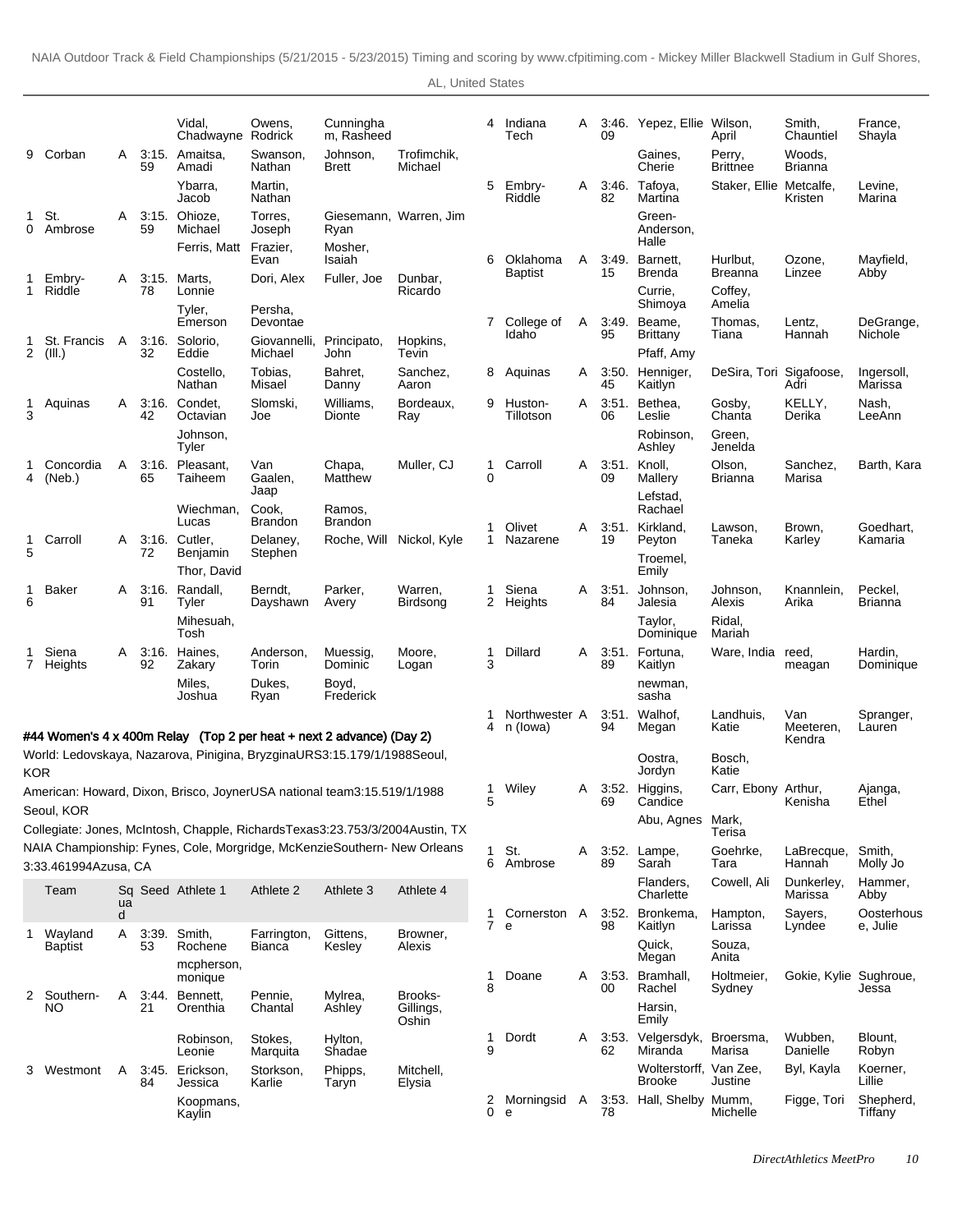|        | 2 Vanguard              | A | 57          | 3:54. Goynes, Joi Ramey, | Ashlev               | Estell.<br>Marline  | Nelson.<br>Kapree  |
|--------|-------------------------|---|-------------|--------------------------|----------------------|---------------------|--------------------|
| 2<br>2 | Indiana<br>Wesleyan     | A | 3:54.<br>79 | Bantz.<br>Emilv          | Rupp, Emily          | Williams.<br>Hannah | Miller, Allix      |
| 3      | Southweste<br>rn (Kan.) | A | 3:55.<br>29 | Wenrick.<br>Ashlee       | Needham,<br>Taylor   | Maffei, Allie       | Wilson.<br>Kayla   |
| 2<br>4 | Marian<br>(Ind.)        | A | 3:56.<br>28 | Patterson.<br>Destiney   | Crane.<br>Courtney   | Kuntz, Ann          | Birks.<br>Lateefah |
|        |                         |   |             | Nichols,<br>Lindsav      | Schrope,<br>Kiersten |                     |                    |
|        |                         |   |             |                          |                      |                     |                    |

## #47 Men's 4 x 800m Relay (Top 2 per heat + next 2 advance) (Day 1)

NAIA Championship: Reid, Franz, Lindsey, Shaw Azusa Pacific, CA 7:26.13 2004Louisville, KY

|        | Team                       | ua<br>d |             | Sq Seed Athlete 1              | Athlete 2            | Athlete 3             | Athlete 4              |
|--------|----------------------------|---------|-------------|--------------------------------|----------------------|-----------------------|------------------------|
| 1      | Oklahoma<br><b>Baptist</b> | A       | 7:31.<br>73 | Hinton,<br>Travis              | Akil, Ayoub          | Allen,<br>Jywayne     | Shepperson<br>, Clay   |
|        |                            |         |             | Smith, Sam                     | Cates, Zack          |                       |                        |
| 2      | Concordia<br>(Ore.)        | A       | 7:36.<br>70 | Livermore,<br>Ethan<br>Clowes, | Collins,<br>Austin   | Prettyman,<br>Brad    | Rhodes,<br>Demetrius   |
|        |                            |         |             | Matthew                        |                      |                       |                        |
| 3      | Northwester A<br>n (lowa)  |         | 7:39.<br>47 | Giddings,<br>Skyler            | Hovland,<br>Logan    | Johnson,<br>Elliott   | Weitgenant,<br>Ryan    |
|        |                            |         |             | Anderson,<br>Kyle              |                      |                       |                        |
| 4      | Indiana<br>Wesleyan        | Α       | 7:40.<br>27 | McKnight,<br>Connor            | Dekker,<br>Jordan    | Keaffaber,<br>Grant   | Neideck,<br>Joshua     |
| 5      | <b>British</b><br>Columbia | A       | 7:40.<br>38 | Larsen,<br>Cole                | Groh, Jeff           | Williams,<br>Jack     | Jarron,<br>Lukas       |
|        |                            |         |             | Kent, Justin                   | Gay, John            | Bourgeois,<br>Michael | Cliff, Will            |
| 6      | <b>Briar Cliff</b>         | Α       | 7:41.<br>00 | Schleis,<br>Mitchell           | Thelen,<br>Tommy     | Jackson,<br>Joe       | Lorenzen,<br>Kyle      |
|        |                            |         |             | Heinrichs,<br>Joe              |                      |                       |                        |
| 7      | Friends                    | Α       | 7:41.<br>10 | Lyle, Jesse                    | Mathur, Kris Moore,  | Easton                | Nooney,<br>Brock       |
|        |                            |         |             | Jarvis,<br>Graeham             | Racette,<br>Derek    | Liby,<br>Nathan       |                        |
| 8      | Dordt                      | А       | 7:41.<br>42 | McNamara,<br>Stephan           | Vander<br>Kooi, Nick | Kelly,<br>Steven      | Kischer,<br>Trent      |
|        |                            |         |             | Eckels,<br>Josiah              |                      |                       |                        |
| 9      | Embry-<br>Riddle           | Α       | 7:42.<br>18 | Hernandez,<br>Alec             | Mays,<br>Jamin       | Kraus, Zach Persha,   | Devontae               |
|        |                            |         |             | Fell, James                    | Fuller, Joe          |                       |                        |
| 1<br>0 | Marian<br>(Ind.)           | A       | 7:42.<br>19 | Martin,<br>Presley             | Briggs,<br>Luke      | Hendricks,<br>Ben     | Taylor,<br>Douglas     |
|        |                            |         |             | Haas, Isaak                    | Purham,<br>Tyree     |                       |                        |
| 1<br>1 | Cal St. San<br>Marcos      | A       | 7:42.<br>77 | Camarena,<br>Christopher       | Gronotte,<br>Alex    | Meferia,<br>Fereon    | Washington<br>, Justin |
|        |                            |         |             | Laurenzana<br>, Zachery        | Vasquez,<br>Luis     | Maize,<br>Ryan        | Moore,<br>Damon        |
| 1<br>2 | Morningsid<br>e            | Α       | 7:43.<br>69 | Koithan,<br>Eric               | Welp, Jay            | Willey,<br>Jacob      | Green,<br>Jacob        |
| 1<br>3 | Southern<br>Oregon         | Α       | 7:43.<br>74 | Williams,<br>Matt              | Hall, Henry          | Paulk,<br>Aidan       | Fanelli,<br>Gary       |
|        |                            |         |             | Boyd-Helm,<br>Zach             | Jorgensen,<br>Kevin  |                       |                        |
| 1<br>4 | Aquinas                    | A       | 7:45.<br>56 | Willet.<br>Thomas              | Gunneson,<br>Grant   | Sousley,<br>Kyle      | Cichon,<br>Adam        |

|               |                           |   |             | Alvarado,<br>Jesus        |                         |                            |                           |
|---------------|---------------------------|---|-------------|---------------------------|-------------------------|----------------------------|---------------------------|
| 1<br>5        | St. Mary<br>(Kan.)        | A | 7:45.<br>60 | Cantu, Zack Tyll,         | Michael                 | Colglazier,<br>Garrett     | Whittaker.<br>Josh.       |
|               |                           |   |             | Johnson.<br>Jermie        |                         |                            |                           |
| 1<br>6        | St. Francis<br>(III.)     | A | 7:46.<br>00 | Bahret.<br>Danny          | Tobias,<br>Misael       | Principato,<br>John        | Sanchez,<br>Aaron         |
|               |                           |   |             | Costello.<br>Nathan       | Giovannelli,<br>Michael | Knudsen.<br>Cam            | Blaylock,<br><b>Brian</b> |
| 1<br>7        | Shawnee<br><b>State</b>   | A | 7:46.<br>64 | Dyer, Kyle                | Conn,<br>Taylor         | McAfee.<br><b>Nicholas</b> | Liston, Brad              |
| 1<br>8        | Lewis-Clark A             |   | 7.47.<br>12 | Barrett.<br>Nehemiah      | Broadhurst,<br>Steven   | Davis, Joey                | Smith.<br>Tomislav        |
| 1<br>9        | Wayland<br><b>Baptist</b> | A | 7:47.<br>65 | Dunn.<br>Kevin            | Gonzalez.<br>Joev       | Woodberry,<br>Cameron      | Simpson,<br>De'Vion       |
|               |                           |   |             | Keter.<br><b>Benard</b>   |                         |                            |                           |
| 2<br>0        | Southweste A<br>rn (Kan.) |   | 7:47.<br>67 | Parker,<br>Taylor         | Anders.<br>Jacob        | Loving,<br>Skye            | Gregg,<br>Keegan          |
| 2<br>1        | <b>Bethel</b><br>(Ind.)   | A | 7:48.<br>11 | Herbert.<br>Andres        | Hartman.<br>Joel        | Mann.<br>Jeremy            | Annis.<br>Jordan          |
|               |                           |   |             | Kitson.<br>Cameron        |                         |                            |                           |
| $\frac{2}{2}$ | Taylor                    | A | 7:48.<br>65 | Van<br>Niekerk.<br>Schalk | Reed.<br>Jared          | Rodman,<br>David           | Shelton,<br>Kvle          |
| 2<br>3        | Benedictine A<br>(Kan.)   |   | 7:48.<br>68 | Buhler.<br>Chris          | Danner.<br>Greg         | Danner,<br>John            | Bartush,<br>Bob           |
|               |                           |   |             | Wallace,<br>Will          |                         |                            |                           |

## #43 Women's 4 x 800m Relay (Top 1 per heat + next 4 advance) (Day 1)

NAIA Championship: Krasovska, Kolstad, Johnstone, Howard Simon Fraser, BC 8:43.99 2005Louisville, KY

|   | Team                       | ua<br>d |             | Sq Seed Athlete 1        | Athlete 2              | Athlete 3              | Athlete 4             |
|---|----------------------------|---------|-------------|--------------------------|------------------------|------------------------|-----------------------|
| 1 | Oklahoma<br><b>Baptist</b> | A       | 9:03.<br>67 | Herbert.<br>Halie        | Warfield.<br>Whitnev   | Currie.<br>Shimoya     | Fields,<br>Hannah     |
|   |                            |         |             | Fritz.<br>Katelyn        | Gilstad,<br>Sarah      | Montgomer<br>v. Emily  | Doty,<br>Kelsey       |
| 2 | Dordt                      | A       | 9:04.<br>58 | Byl, Kayla               | Lewis.<br>Kelsey       | Koerner.<br>Lillie     | Van Zee.<br>Justine   |
|   |                            |         |             | De Vries,<br>Abby        |                        |                        |                       |
| 3 | Doane                      | A       | 9:07.<br>71 | Mullen.<br>Kristi        | Kottwitz.<br>Sarah     | Moore,<br>Marissa      | Sughroue,<br>Jessa    |
|   |                            |         |             | DeWispelar<br>e, Marissa |                        |                        |                       |
| 4 | Indiana<br>Weslevan        | A       | 9:07.<br>94 | Osladil.<br>Angel        | Wharton,<br>Isabel     | Kamp, Julie McBeath,   | Sarah                 |
|   |                            |         |             | Hamilton.<br>Lauren      |                        |                        |                       |
| 5 | Aquinas                    | A       | 9:13.<br>69 | Anderson,<br>Sydney      | Paganelli,<br>Crysta   | Minto, Cara Sigafoose, | Adri                  |
|   |                            |         |             | Peregrine,<br>Molly      |                        |                        |                       |
| 6 | Benedictine A<br>(Kan.)    |         | 9:13.<br>71 | Wondra,<br>Hannah        | Benzing,<br>Lauren     | Pinkerton.<br>Hannah   | Dillard.<br>Katherine |
|   |                            |         |             | Leighton,<br>Lucy        | Smart.<br>Regina       |                        |                       |
| 7 | Cornerston<br>e            | A       | 9:14.<br>35 | Corvell,<br>Cathy        | Oosterhous<br>e, Julie | Quick,<br>Megan        | Reist, Joy            |
|   |                            |         |             |                          |                        |                        |                       |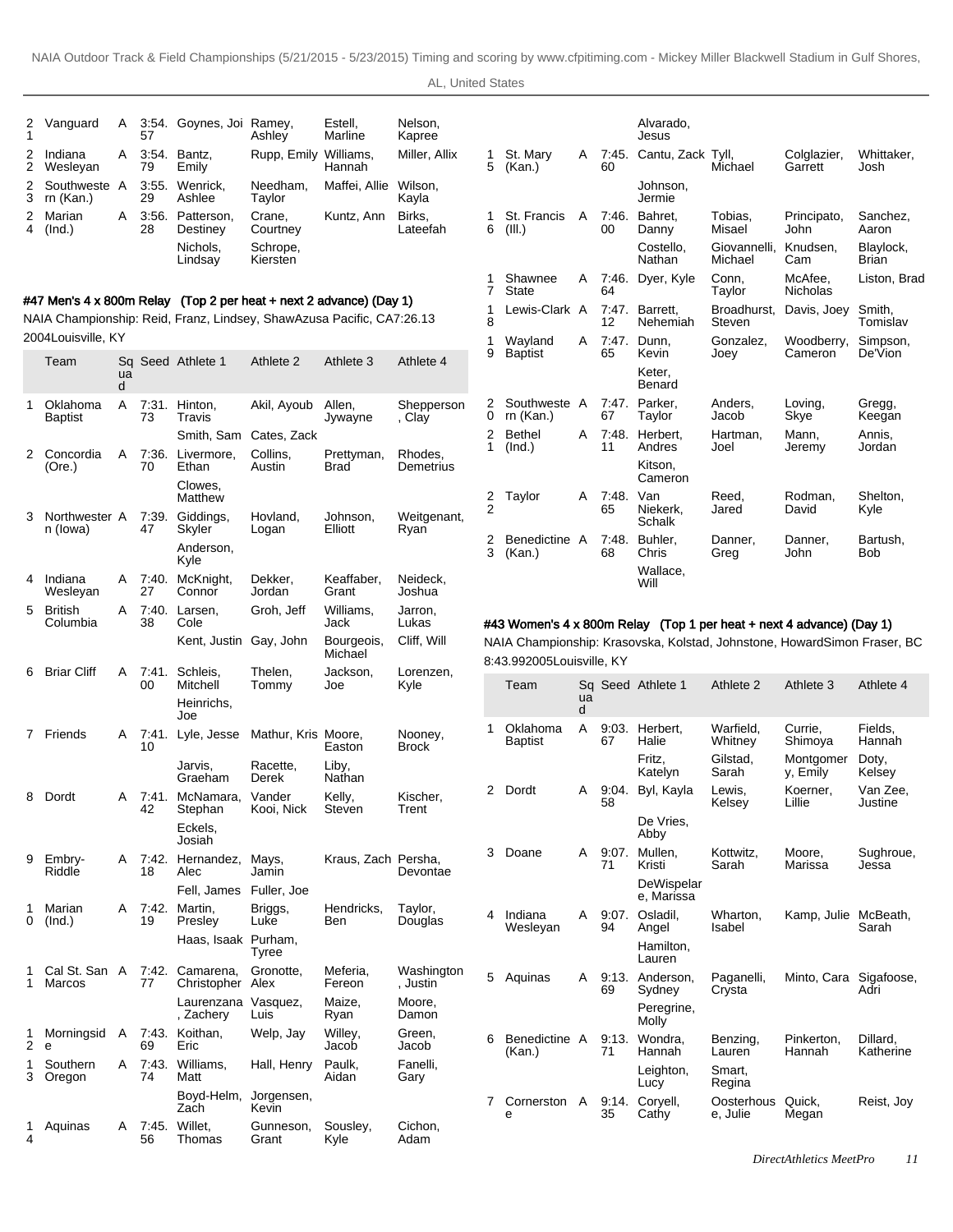|        |                            |   |             | Tremaine,<br>Audrey        |                           |                       |                           |
|--------|----------------------------|---|-------------|----------------------------|---------------------------|-----------------------|---------------------------|
| 8      | <b>British</b><br>Columbia | A | 9:15.<br>41 | Dacre,<br>Stephanie        | Tourigny,<br>Katherine    | Harris,<br>Tamara     | Wiebe,<br>Devan           |
|        |                            |   |             | Korpach,<br>Sarah          | Lee, Kirsten Bernard,     | Maria                 | Brunt,<br>Madelyn         |
| 9      | Olivet<br>Nazarene         | A | 9:16.<br>76 | Lafemina.<br>Angelica      | Beezhold,<br>Alexa        | Lippencott,<br>Kylie  | Brown,<br>Karley          |
| 1<br>0 | Siena<br>Heights           | A | 9:17.<br>29 | Ridal.<br>Mariah           | Shellenbarg<br>er, Hannah | Knannlein,<br>Arika   | Peckel.<br><b>Brianna</b> |
|        |                            |   |             | Russo.<br>Ashley           |                           |                       |                           |
| 1<br>1 | Carroll                    | A | 9:17.<br>43 | Lefstad.<br>Rachael        | Torres,<br>Sandy          | Fifield,<br>Macala    | Esposito,<br>Leah         |
|        |                            |   |             | Sanchez,<br>Marisa         | Grossman,<br>Rhianna      |                       |                           |
| 1<br>2 | <b>Biola</b>               | A | 9:17.<br>69 | Arvidson.<br><b>Brooke</b> | Bell,<br>Kathleen         | Clark,<br>Michelle    | Gasner,<br>Anika          |
|        |                            |   |             | Hunt.<br>Kellian           | Murray,<br>Alisa          |                       |                           |
| 1<br>3 | Concordia<br>(Neb.)        | A | 9:18.<br>46 | Schroeder.<br>Erika        | Janzen,<br>Randi          | Daberkow.<br>Alayna   | Wood,<br>Kimberly         |
|        |                            |   |             | Vlasin,<br>Marti           | Stolze,<br>Shelby         |                       |                           |
| 1<br>4 | Cal St. San<br>Marcos      | A | 9:20.<br>33 | Gallardo,<br>Salena        | Kuzminski,<br>Charlotte   | Rodriguez,<br>Natalie | Lane,<br>Cristen          |
|        |                            |   |             | Buckle,<br>Elizabeth       | Girolamo.<br>Tina         | Werley,<br>Raelyn     | Bouvatte,<br>Kate         |
| 1<br>5 | Taylor                     | A | 9:21.<br>15 | Hawks,<br>Jane             | Oleson,<br>Sarina         | Norris,<br>Jenna      | Wilson,<br>Shelby         |
|        |                            |   |             | Berends.<br>Alexandra      | Schmeltz,<br>Elaine       |                       |                           |
| 1<br>6 | Morningsid<br>е            | A | 9:23.<br>64 | Mumm.<br>Michelle          | Hall, Shelby              | Shepherd,<br>Tiffany  | Figge, Tori               |
| 1<br>7 | Wayland<br><b>Baptist</b>  | Α | 9:23.<br>66 | Cejas,<br>Melissa          | Daniels,<br>Patrice       | Jones.<br>Samantha    | mcpherson,<br>monique     |
| 1<br>8 | St. Francis<br>(III.)      | A | 9:24.<br>71 | Caithamer,<br>Julia        | Hoy, Kaitlin              | Knott,<br>Ashlee      | Crosson,<br>Catherine     |
|        |                            |   |             | Beverly,<br>Caleigh        | Rodriguez,<br>Daryll      | Ball, Gracie          |                           |
| 1<br>9 | Marian<br>(Ind.)           | A | 9:25.<br>40 | Schrope,<br>Kiersten       | Crane,<br>Courtney        | Dever,<br>Rachel      | Kuntz, Ann                |
|        |                            |   |             | Koester.<br>Elizabeth      | Nichols,<br>Lindsay       |                       |                           |
| 2<br>0 | Embry-<br>Riddle           | A | 9:25.<br>57 | Levine,<br>Marina          | Tafoya,<br>Martina        | Staker, Ellie Love,   | Rebecca                   |
|        |                            |   |             | Orr, Alex                  | Ross,<br>Aleiyah          |                       |                           |
| 2<br>1 | Northwester A<br>n (lowa)  |   | 9:25.<br>97 | Walhof.<br>Megan           | Landhuis,<br>Katie        | Bosch.<br>Katie       | Hovland,<br>Krista        |
|        |                            |   |             | Sinclair,<br>Sam           | Stevens.<br>Abigail       |                       |                           |
| 2<br>2 | Concordia<br>(Ore.)        | A | 9:26.<br>52 | Bywater,<br>Cia            | Collmer,<br>Christa       | Whybark,<br>Sarah     | Richardson,<br>Dalen      |
|        |                            |   |             | Worobel,<br>Zoe            |                           |                       |                           |
| 2<br>3 | Trinity<br>Christian       | A | 9:27.<br>00 | Jourdan,<br>Ashley         | Spotts,<br>Anna           | Kalous,<br>Courtney   | Zaremba,<br>Kasey         |
|        |                            |   |             | VanTol,<br>Leah            | Disselkoen,<br>Jessica    |                       |                           |
| 2<br>4 | St.<br>Ambrose             | Α | 9:27.<br>95 | Woodall,<br>Nicole         | Hammer,<br>Abby           | Rulis,<br>Ashlyn      | Dunkerley,<br>Marissa     |
|        |                            |   |             | Cowell, Ali                | Guinnane,<br>Dominique    | Lampe,<br>Sarah       | Smith,<br>Molly Jo        |
| 2<br>5 | Grand View A               |   | 9:29.<br>83 | Roberts,<br>Katie          | King,<br>Kennedy          | Nielsen,<br>Jasmine   | Kak, Bakita               |

|                   |                     |   |             | Sobaski,<br>Hannah       |                    |                     |                     |
|-------------------|---------------------|---|-------------|--------------------------|--------------------|---------------------|---------------------|
|                   | 2 Northwest<br>6 U. | A | 71          | 9:30. Long, Robi         | Lystad,<br>Shandon | Estabrook.<br>Sarah | Governor,<br>Meagan |
|                   |                     |   |             | Hall, Kaisa              |                    |                     |                     |
| 2<br>7            | Shawnee<br>State    | A | 03          | 9:31. Richmond.<br>Emily | Lanigan,<br>Andi   | Nuti,<br>Marissa    | Light,<br>Andrea    |
| $\mathbf{2}$<br>8 | Mount<br>Mercy      | A | 9:31.<br>65 | Brunson,<br>Lindsay      | Mosbach.<br>Liz    | Scott,<br>Allison   | Pruett,<br>Molly    |
|                   |                     |   |             | Armendariz,<br>Melissa   |                    |                     |                     |

#### #18 Men's High Jump (Day 2)

World: Javier Sotomayor CUB 2.45m 6/27/1993 Salamanca, ESP American: Charles Austin unattached 2.40m 7/7/1991 Zurich, SWI Collegiate: Hollis Conway S. W. Louisiana 2.38m 5/3/1989 Provo, UT NAIA Championship: Mike Mason British Columbia 2.22m 2006Fresno, CA

| Moffitt, Michael<br><b>JR</b><br>2.15m<br>Indiana Wesleyan<br>1<br>2<br>Simpson, Travis<br>SR.<br>Eastern Oregon<br>2.14m<br>3<br><b>SR</b><br>Saldana, Rico<br>Embry-Riddle<br>2.14m<br>JR.<br>4<br>Brooks, Tori<br>Davenport<br>2.12m<br>5<br>Rio Grande<br>Cummings, Jordon<br>FR.<br>2.11m<br>JR<br>6<br>Johnson, Anthony<br>Evergreen St.<br>2.09m<br>7<br>JR.<br>Richardson, Gerald<br>Siena Heights<br>2.09m<br><b>Florida Memorial</b><br>8<br>Dorismond, Samuel<br>JR<br>2.08m<br>SO.<br>9<br>Evans, Casey<br>Westminster (Utah)<br>2.08m<br>10<br>Florida Memorial<br>Knight, Corion<br>FR.<br>2.07 <sub>m</sub><br>11<br>SO.<br>Doremus, Evan<br>2.07 <sub>m</sub><br>Oklahoma City<br>Voorhees<br>12<br>Randolph, Daishaun<br>FR.<br>2.07 <sub>m</sub><br>13<br>JR<br>Nash, Jake<br>Huntington<br>2.06m<br>JR.<br>2.06m<br>14<br>Castellano, Justin<br>Doane<br>15<br>Gary, Herb<br>JR<br>Indiana Tech<br>2.06m<br>16<br>Denny, Malik<br>SO.<br><b>Grand View</b><br>2.06m<br>17<br><b>SR</b><br>Culver-Stockton<br>2.06m<br>Jones, Jermaine<br>18<br>Moats, Jacob<br>SO<br>Dordt<br>2.06m<br>19<br>Daffin Jr., Elroy<br>SR.<br>Siena Heights<br>2.05 <sub>m</sub><br>SR.<br>Morningside<br>20<br>Christen, Andrew<br>2.03 <sub>m</sub><br>21<br>Abbott, Dominic<br>FR.<br>2.03 <sub>m</sub><br>Doane<br>22<br>Reed, Joshua<br>JR<br>Belhaven<br>2.03 <sub>m</sub><br>23<br>Payton, Tayvion<br>Mobile<br>FR.<br>2.03 <sub>m</sub> |    | Name          |     | Year Team          | Seed  |
|-----------------------------------------------------------------------------------------------------------------------------------------------------------------------------------------------------------------------------------------------------------------------------------------------------------------------------------------------------------------------------------------------------------------------------------------------------------------------------------------------------------------------------------------------------------------------------------------------------------------------------------------------------------------------------------------------------------------------------------------------------------------------------------------------------------------------------------------------------------------------------------------------------------------------------------------------------------------------------------------------------------------------------------------------------------------------------------------------------------------------------------------------------------------------------------------------------------------------------------------------------------------------------------------------------------------------------------------------------------------------------------------------------------------------------------------------|----|---------------|-----|--------------------|-------|
|                                                                                                                                                                                                                                                                                                                                                                                                                                                                                                                                                                                                                                                                                                                                                                                                                                                                                                                                                                                                                                                                                                                                                                                                                                                                                                                                                                                                                                               |    |               |     |                    |       |
|                                                                                                                                                                                                                                                                                                                                                                                                                                                                                                                                                                                                                                                                                                                                                                                                                                                                                                                                                                                                                                                                                                                                                                                                                                                                                                                                                                                                                                               |    |               |     |                    |       |
|                                                                                                                                                                                                                                                                                                                                                                                                                                                                                                                                                                                                                                                                                                                                                                                                                                                                                                                                                                                                                                                                                                                                                                                                                                                                                                                                                                                                                                               |    |               |     |                    |       |
|                                                                                                                                                                                                                                                                                                                                                                                                                                                                                                                                                                                                                                                                                                                                                                                                                                                                                                                                                                                                                                                                                                                                                                                                                                                                                                                                                                                                                                               |    |               |     |                    |       |
|                                                                                                                                                                                                                                                                                                                                                                                                                                                                                                                                                                                                                                                                                                                                                                                                                                                                                                                                                                                                                                                                                                                                                                                                                                                                                                                                                                                                                                               |    |               |     |                    |       |
|                                                                                                                                                                                                                                                                                                                                                                                                                                                                                                                                                                                                                                                                                                                                                                                                                                                                                                                                                                                                                                                                                                                                                                                                                                                                                                                                                                                                                                               |    |               |     |                    |       |
|                                                                                                                                                                                                                                                                                                                                                                                                                                                                                                                                                                                                                                                                                                                                                                                                                                                                                                                                                                                                                                                                                                                                                                                                                                                                                                                                                                                                                                               |    |               |     |                    |       |
|                                                                                                                                                                                                                                                                                                                                                                                                                                                                                                                                                                                                                                                                                                                                                                                                                                                                                                                                                                                                                                                                                                                                                                                                                                                                                                                                                                                                                                               |    |               |     |                    |       |
|                                                                                                                                                                                                                                                                                                                                                                                                                                                                                                                                                                                                                                                                                                                                                                                                                                                                                                                                                                                                                                                                                                                                                                                                                                                                                                                                                                                                                                               |    |               |     |                    |       |
|                                                                                                                                                                                                                                                                                                                                                                                                                                                                                                                                                                                                                                                                                                                                                                                                                                                                                                                                                                                                                                                                                                                                                                                                                                                                                                                                                                                                                                               |    |               |     |                    |       |
|                                                                                                                                                                                                                                                                                                                                                                                                                                                                                                                                                                                                                                                                                                                                                                                                                                                                                                                                                                                                                                                                                                                                                                                                                                                                                                                                                                                                                                               |    |               |     |                    |       |
|                                                                                                                                                                                                                                                                                                                                                                                                                                                                                                                                                                                                                                                                                                                                                                                                                                                                                                                                                                                                                                                                                                                                                                                                                                                                                                                                                                                                                                               |    |               |     |                    |       |
|                                                                                                                                                                                                                                                                                                                                                                                                                                                                                                                                                                                                                                                                                                                                                                                                                                                                                                                                                                                                                                                                                                                                                                                                                                                                                                                                                                                                                                               |    |               |     |                    |       |
|                                                                                                                                                                                                                                                                                                                                                                                                                                                                                                                                                                                                                                                                                                                                                                                                                                                                                                                                                                                                                                                                                                                                                                                                                                                                                                                                                                                                                                               |    |               |     |                    |       |
|                                                                                                                                                                                                                                                                                                                                                                                                                                                                                                                                                                                                                                                                                                                                                                                                                                                                                                                                                                                                                                                                                                                                                                                                                                                                                                                                                                                                                                               |    |               |     |                    |       |
|                                                                                                                                                                                                                                                                                                                                                                                                                                                                                                                                                                                                                                                                                                                                                                                                                                                                                                                                                                                                                                                                                                                                                                                                                                                                                                                                                                                                                                               |    |               |     |                    |       |
|                                                                                                                                                                                                                                                                                                                                                                                                                                                                                                                                                                                                                                                                                                                                                                                                                                                                                                                                                                                                                                                                                                                                                                                                                                                                                                                                                                                                                                               |    |               |     |                    |       |
|                                                                                                                                                                                                                                                                                                                                                                                                                                                                                                                                                                                                                                                                                                                                                                                                                                                                                                                                                                                                                                                                                                                                                                                                                                                                                                                                                                                                                                               |    |               |     |                    |       |
|                                                                                                                                                                                                                                                                                                                                                                                                                                                                                                                                                                                                                                                                                                                                                                                                                                                                                                                                                                                                                                                                                                                                                                                                                                                                                                                                                                                                                                               |    |               |     |                    |       |
|                                                                                                                                                                                                                                                                                                                                                                                                                                                                                                                                                                                                                                                                                                                                                                                                                                                                                                                                                                                                                                                                                                                                                                                                                                                                                                                                                                                                                                               |    |               |     |                    |       |
|                                                                                                                                                                                                                                                                                                                                                                                                                                                                                                                                                                                                                                                                                                                                                                                                                                                                                                                                                                                                                                                                                                                                                                                                                                                                                                                                                                                                                                               |    |               |     |                    |       |
|                                                                                                                                                                                                                                                                                                                                                                                                                                                                                                                                                                                                                                                                                                                                                                                                                                                                                                                                                                                                                                                                                                                                                                                                                                                                                                                                                                                                                                               |    |               |     |                    |       |
|                                                                                                                                                                                                                                                                                                                                                                                                                                                                                                                                                                                                                                                                                                                                                                                                                                                                                                                                                                                                                                                                                                                                                                                                                                                                                                                                                                                                                                               |    |               |     |                    |       |
|                                                                                                                                                                                                                                                                                                                                                                                                                                                                                                                                                                                                                                                                                                                                                                                                                                                                                                                                                                                                                                                                                                                                                                                                                                                                                                                                                                                                                                               | 24 | Stewart, Matt | SO. | Calumet-St. Joseph | 2.03m |
| 25<br>McCastle, Cornelius<br>JR<br>William Penn<br>2.03 <sub>m</sub>                                                                                                                                                                                                                                                                                                                                                                                                                                                                                                                                                                                                                                                                                                                                                                                                                                                                                                                                                                                                                                                                                                                                                                                                                                                                                                                                                                          |    |               |     |                    |       |
| 26<br>Jahr, Frederik<br>SO<br>Cal St. San Marcos<br>2.03 <sub>m</sub>                                                                                                                                                                                                                                                                                                                                                                                                                                                                                                                                                                                                                                                                                                                                                                                                                                                                                                                                                                                                                                                                                                                                                                                                                                                                                                                                                                         |    |               |     |                    |       |
| <b>FR</b><br>27<br>Billips, Adreon<br>2.03 <sub>m</sub><br>Davenport                                                                                                                                                                                                                                                                                                                                                                                                                                                                                                                                                                                                                                                                                                                                                                                                                                                                                                                                                                                                                                                                                                                                                                                                                                                                                                                                                                          |    |               |     |                    |       |

## #35 Women's High Jump (Day 3)

World: Stefka Kostadinova BUL 2.09m 7/30/1987 Rome, ITA American: Chaunte Lowe Nike 2.05m 5/26/2010 Des Moines, IA Collegiate: Brigetta Barrett Arizona 1.99m 4/11/2013 Los Angeles. CA NAIA Championship: Latrese Johnson Azusa Pacific, CA 1.89m 1991Stephenville, TX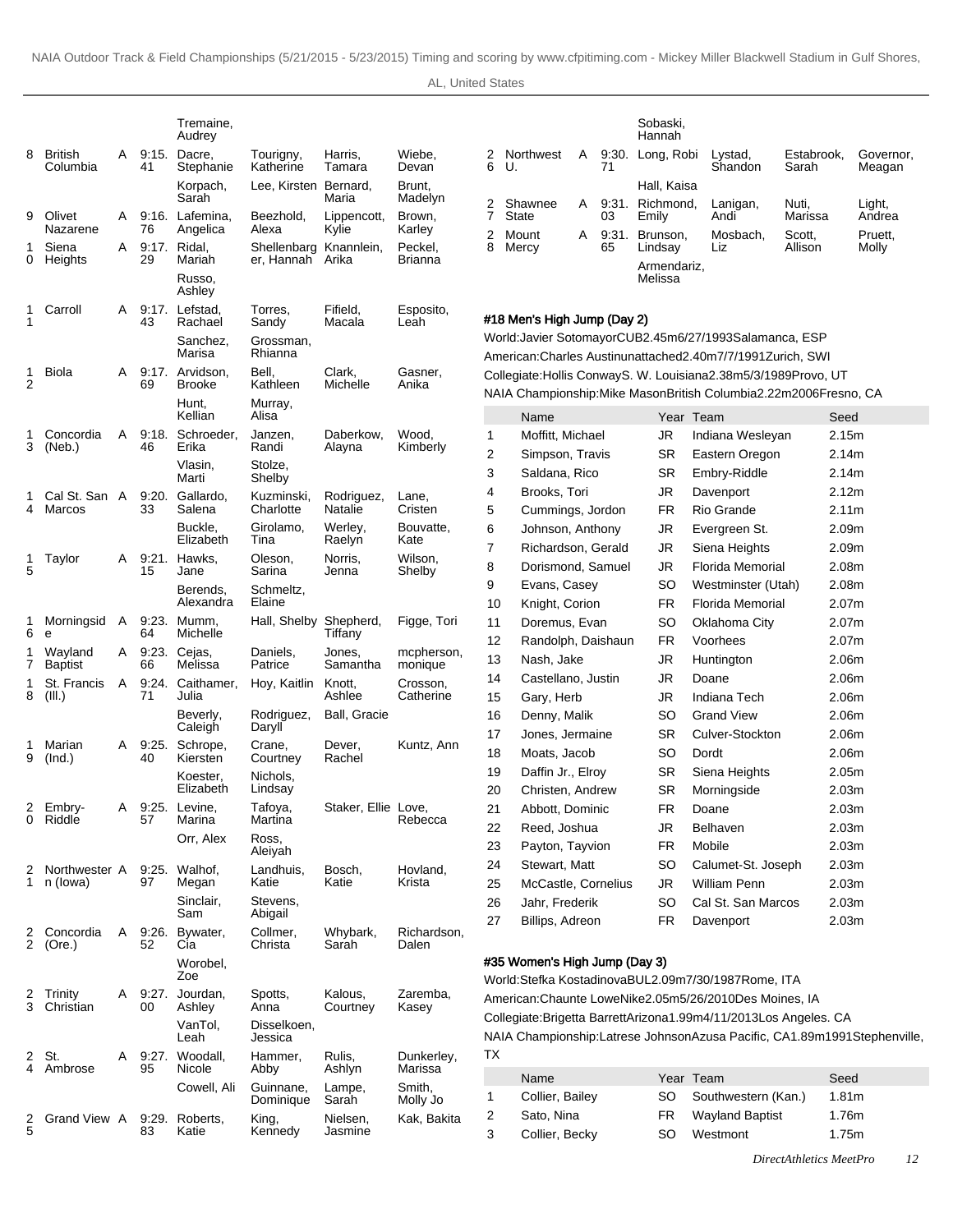AL, United States

| 4  | Johnson, Marissa    | SO. | Siena Heights      | 1.72m    |
|----|---------------------|-----|--------------------|----------|
| 5  | Trevithick, Allison | JR  | Indiana Wesleyan   | 1.71m    |
| 6  | Bittinger, Shelbi   | JR  | Doane              | 1.70m    |
| 7  | Nast, Haley         | FR. | Doane              | 1.70m    |
| 8  | Baker, Chelsea      | FR. | Friends            | 1.70m    |
| 9  | McBride, Harley     | SO. | Eastern Oregon     | 1.69m    |
| 10 | Odegard, Tess       | SO. | Cornerstone        | 1.69m    |
| 11 | Murray, Brittany    | SR. | Cornerstone        | 1.69m    |
| 12 | Fye, Breanna        | JR  | Doane              | 1.68m    |
| 13 | Ellis, Alexandra    | SO. | Northwood (Fla.)   | 1.68m    |
| 14 | Strauel, Sara       | SO. | St. Ambrose        | 1.68m    |
| 15 | Hannam, Kayla       | JR  | <b>Baker</b>       | 5' 6.25" |
| 16 | Olmos, Melissa      | SR. | Cal St. San Marcos | 1.68m    |
| 17 | Hulst, Mycah        | JR  | Dordt              | 1.68m    |
| 18 | Nichols, Lindsay    | JR  | Marian (Ind.)      | 1.65m    |
| 19 | Koester, Janae      | JR  | Doane              | 1.65m    |
| 20 | Fowler, Kenney      | JR  | Oklahoma Baptist   | 1.65m    |
| 21 | Abbott, Markie      | SO. | Northwood (Fla.)   | 1.65m    |
| 22 | Holding, Kristan    | JR  | Westmont           | 1.65m    |
|    |                     |     |                    |          |

#### #27 Men's Pole Vault (Day 3)

World: Sergey Bubka UKR 6.14m 6/31/1994 Donet's, UKR American: Brad Walker Nike 6.04m 5/8/2008 Eugene, OR Collegiate: Lawrence Johnson Tennessee 5.98m 4/25/1996 Knoxville, TN

NAIA Championship: Billy Olson Abilene Christian, TX 5.56m 1982Charleston, WV American: Mike Powell Foot Locker AC 8.95m 7/30/1991 Tokyo, JPN

|    | Name             | Year | Team                     | Seed              |
|----|------------------|------|--------------------------|-------------------|
| 1  | Depalma, Richard | JR   | Siena Heights            | 5.21m             |
| 2  | Tatum, Andrew    | JR   | Doane                    | 5.10m             |
| 3  | Michell, Brian   | SR.  | <b>Olivet Nazarene</b>   | 5.10m             |
| 4  | Homan, Nicholas  | JR   | <b>Central Methodist</b> | 5.01 <sub>m</sub> |
| 5  | Hop, Art         | JR   | McPherson                | 5.00m             |
| 6  | Bloomquist, Cayd | SR.  | Southwestern (Kan.)      | 5.00m             |
| 7  | Wiechman, Lucas  | SO   | Concordia (Neb.)         | 4.90m             |
| 8  | Jackson, Cody    | JR   | Hastings                 | 4.90m             |
| 9  | Bullock, James   | JR   | Embry-Riddle             | 4.85m             |
| 10 | Leaders, Matt    | SR.  | Siena Heights            | 4.82m             |
| 11 | Malone, Mike     | SR.  | Ashford                  | 4.80m             |
| 12 | Bolin, Joseph    | JR   | College of Idaho         | 4.70m             |
| 13 | Klein, Andrew    | FR.  | Doane                    | 4.70m             |
| 14 | Kilinic, Blaine  | JR   | Oklahoma Baptist         | 4.70m             |
| 15 | Ramos, Brandon   | JR   | Concordia (Neb.)         | 4.70m             |
| 16 | Bales, Evan      | SO   | Embry-Riddle             | 4.70m             |

## #34 Women's Pole Vault (Day 1)

World: Yelena Isinbayeva RUS 5.06m 7/28/2009 Zurich, SWI American: Jen Stuczynski adidas 4.92m 6/6/2008 Eugene, OR Collegiate: Chelsea Johnson UCLA 4.60m 4/14/2006 Eugene, OR NAIA Championship: Lesa Kubistha Point Loma Nazarene, CA 4.16m 2000Abbotsford, BC, Canada

|   | Name              |     | Year Team           | Seed              |
|---|-------------------|-----|---------------------|-------------------|
|   | Schmidt, Carly    | FR  | Indiana Tech        | 3.99 <sub>m</sub> |
| 2 | Starks, Cassandra |     | SR Concordia (Neb.) | 3.82 <sub>m</sub> |
| 3 | Spreng, Rachel    | FR. | Aquinas             | 3.82 <sub>m</sub> |
| 4 | Fagen, Talitha    | JR  | Eastern Oregon      | 3.80 <sub>m</sub> |

| Toukan, Michelle    | SR.       | Hastings                 | 3.77 <sub>m</sub> |
|---------------------|-----------|--------------------------|-------------------|
| Mick, Cynthia       | SO        | Concordia (Neb.)         | 3.72 <sub>m</sub> |
| Sechrist, Lindsey   | FR.       | Indiana Tech             | 3.70m             |
| Tepper, Taylor      | JR        | Bethel (Ind.)            | 3.70m             |
| Reader, Emily       | <b>SR</b> | Olivet Nazarene          | 3.65m             |
| Mohr, Abigail       | FR.       | Doane                    | 3.62m             |
| Atkinson, Stephanie | <b>SR</b> | <b>Central Methodist</b> | 3.60m             |
| Gallo, Dayna        | SO.       | Indiana Wesleyan         | 3.60m             |
| Zimmerly, Jeslyn    | JR        | Bethel (Ind.)            | 3.60m             |
| Beatty, Kristin     | SO        | Olivet Nazarene          | 3.60m             |
| Smith, Noelle       | SO.       | Soka                     | 3.60m             |
| McKinley, Sheila    | FR.       | Siena Heights            | 3.60m             |
| Drouillard, Erin    | FR.       | Aquinas                  | 3.60m             |
| Bailey, Bethany     | SO.       | Indiana Wesleyan         | 3.50m             |
| Pham, Anh           | <b>FR</b> | Indiana Tech             | 3.50m             |
| Wilson, LaTonya     | FR.       | Indiana Tech             | 3.50m             |
| Grace, Whitney      | JR        | Bethel (Ind.)            | 3.50m             |
| Stiker, Anna        | SR.       | Olivet Nazarene          | 3.50m             |
| Kuenzer, Bethany    | FR        | Spring Arbor             | 3.50m             |
| Falkenstein, Nicole | JR        | Biola                    | 3.50 <sub>m</sub> |
| Megenhardt, Anna    | FR.       | Hastings                 | 3.50m             |
|                     |           |                          |                   |

## #17 Men's Long Jump (Day 2)

World: Mike Powell USA 8.95m 7/30/1991 Tokyo, JPN

Collegiate: Erick Walder Arkansas 8.74m 3/2/1994 El Paso, TX

NAIA Championship: Joshua Owusu Angelo State, TX 8.09m 1974Arkadelphia, AR

|    | Name                 |           | Year Team              | Seed  |
|----|----------------------|-----------|------------------------|-------|
| 1  | Brooks, Tirrell      | JR        | Graceland              | 7.70m |
| 2  | Johnson, Anthony     | JR        | Evergreen St.          | 7.56m |
| 3  | Souvannasing, Mathew | <b>SR</b> | Indiana Tech           | 7.36m |
| 4  | Lintz, Isaiah        | JR        | Indiana Tech           | 7.35m |
| 5  | Brooks, Tori         | JR        | Davenport              | 7.31m |
| 6  | Williams, Wendall    | JR        | Cumberlands            | 7.29m |
| 7  | Ybarra, Jacob        | <b>SR</b> | Corban                 | 7.27m |
| 8  | Wolken, Kale         | JR        | Doane                  | 7.27m |
| 9  | Starr, Austin        | <b>SO</b> | Doane                  | 7.25m |
| 10 | Hill, Steven         | JR        | Park U.                | 7.25m |
| 11 | Gordon, Zach         | <b>SO</b> | <b>Olivet Nazarene</b> | 7.25m |
| 12 | Beck, Dalen          | SO.       | Indiana Wesleyan       | 7.24m |
| 13 | Brooks, Derrell      | SO        | Graceland              | 7.24m |
| 14 | Bell, Demarius       | SO        | Langston               | 7.20m |
| 15 | Ross, Carmetrick     | <b>SR</b> | Lindsey Wilson         | 7.20m |
| 16 | Robinson, Carrington | SO        | Indiana Tech           | 7.19m |
| 17 | Dixon, Alain         | FR.       | Indiana Tech           | 7.18m |
| 18 | Ohioze, Michael      | SO        | St. Ambrose            | 7.16m |
| 19 | Murphy, Kevin        | JR        | Doane                  | 7.15m |
| 20 | Ryan, Shaun          | SR        | Morningside            | 7.11m |
| 21 | DeRamus, Elisha      | JR        | <b>Olivet Nazarene</b> | 7.10m |
| 22 | Phillips, James      | <b>FR</b> | Concordia (Ore.)       | 7.10m |

## #20 Women's Long Jump (Day 1)

World: Galina Chistyakova URS 7.52m 5/11/1988 St. Petersburg, RUS American: Jackie Joyner-Kersee Honda 7.49m 4/22/1994 New York, NY Collegiate: Jackie Joyner-Kersee UCLA 6.99m 4/4/1985 Westwood, CA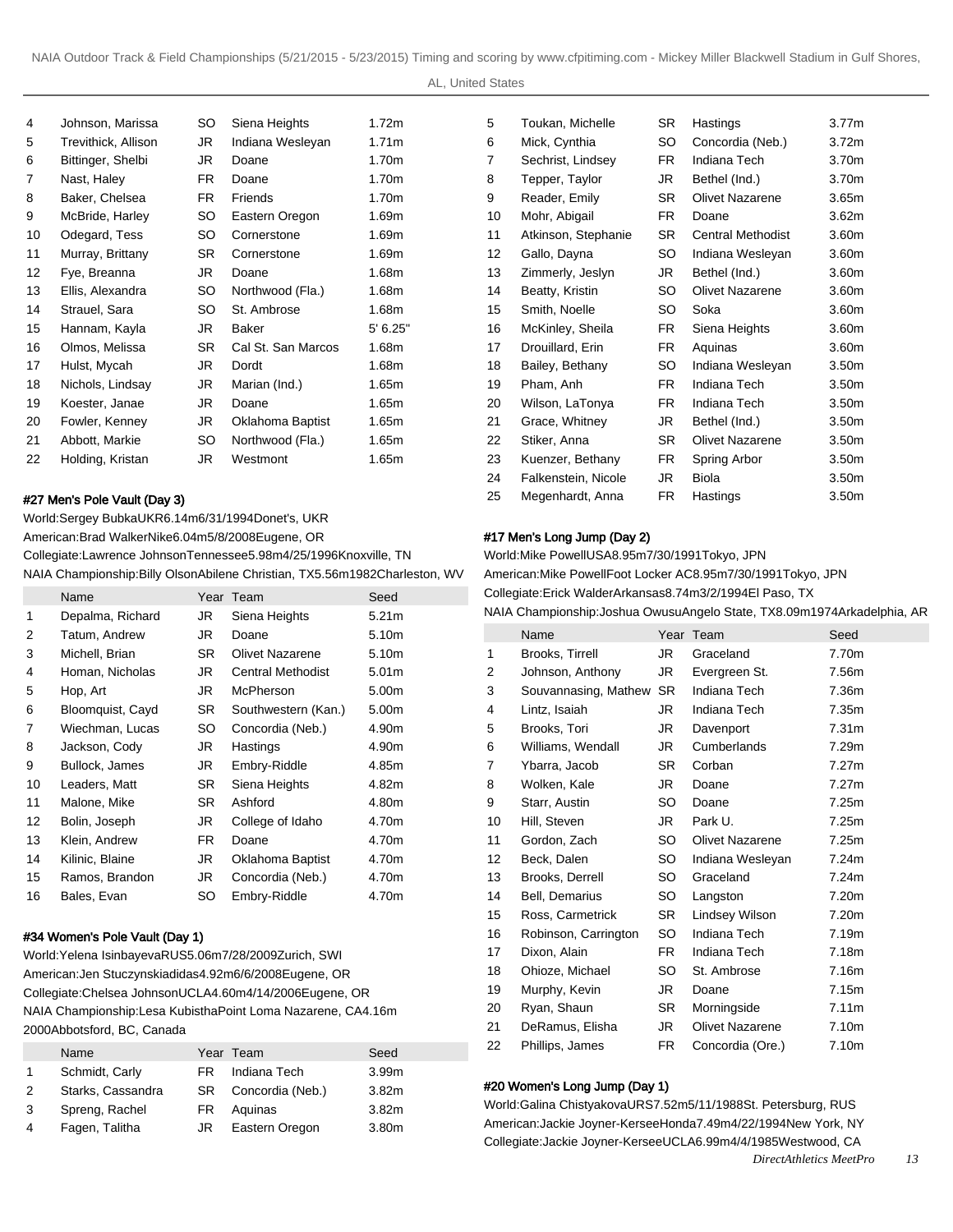#### NAIA Championship: Ruky Abdulai Simon Fraser 6.70m 2007Fresno, CA

|    | Name                    |           | Year Team              | Seed  |
|----|-------------------------|-----------|------------------------|-------|
| 1  | Dadzie, Elizabeth       | JR.       | Oklahoma Baptist       | 6.29m |
| 2  | Green-Anderson, Halle   | JR.       | Embry-Riddle           | 6.05m |
| 3  | Neal, Alyssa            | SO        | <b>Warner Pacific</b>  | 5.97m |
| 4  | Wilson, Kayla           | SO        | Southwestern (Kan.)    | 5.92m |
| 5  | Cooperwood, Neeia       | SR        | Morningside            | 5.88m |
| 6  | Brisco, Brittney        | JR        | Missouri Valley        | 5.83m |
| 7  | Murray, Brittany        | SR.       | Cornerstone            | 5.81m |
| 8  | Newsome-Gunn,<br>Avante | <b>SR</b> | Bethel (Ind.)          | 5.80m |
| 9  | Hill, Ongelic           | JR        | Texas Wesleyan         | 5.79m |
| 10 | Ettleman, Karen         | <b>SR</b> | Northwestern (lowa)    | 5.76m |
| 11 | Scott-Goss, Zoe         | FR.       | Concordia (Cal.)       | 5.75m |
| 12 | Wubben, Danielle        | FR.       | Dordt                  | 5.75m |
| 13 | Schultz, Christy        | SO        | Indiana Wesleyan       | 5.74m |
| 14 | Lipa, Lindsay           | SR.       | Cornerstone            | 5.70m |
| 15 | Watley, Ashley          | SR.       | Indiana Tech           | 5.66m |
| 16 | Owens, Tiona            | <b>FR</b> | <b>Wayland Baptist</b> | 5.63m |
| 17 | Brown, Janice           | <b>SR</b> | Lindsey Wilson         | 5.63m |
| 18 | Dennard, Charrie        | SO        | Webber                 | 5.62m |
| 19 | Daggs, Joycelyn         | SO        | <b>Dillard</b>         | 5.59m |
| 20 | Rolland, Devinn         | SR.       | Xavier-Louisiana       | 5.57m |
| 21 | Mosbach, Liz            | JR        | <b>Mount Mercy</b>     | 5.56m |
| 22 | Horne, JaNaiqua         | SR.       | Campbellsville         | 5.55m |
| 23 | Dawkins, Artisha        | SO        | Webber                 | 5.53m |
| 24 | Reh, Connor             | SO        | Friends                | 5.51m |
| 25 | Majors, Megan           | FR        | Robert Morris (III.)   | 5.49m |
|    |                         |           |                        |       |

#### #6 Men's Triple Jump (Day 3)

World: Jonathan Edwards GBR 18.29m 7/7/1995 Goteborg, SWE American: Kenny Harrison Nike 18.09m 6/27/1996 Atlanta, GA Collegiate: Keith Connor SMU 17.57m 5/5/1982 Provo, UT NAIA Championship: Cary Tyler Biola, CA 16.32m 1981Houston, TX

|    | Name              |           | Year Team               | Seed   |
|----|-------------------|-----------|-------------------------|--------|
| 1  | Cowan, Augustus   | <b>SR</b> | <b>Briar Cliff</b>      | 15.73m |
| 2  | Hill, Steven      | JR        | Park U.                 | 15.10m |
| 3  | Thompson, Phillip | FR.       | Calumet-St. Joseph      | 14.88m |
| 4  | Maku, Richard     | JR        | Embry-Riddle            | 14.88m |
| 5  | Simmons, Kenny    | JR        | <b>Grand View</b>       | 14.83m |
| 6  | Belle, Hakeem     | SO        | Eastern Oregon          | 14.74m |
| 7  | Simpson, Travis   | <b>SR</b> | Eastern Oregon          | 14.67m |
| 8  | Dixon, Alain      | FR.       | Indiana Tech            | 14.66m |
| 9  | Starr, Austin     | SO.       | Doane                   | 14.59m |
| 10 | Kusena, Shingai   | <b>FR</b> | Lindenwood-Belleville   | 14.59m |
| 11 | Williams, TJ      | JR        | Indiana Tech            | 14.58m |
| 12 | Randles, P.J.     | <b>SR</b> | Campbellsville          | 14.51m |
| 13 | DeRamus, Elisha   | JR        | <b>Olivet Nazarene</b>  | 14.50m |
| 14 | Griffith, Kyle    | FR.       | Carroll                 | 14.49m |
| 15 | Williams, Tyler   | SO        | Indiana Tech            | 14.40m |
| 16 | Rowan, Shane      | <b>SR</b> | Westmont                | 14.35m |
| 17 | Aminov, Oded      | SO.       | <b>British Columbia</b> | 14.29m |
| 18 | Shelby, Zhitavion | SO        | Missouri Valley         | 14.27m |
| 19 | Walker, Jerrick   | SO        | Sterling                | 14.25m |

## #10 Women's Triple Jump (Day 2)

World: Inessa Kravets UKR 15.50m 7/10/1995 Goteburg, SWE American: Tiombé Hurd Nike 14.45m 6/11/2004 Sacramento, CA Collegiate: Lee/ Williams LSU/ FL State 14.25m 2/8/1997 Indy, IN/ Kingston, JAM NAIA Championship: Yvette French Prairie View A&M, TX 13.30m 1997Marietta, GA

|                | Name               |           | Year Team              | Seed   |
|----------------|--------------------|-----------|------------------------|--------|
| 1              | Stanford, Ashley   | JR.       | Sterling               | 12.64m |
| 2              | Dadzie, Elizabeth  | JR        | Oklahoma Baptist       | 12.61m |
| 3              | Dennard, Charrie   | SO.       | Webber                 | 12.33m |
| 4              | Owens, Tiona       | FR.       | <b>Wayland Baptist</b> | 12.22m |
| 5              | Heyd, Jerica       | SO        | St. Gregory's          | 12.05m |
| 6              | Wilson, Kayla      | SO        | Southwestern (Kan.)    | 12.04m |
| $\overline{7}$ | Edeko, Isi         | SO        | St. Francis (III.)     | 12.00m |
| 8              | Neal, Alyssa       | SO        | <b>Warner Pacific</b>  | 11.99m |
| 9              | Brown, Janice      | <b>SR</b> | Lindsey Wilson         | 11.90m |
| 10             | Brown, Daisha      | FR.       | Embry-Riddle           | 11.90m |
| 11             | Blank, Karissa     | SR.       | Doane                  | 11.78m |
| 12             | Keck, Kaitlyn      | JR.       | Friends                | 11.76m |
| 13             | Siltman, Rachel    | SO        | Concordia (Ore.)       | 11.75m |
| 14             | VanDenBerg, Abbey  | <b>SR</b> | <b>Mount Marty</b>     | 11.69m |
| 15             | HYMAN, OSHIN       | FR.       | Warner                 | 11.69m |
| 16             | Rockers, Paige     | JR.       | <b>Baker</b>           | 11.65m |
| 17             | Shoup, Katelyn     | JR        | Concordia (Neb.)       | 11.61m |
| 18             | Sokunbi, Olamide   | JR.       | <b>Brenau</b>          | 11.61m |
| 19             | Leslie, Holli      | JR        | Indiana Wesleyan       | 11.56m |
| 20             | Johnson, Logan     | FR.       | Mobile                 | 11.51m |
| 21             | Lentz, Hannah      | <b>SR</b> | College of Idaho       | 11.48m |
| 22             | Kolar, Kara        | SO        | Southwestern (Kan.)    | 11.44m |
| 23             | Mulligan, Kathleen | <b>SR</b> | Carroll                | 11.43m |
| 24             | Lipa, Lindsay      | <b>SR</b> | Cornerstone            | 11.42m |
| 25             | Hodge, Ashanna     | JR        | Eastern Oregon         | 11.40m |

#### #13 Men's Shot Put (Day 3)

World: Randy Barnes USA 23.12m 4/20/1990 Westwood, CA American: Randy Barnes Mazda TC 23.13m 4/20/1990 Westwood, CA Collegiate: John Godina UCLA 22.00m 5/3/1995 Knoxville, TN NAIA Championship: Steve Ercegovac Taylor, IN 20.06m 2000Abbotsford, BC, Canada

|    | Name             | Year      | Team                   | Seed   |
|----|------------------|-----------|------------------------|--------|
| 1  | Lurz, Zachary    | SO.       | Concordia (Neb.)       | 17.20m |
| 2  | Ponce, Michael   | <b>SR</b> | Bethel (Ind.)          | 17.12m |
| 3  | Aebersold, Gauge | <b>SR</b> | Siena Heights          | 16.86m |
| 4  | Armbrust, Jacob  | JR        | <b>Olivet Nazarene</b> | 16.85m |
| 5  | Njegovan, Ryan   | SO.       | St. Francis (III.)     | 16.77m |
| 6  | Koch, Josh       | FR.       | Concordia (Ore.)       | 16.66m |
| 7  | Ettleman, Levi   | <b>SR</b> | Northwestern (lowa)    | 16.66m |
| 8  | Watson, Joey     | FR.       | Milligan               | 16.60m |
| 9  | Brittain, Zach   | FR.       | Doane                  | 16.15m |
| 10 | Rojas, Jose      | JR        | Concordia (Neb.)       | 16.10m |
| 11 | Meyer, Beaugh    | SO.       | Carroll                | 16.05m |
| 12 | Watson, Robert   | JR        | Concordia (Ore.)       | 16.03m |
| 13 | Kles, Joshua     | <b>SR</b> | Lindsey Wilson         | 15.89m |
| 14 | Farmer, Trey     | <b>SR</b> | Concordia (Neb.)       | 15.88m |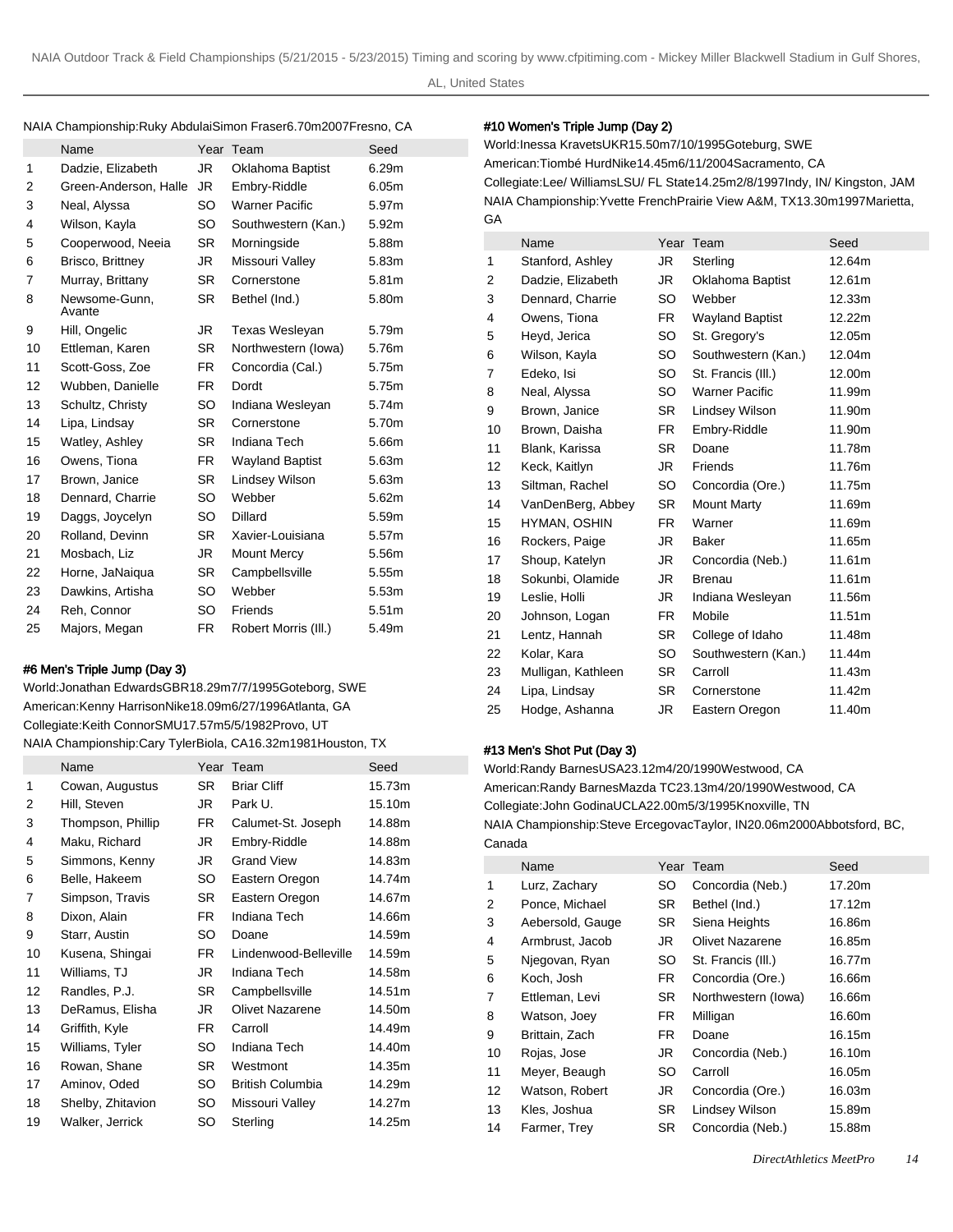AL, United States

| 15 | Dozier, Jonathan          | SR. | Siena Heights            | 15.87m |
|----|---------------------------|-----|--------------------------|--------|
| 16 | Wright, Trevor            | JR. | Indiana Tech             | 15.83m |
| 17 | Bauman, Cody              | FR. | Northwestern (lowa)      | 15.82m |
| 18 | Clouse, John              | JR  | Doane                    | 15.73m |
| 19 | Lake, Zach                | JR  | Concordia (Ore.)         | 15.73m |
| 20 | Mitchell, Kyle            | SO  | St. Francis (III.)       | 15.68m |
| 21 | Gray, Logan               | JR  | Siena Heights            | 15.65m |
| 22 | Hurley, John              | SO  | Northwood (Fla.)         | 15.61m |
| 23 | Haynes, Jordan            | SR. | Lindenwood-Belleville    | 15.61m |
| 24 | Paddock, Cameron          | JR  | <b>Grand View</b>        | 15.57m |
| 25 | Aschemann,<br>Christopher | SR. | <b>Olivet Nazarene</b>   | 15.57m |
| 26 | Presley, Alex             | FR. | Rio Grande               | 15.55m |
| 27 | Boellstorff, Cody         | JR  | Concordia (Neb.)         | 15.55m |
| 28 | Weidenhamer, Clay         | JR  | Aquinas                  | 15.52m |
| 29 | Berreckman, Ben           | FR. | Doane                    | 15.51m |
| 30 | Simmons, Dilan            | SR. | <b>Central Methodist</b> | 15.43m |
| 31 | Dunn, Caleb               | SR. | Oklahoma Baptist         | 15.42m |
| 32 | Hanson, Ben               | JR  | Bethany (Kan.)           | 15.31m |
| 33 | Lubelski, Brodie          | FR. | Embry-Riddle             | 15.28m |
|    |                           |     |                          |        |

### #40 Women's Shot Put (Day 2)

KS

World: Natalya Lisovskaya URS 22.63m 5/7/1987 Moscow, RUS American: Michelle Carter Nike 20.24m 5/22/2013 Des Moines, IA Collegiate: Meg Ritchie Arizona 18.99m 4/7/1983 NAIA Championship: Vivian Chukwuemeka Azusa Pacific, CA 18.17m 2002Olathe,

|    | Name                 |           | Year Team              | Seed   |
|----|----------------------|-----------|------------------------|--------|
| 1  | Maag, Jennifer       | <b>SR</b> | Hastings               | 15.01m |
| 2  | Warren, McKenzie     | JR        | Concordia (Ore.)       | 14.95m |
| 3  | Blucker, Amy         | JR        | <b>Olivet Nazarene</b> | 14.90m |
| 4  | Veiock, Val          | <b>SR</b> | <b>Grand View</b>      | 14.76m |
| 5  | Coley, Stephanie     | JR        | Concordia (Neb.)       | 14.39m |
| 6  | Henry, Carly         | <b>SR</b> | Doane                  | 14.32m |
| 7  | Roberts, Chanel      | SO        | Lindsey Wilson         | 14.23m |
| 8  | Robb, Kali           | SO        | Concordia (Neb.)       | 14.21m |
| 9  | Vogt, Jessica        | <b>SR</b> | Doane                  | 14.06m |
| 10 | Music, Bryanna       | FR.       | Ottawa                 | 14.04m |
| 11 | Green, Cinnamon      | <b>SR</b> | Bethel (Ind.)          | 13.98m |
| 12 | Kannady, Paige       | SR.       | Oklahoma Baptist       | 13.75m |
| 13 | Bell, Arianne        | SR.       | Bethel (Ind.)          | 13.72m |
| 14 | Erdmann, Brittany    | SR.       | Concordia (Neb.)       | 13.68m |
| 15 | Hudson, Haley        | FR.       | Siena Heights          | 13.66m |
| 16 | Olsen, Sara          | FR.       | Hastings               | 13.64m |
| 17 | Russell, Haley       | <b>SR</b> | Cornerstone            | 13.50m |
| 18 | Renshaw, Kasey       | JR        | Siena Heights          | 13.47m |
| 19 | Freeman, Tychelle    | <b>SR</b> | USC-Beaufort           | 13.44m |
| 20 | Foster, Meaghan      | JR        | <b>William Penn</b>    | 13.33m |
| 21 | Leuenberger, Whitney | SO        | Dickinson St.          | 13.32m |
| 22 | Davis, Jennifer      | FR.       | <b>Grand View</b>      | 13.28m |
| 23 | Thoeny, Ashley       | JR.       | <b>Great Falls</b>     | 13.20m |
| 24 | Cross, Allison       | SO        | <b>Mount Marty</b>     | 13.12m |
|    |                      |           |                        |        |

## #16 Men's Discus (Day 2)

World: Jurgen Schult GDR 74.08m 5/6/1986 Neubrandenburg, GER

American: Ben Plucknett SoCal Striders 72.34m 6/7/1981 Stockholm, SWE Collegiate: Julian Wruck UCLA 68.16m 5/1/2013 Claremont, CA NAIA Championship: Ade Olukoju Azusa Pacific, CA 64.08m 1990Stephenville, TX

|                | Name                      | Year      | Team                     | Seed    |
|----------------|---------------------------|-----------|--------------------------|---------|
| 1              | Armbrust, Jacob           | JR.       | Olivet Nazarene          | 63.17m  |
| $\overline{2}$ | Njegovan, Ryan            | <b>SO</b> | St. Francis (III.)       | 55.44m  |
| 3              | Parks, Danny              | <b>SR</b> | Southern Oregon          | 54.58m  |
| 4              | Sanders, Markus           | <b>SR</b> | Southern Oregon          | 176' 9" |
| 5              | Seddon, Derek             | SO.       | <b>William Penn</b>      | 53.38m  |
| 6              | Ramirez, Justin           | <b>SR</b> | Concordia (Ore.)         | 53.16m  |
| 7              | Lurz, Zachary             | SO.       | Concordia (Neb.)         | 53.06m  |
| 8              | Langston, Austin          | FR.       | Morningside              | 51.36m  |
| 9              | Ettleman, Levi            | <b>SR</b> | Northwestern (lowa)      | 51.24m  |
| 10             | Presley, Alex             | FR.       | Rio Grande               | 50.95m  |
| 11             | Aschemann,<br>Christopher | <b>SR</b> | <b>Olivet Nazarene</b>   | 50.85m  |
| 12             | Micozzi, Elias            | SO.       | Bethel (Ind.)            | 50.76m  |
| 13             | Barnes, Trey              | FR.       | Concordia (Neb.)         | 50.37m  |
| 14             | Brittain, Zach            | FR.       | Doane                    | 49.95m  |
| 15             | Aebersold, Gauge          | <b>SR</b> | Siena Heights            | 49.79m  |
| 16             | Lake, Al                  | FR.       | Davenport                | 49.69m  |
| 17             | Soptich, Alex             | JR.       | Bethel (Ind.)            | 49.18m  |
| 18             | Goebel, Patrick           | JR        | Siena Heights            | 49.18m  |
| 19             | Koch, Josh                | FR.       | Concordia (Ore.)         | 48.98m  |
| 20             | Willer, Nathan            | JR.       | Jamestown                | 48.90m  |
| 21             | Stuckert, Adam            | JR.       | Siena Heights            | 48.82m  |
| 22             | Kelley, Dalton            | SR.       | Northwestern (lowa)      | 48.79m  |
| 23             | Mitchell, Kyle            | SO        | St. Francis (III.)       | 48.77m  |
| 24             | Dunn, Caleb               | SR.       | Oklahoma Baptist         | 48.70m  |
| 25             | Kukal, Jordan             | SR.       | <b>Central Methodist</b> | 48.66m  |
| 26             | Mitchell, Taylor          | SO        | <b>Grand View</b>        | 48.58m  |
| 27             | Hanson, Ben               | JR        | Bethany (Kan.)           | 48.43m  |
| 28             | Simmons, Dilan            | <b>SR</b> | <b>Central Methodist</b> | 48.18m  |
| 29             | Goeller, Alex             | FR.       | St. Ambrose              | 48.12m  |

### #39 Women's Discus (Day 3)

World: Gabriele Reinsch GDR 76.80m 6/9/1988 Neubrandenburg, GER American: Gia Lewis-Smallwood Nike 69.17m 7/30/2014 Angers, FRA Collegiate: Meg Ritchie Arizona 67.48m 3/26/1981 Walnut, CA NAIA Championship: Annie Hess Concordia OR 58.69m 2008Edwardsville, IL

|    | Name               | Year | Team               | Seed   |
|----|--------------------|------|--------------------|--------|
| 1  | Mattos, Jessica    | SR.  | Concordia (Ore.)   | 50.00m |
| 2  | Stancle, Ayanna    | SR   | Aquinas            | 49.91m |
| 3  | Warren, McKenzie   | JR   | Concordia (Ore.)   | 49.72m |
| 4  | Safforld, LaCrissa | SR.  | St. Francis (III.) | 49.07m |
| 5  | Maag, Jennifer     | SR   | Hastings           | 48.23m |
| 6  | Svoboda, Katricia  | SO.  | Concordia (Neb.)   | 48.00m |
| 7  | Henry, Carly       | SR.  | Doane              | 47.36m |
| 8  | Blucker, Amy       | JR   | Olivet Nazarene    | 45.95m |
| 9  | Stearns, Emily     | SR.  | Indiana Wesleyan   | 45.94m |
| 10 | Gee, Hannah        | SO.  | Olivet Nazarene    | 45.92m |
| 11 | Cleveland, Kattie  | JR   | Concordia (Neb.)   | 45.84m |
| 12 | Kannady, Paige     | SR.  | Oklahoma Baptist   | 45.75m |
| 13 | Coley, Stephanie   | JR   | Concordia (Neb.)   | 45.64m |
| 14 | Robb, Kali         | SO   | Concordia (Neb.)   | 45.52m |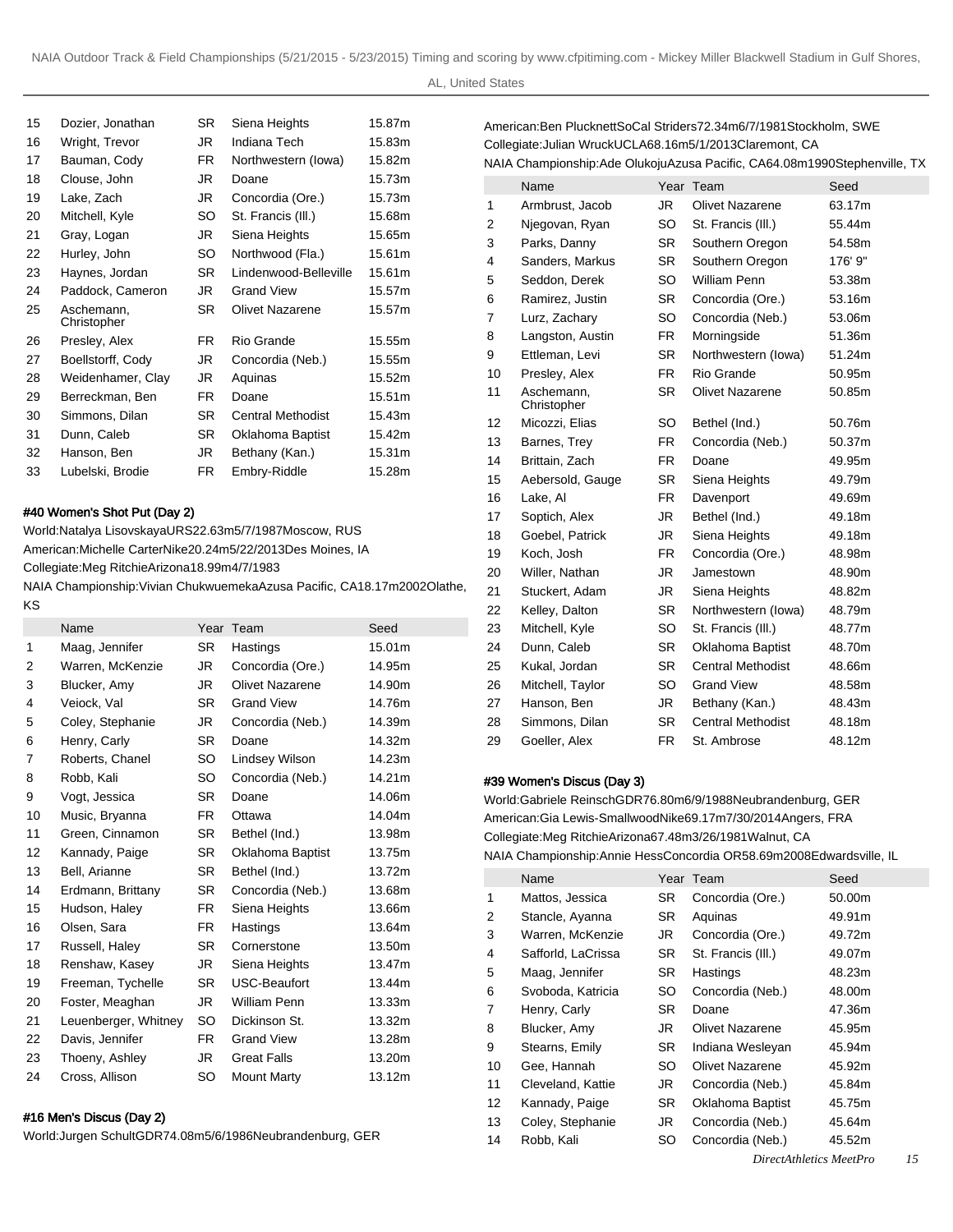AL, United States

| Veiock, Val          | <b>SR</b> | <b>Grand View</b>    | 45.26m |
|----------------------|-----------|----------------------|--------|
| Russell, Haley       | <b>SR</b> | Cornerstone          | 44.41m |
| Cook, Lynetta        | <b>SR</b> | <b>Edward Waters</b> | 44.35m |
| Cousineau, Rebecca   | <b>SR</b> | Siena Heights        | 44.26m |
| O'neill, Ashley      | SO.       | Siena Heights        | 44.03m |
| Wells, Taylor        | SO.       | <b>Grand View</b>    | 43.83m |
| Blake, Kaylee        | <b>SO</b> | <b>Briar Cliff</b>   | 43.48m |
| Cole. Dana           | JR        | Brenau               | 43.36m |
| Fuller, Rose         | <b>SR</b> | Siena Heights        | 42.87m |
| Walker, Kerry-Ann    | JR        | Lindsey Wilson       | 42.85m |
| Ourada, Sierra       | FR.       | Bethel (Tenn.)       | 42.81m |
| Leuenberger, Whitney | SO.       | Dickinson St.        | 42.73m |
| Darden, Morgan       | JR        | Bethany (Kan.)       | 42.71m |
|                      |           |                      |        |

## #31 Men's Hammer (Day 1)

World: Yuriy Sedykh RUS 86.74m 7/30/1986 Stuttgart, GER American: Lance Deal NYAC 82.52m 8/7/1996 Milan, ITA Collegiate: Balazs Kiss So. California 81.94m 4/19/1995 Tucson, AZ NAIA Championship: Per Karlsson Point Loma Nazarene, CA 70.46m 1992Abbotsford, BD, Canada

|    | Name                      |           | Year Team                | Seed    |
|----|---------------------------|-----------|--------------------------|---------|
| 1  | Boellstorff, Cody         | JR        | Concordia (Neb.)         | 62.69m  |
| 2  | Lurz, Zachary             | SO        | Concordia (Neb.)         | 60.44m  |
| 3  | Sanders, Markus           | SR.       | Southern Oregon          | 193' 3" |
| 4  | Slechta, Joshua           | JR        | Concordia (Neb.)         | 58.66m  |
| 5  | Hanson, Ben               | JR        | Bethany (Kan.)           | 57.42m  |
| 6  | Ramirez, Justin           | SR.       | Concordia (Ore.)         | 55.79m  |
| 7  | Ponce, Michael            | SR.       | Bethel (Ind.)            | 54.63m  |
| 8  | Farmer, Trey              | SR.       | Concordia (Neb.)         | 54.60m  |
| 9  | Rojas, Jose               | JR        | Concordia (Neb.)         | 54.49m  |
| 10 | Simmons, Dilan            | SR.       | <b>Central Methodist</b> | 54.21m  |
| 11 | Kukal, Jordan             | SR.       | <b>Central Methodist</b> | 54.16m  |
| 12 | Braniff, Brock            | JR        | Concordia (Neb.)         | 53.95m  |
| 13 | Kreutzer, Philip          | SO        | Concordia (Neb.)         | 53.57m  |
| 14 | Aschemann,<br>Christopher | SR.       | Olivet Nazarene          | 52.70m  |
| 15 | Hillman, Levi             | JR        | Doane                    | 52.09m  |
| 16 | Parks, Danny              | <b>SR</b> | Southern Oregon          | 52.07m  |

## #2 Women's Hammer (Day 1)

World: Anita Wlodarczyk POL 79.58m 7/31/2014 Berlin, GER American: Amanda Bingson Nike 75.73m 5/22/2013 Des Moines, IA Collegiate: Jenny Dahlgren Georgia 72.94m 3/13/2007 Athens, GA NAIA Championship: Reta Woodard Embry-Riddle 61.64m 4/23/2013 Marion, IN

|    | Name              |           | Year Team              | Seed   |
|----|-------------------|-----------|------------------------|--------|
| 1  | Renshaw, Kasey    | JR        | Siena Heights          | 58.10m |
| 2  | King, Elizabeth   | JR        | Concordia (Neb.)       | 57.86m |
| 3  | Robb, Kali        | SO        | Concordia (Neb.)       | 57.01m |
| 4  | Veiock, Val       | <b>SR</b> | <b>Grand View</b>      | 54.57m |
| 5  | Blucker, Amy      | JR.       | <b>Olivet Nazarene</b> | 54.32m |
| 6  | Cleveland, Kattie | JR        | Concordia (Neb.)       | 54.21m |
| 7  | Maag, Jennifer    | SR.       | Hastings               | 53.64m |
| 8  | Krebs, Jena       | SR.       | <b>Grand View</b>      | 53.17m |
| 9  | Coley, Stephanie  | JR        | Concordia (Neb.)       | 52.69m |
| 10 | Warren, McKenzie  | JR        | Concordia (Ore.)       | 51.90m |

| Erdmann, Brittany   | <b>SR</b> | Concordia (Neb.)       | 51.83m |
|---------------------|-----------|------------------------|--------|
| Meyer, Sydney       | SO        | Concordia (Neb.)       | 51.71m |
| Darden, Morgan      | JR        | Bethany (Kan.)         | 51.02m |
| Cousineau, Rebecca  | <b>SR</b> | Siena Heights          | 50.40m |
| Perry, Nicole       | JR        | Concordia (Neb.)       | 50.22m |
| Pedone, Nicole      | SR.       | St. Francis (III.)     | 49.62m |
| Gerry, Alexis       | JR        | Carroll                | 49.32m |
| Johnson, Riley      | JR        | Doane                  | 48.91m |
| Kopp, Preston       | SO        | Clarke                 | 48.91m |
| Mattos, Jessica     | SR.       | Concordia (Ore.)       | 48.72m |
| Hanson, Kayla       | SR.       | <b>Mount Mercy</b>     | 48.59m |
| James, Marissa      | FR.       | Davenport              | 48.15m |
| Hummingbird, Dakota | SO.       | Oklahoma Baptist       | 47.74m |
| Johnson, Valerie    | FR.       | <b>Olivet Nazarene</b> | 47.70m |
| Jones, Amber        | JR        | <b>Grand View</b>      | 47.20m |
| Music, Bryanna      | FR.       | Ottawa                 | 47.12m |
|                     |           |                        |        |

## #1 Men's Javelin (Day 1)

World: Jan Zelezny CZE 98.48m 4/25/1996 Jena, GER American: Breaux Greer adidas 91.29m 5/21/2007 Indianapolis, IN Collegiate: Patrik Boden Texas 89.10m 2/24/1990 Austin, TX NAIA Championship: Rick Simoncic Pittsburg State, KS 75.46m 1986Russellville,

| in the Championship. Nick Simoncic Fillsburg State, NS 75.40m T900Nussemme, |  |
|-----------------------------------------------------------------------------|--|
| AR                                                                          |  |

|    | Name              | Year | Team                    | Seed   |
|----|-------------------|------|-------------------------|--------|
| 1  | Derr, Seth        | SO   | Bethany (Kan.)          | 66.30m |
| 2  | Callahan, Tyler   | SR   | Concordia (Ore.)        | 63.29m |
| 3  | Racette, Derek    | SR.  | Friends                 | 62.45m |
| 4  | Smith, Connor     | SR.  | <b>British Columbia</b> | 62.35m |
| 5  | Bludworth, Keegan | JR   | Viterbo                 | 60.90m |
| 6  | Grove, Dylan      | JR   | Benedictine (Kan.)      | 59.14m |
| 7  | Wolken, Kale      | JR   | Doane                   | 58.47m |
| 8  | Seeberger, Josh   | JR   | Carroll                 | 58.46m |
| 9  | Lundsten, Trevor  | SO.  | Oregon Tech             | 58.27m |
| 10 | Barnett, David    | SO.  | Carroll                 | 57.96m |
| 11 | Moody, Jonathan   | JR   | <b>SCAD Savannah</b>    | 57.91m |
| 12 | Foster, Jordan    | SR.  | Concordia (Mich.)       | 57.38m |
| 13 | Liby, Nathan      | FR.  | Friends                 | 56.63m |
| 14 | Reardon, Logan    | SO   | Eastern Oregon          | 56.53m |
| 15 | Petersen, Zane    | SO.  | Hastings                | 56.43m |
| 16 | Drieling, Adam    | JR   | <b>Briar Cliff</b>      | 56.15m |

### #3 Women's Javelin (Day 1)

World: Barbora Špotáková CZE 72.28m 8/13/2008 Stuttgart, GER American: Kara Winger Asics 66.67m 5/25/2010 Des Moines, IA Collegiate: Irina Kharun Indiana 61.82m 5/13/2003 Sacramento, CA NAIA Championship: Liz Gleadle British Columbia, BC 56.09m 2010Marion, IN

| Name             |     |                  | Seed      |
|------------------|-----|------------------|-----------|
| Swanson, Joelle  | SR. | Oregon Tech      | 46.72m    |
| Buchholz, Emma   | SR. | Concordia (Ore.) | 46.51m    |
| King, Elizabeth  | JR  | Concordia (Neb.) | 46.04m    |
| Young, Aubree    | SO. | Friends          | 44.30m    |
| Schmidt, Crystal | SO. | Carroll          | 43.66m    |
| Burton, Miranda  | JR  | Bethany (Kan.)   | 43.57m    |
| Miller, Jordan   | SO  | <b>Baker</b>     | 43.29m    |
|                  |     |                  | Year Team |